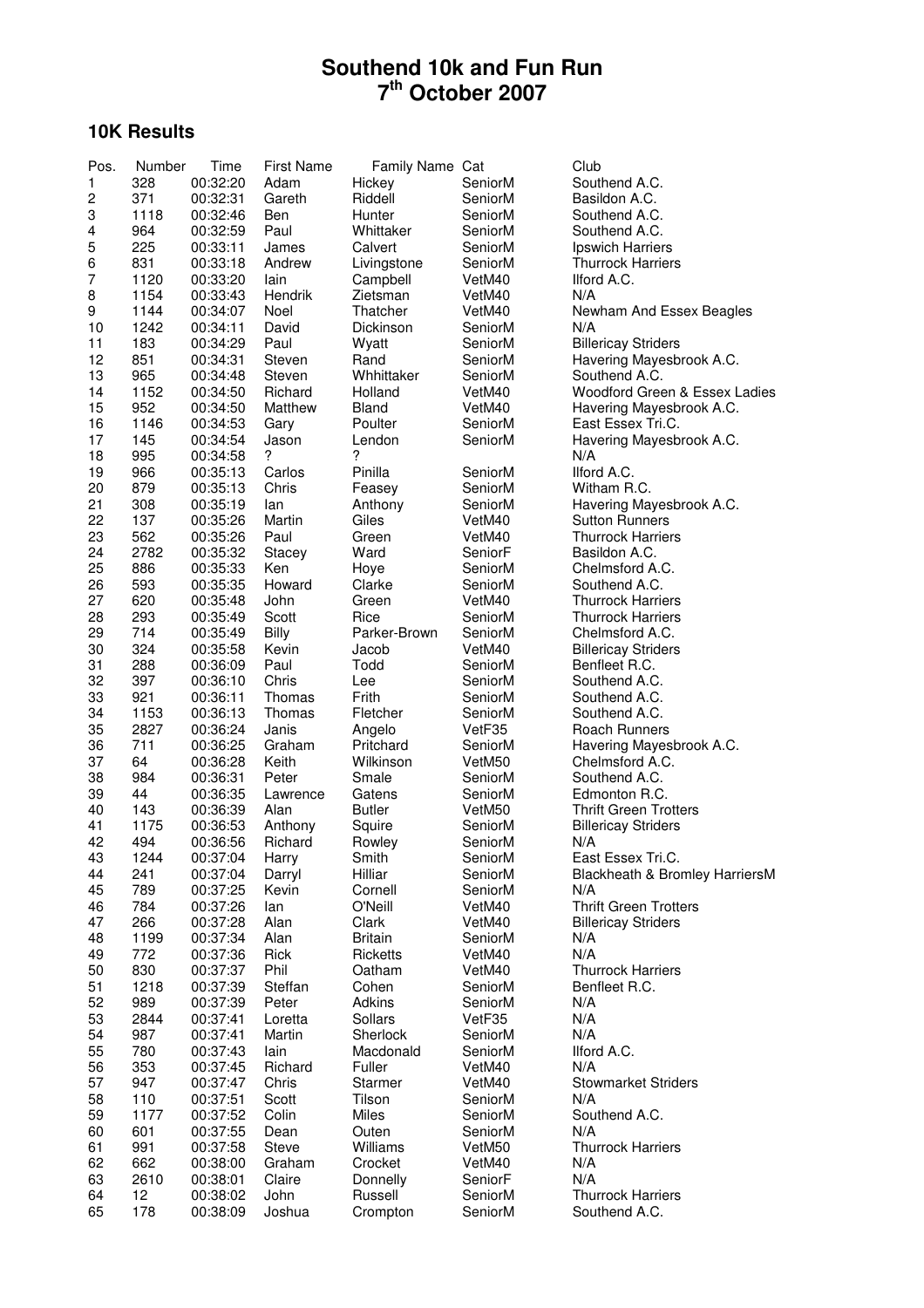| 66         | 214  | 00:38:11 | Neil               | Crisp               | VetM40  | Ilford A.C.                  |
|------------|------|----------|--------------------|---------------------|---------|------------------------------|
| 67         | 243  | 00:38:18 | Andy               | Catton              | VetM50  | Ilford A.C.                  |
| 68         | 786  | 00:38:25 | James              | Roberts             | SeniorM | N/A                          |
| 69         | 424  | 00:38:27 | Jason              | Fitchew             | SeniorM | L.O.S. Striders              |
| 70         | 336  | 00:38:29 | Chris              | Scrivener           | VetM40  | <b>Thurrock Harriers</b>     |
| 71         | 795  | 00:38:31 | Nick               | <b>Barker</b>       | SeniorM | N/A                          |
| 72         | 1125 | 00:38:33 | Carl               | Gardner             | SeniorM | <b>Dartford Harriers</b>     |
| 73         | 299  | 00:38:33 | David              | Thomas              | VetM40  | Pitsea R.C.                  |
| 74         | 806  | 00:38:33 | Paul               | Helliwell           | SeniorM | Colchester & Tendering A.C.  |
| 75         | 896  | 00:38:36 | Steven             | Drummond            | SeniorM | Benfleet R.C.                |
| 76         | 686  | 00:38:37 | Mark               | Williams            | VetM40  | L.O.S. Striders              |
| 77         | 753  | 00:38:43 | Martyn             | <b>Staines</b>      | SeniorM | <b>Thurrock Harriers</b>     |
| 78         | 341  | 00:38:45 | John               | Tennant             | VetM50  | Harlow R.C.                  |
| 79         | 362  | 00:38:51 | Adrian             | Robinson            | VetM40  | N/A                          |
| 80         | 619  | 00:38:52 | David              | Hurley              | VetM40  | Orpington Road Runners       |
| 81         | 302  | 00:38:52 | Lloyd              | Miles               | SeniorM | N/A                          |
| 82         | 674  | 00:38:55 | Richard            | Matthews            | SeniorM | <b>Thrift Green Trotters</b> |
| 83         | 352  | 00:38:56 | Neil               | Bearwish            | VetM40  | Havering Mayesbrook A.C.     |
| 84         | 1160 | 00:39:04 | Kevin              | Wotton              | SeniorM | <b>Barking Road Runners</b>  |
| 85         | 272  | 00:39:04 | Peter              | <b>Binns</b>        | VetM60  | Southend A.C.                |
| 86         | 372  | 00:39:06 | Kevin              | Steed               | VetM40  | Benfleet R.C.                |
| 87         | 392  | 00:39:08 | Mark               | Jackson             | VetM40  | Mid-Essex Casuals            |
| 88         | 1162 | 00:39:09 | Graham             | Crowe               | VetM50  | N/A                          |
| 89         | 1121 | 00:39:12 | Mani               | Fitsi               | SeniorM | N/A                          |
| 90         | 313  | 00:39:14 | Mike               | Judd                | VetM40  | <b>Thurrock Harriers</b>     |
| 91         | 290  | 00:39:15 | Graham             | Foster              | VetM40  | Metropolitan Police A.C.     |
| 92         | 2724 | 00:39:16 | Karen              | Goode               | SeniorF | Benfleet R.C.                |
| 93         | 627  | 00:39:18 | <b>Steve</b>       | Donoghue            | VetM40  | <b>Barking Road Runners</b>  |
| 94         | 926  | 00:39:21 | Jeffrey            | <b>Butler</b>       | VetM40  | Epsom & Ewell Harriers       |
| 95         | 1272 | 00:39:23 | Russell            | Middleton           | SeniorM | Havering Mayesbrook A.C.     |
| 96         | 1285 | 00:39:26 | Olivier            | <b>Buschino</b>     | SeniorM | N/A                          |
| 97         | 664  | 00:39:31 | Chris              | Beazeley            | VetM40  | <b>Springfield Striders</b>  |
| 98         | 1147 | 00:39:33 | Rob                | Gibby               | SeniorM | <b>Colchester Harriers</b>   |
| 99         | 1126 | 00:39:34 | David              | <b>Bines</b>        | VetM40  | N/A                          |
| 100        | 634  | 00:39:35 | Jonathan           | Spall               | SeniorM | N/A                          |
| 101        | 487  | 00:39:37 | Jonathan           | Tod                 | SeniorM | <b>Thrift Green Trotters</b> |
| 102        | 2789 | 00:39:42 | Wendy              | King                | VetF35  | Chelmsford A.C.              |
| 103        | 2754 | 00:39:43 | Rosa               | Morris              | SeniorF | Serpentine R.C.              |
| 104        | 216  | 00:39:43 | Ronald             | <b>Vialls</b>       | VetM50  | <b>Barking Road Runners</b>  |
| 105        | 993  | 00:39:46 | Patrick            | <b>Dobbs</b>        | VetM60  | <b>Thurrock Harriers</b>     |
| 106        | 451  | 00:39:47 | Andrew             | Waterhouse          | SeniorM | Serpentine R.C.              |
| 107        | 127  | 00:39:49 | Kevin              | Hinns               | VetM40  | <b>Thrift Green Trotters</b> |
| 108        | 194  | 00:39:52 | Chris              | Elliot              | SeniorM | N/A                          |
| 109        | 513  | 00:39:53 | Nick               | Markwell            | SeniorM | N/A                          |
| 110        | 257  | 00:39:53 | Eamon              | <b>Brown</b>        | VetM50  | <b>Billericay Striders</b>   |
| 111        | 2575 | 00:39:58 | Danielle           | Hurley              | SeniorF | Southend A.C.                |
| 112        | 525  | 00:39:58 | Malcolm            | <b>Wilkins</b>      | SeniorM | N/A                          |
| 113        | 125  | 00:39:59 | Dave               | Sansum              | SeniorM | N/A                          |
| 114        | 347  | 00:40:00 | Leo                | Cole                | VetM40  | N/A                          |
| 115        | 1237 | 00:40:01 | Richard            | Taylor              | VetM50  | Springfield Striders         |
| 116        | 560  | 00:40:02 | Michael            | <b>Bridger</b>      | SeniorM | N/A                          |
| 117        | 396  | 00:40:06 | Matthew            | Lee                 | SeniorM | Southend A.C.                |
| 118        | 709  | 00:40:10 | Adam               | Kyte                | SeniorM | <b>Thrift Green Trotters</b> |
| 119        | 270  | 00:40:11 | <b>Steve</b>       | Allen               | VetM40  | Ilford A.C.                  |
| 120        | 72   | 00:40:12 | Nicholas           | Rankin              | VetM40  | N/A                          |
| 121        | 715  | 00:40:13 | Philip             | Rusby               | VetM40  | N/A                          |
| 122        | 235  | 00:40:20 | Jason              | Syrett              | VetM40  | <b>Thurrock Harriers</b>     |
| 123        | 2253 | 00:40:22 | Elin               | Engdahl             | VetF35  | <b>Thurrock Harriers</b>     |
| 124        | 822  | 00:40:25 | Greg               | Jarvis              | SeniorM | N/A                          |
| 125        | 363  | 00:40:28 | Rob                | Sareent             | VetM50  | Dagenham 88 Runners          |
|            | 922  |          |                    | Wheeler             | SeniorM | L.O.S. Striders              |
| 126<br>127 |      | 00:40:29 | Ben<br><b>Nick</b> |                     | SeniorM | Britania A.C.                |
|            | 1259 | 00:40:37 |                    | Vinyard             |         |                              |
| 128        | 2620 | 00:40:37 | Sarah              | Urquhart<br>Osborne | SeniorF | <b>Thrift Green Trotters</b> |
| 129        | 672  | 00:40:39 | Peter              |                     | SeniorM | Castle Point Joggers         |
| 130        | 725  | 00:40:40 | Kevan              | Wind                | VetM50  | Pitsea R.C.                  |
| 131        | 2653 | 00:40:42 | Megan              | Norquay             | SeniorF | <b>Thurrock Harriers</b>     |
| 132        | 1156 | 00:40:44 | Paul               | Horsley             | VetM40  | East Essex Tri.C.            |
| 133        | 106  | 00:40:46 | Paul               | Ruffy               | SeniorM | East Essex Tri.C.            |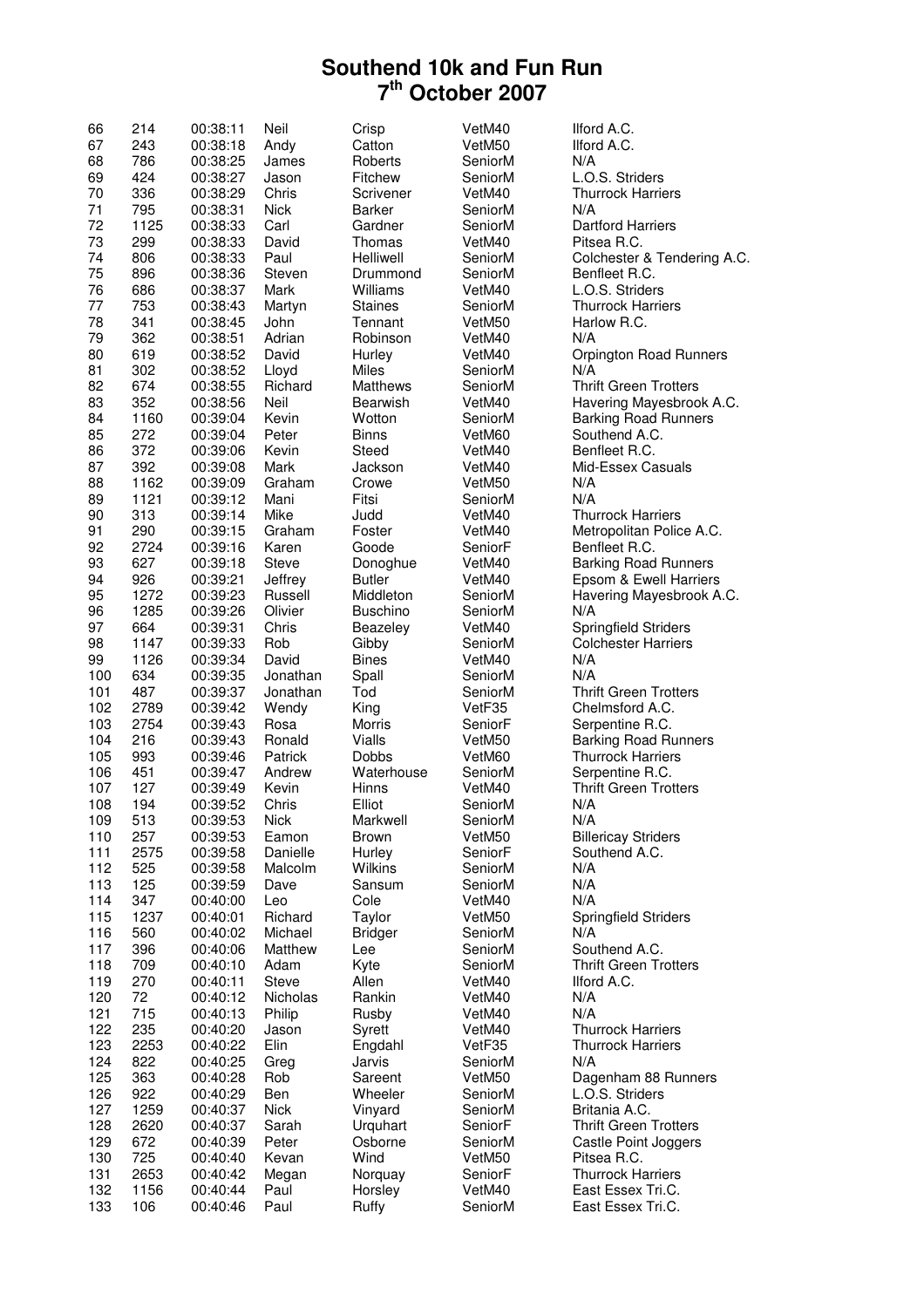| 134 | 918  | 00:40:50 | Chris        | Murray         | SeniorM | N/A                          |
|-----|------|----------|--------------|----------------|---------|------------------------------|
| 135 | 1220 | 00:40:52 | Graham       | Eastty         | SeniorM | Southend A.C.                |
| 136 | 1132 | 00:40:53 | lan          | Fairlamb       | SeniorM | N/A                          |
| 137 | 2532 |          |              |                | SeniorF | Dartford Road Runners        |
|     |      | 00:40:53 | Marnie       | Ellison        |         |                              |
| 138 | 1210 | 00:40:55 | Guy          | Kerridge       | VetM40  | N/A                          |
| 139 | 613  | 00:40:56 | David        | Green          | SeniorM | L.O.S. Striders              |
| 140 | 880  | 00:40:57 | Damon        | Cooper         | SeniorM | N/A                          |
| 141 | 2239 | 00:40:57 | Julia        | Palmer         | VetF45  | Benfleet R.C.                |
| 142 | 600  | 00:40:57 | Lee          | Andrews        | SeniorM | Ford R.C.                    |
| 143 | 881  | 00:41:00 | Simon        | Webb           | SeniorM | N/A                          |
|     |      |          |              |                |         |                              |
| 144 | 646  | 00:41:08 | Panos        | Kakoullis      | VetM40  | Havering Mayesbrook A.C.     |
| 145 | 841  | 00:41:14 | Richard      | <b>Booth</b>   | VetM40  | <b>Thrift Green Trotters</b> |
| 146 | 846  | 00:41:17 | Martin       | McSloy         | VetM40  | N/A                          |
| 147 | 2260 | 00:41:20 | Louise       | <b>Brass</b>   | SeniorF | <b>Thurrock Harriers</b>     |
| 148 | 1274 | 00:41:22 | <b>Steve</b> | Dear           | SeniorM | Benfleet R.C.                |
| 149 | 343  | 00:41:24 | Tony         | Hall           | VetM50  | N/A                          |
| 150 | 306  | 00:41:25 | Neil         | Attwood        | SeniorM | N/A                          |
|     |      |          |              |                |         |                              |
| 151 | 2232 | 00:41:26 | Louisa       | Latham         | SeniorF | Benfleet R.C.                |
| 152 | 133  | 00:41:26 | Duncan       | Sawyer         | SeniorM | N/A                          |
| 153 | 466  | 00:41:31 | Keith        | Luxon          | VetM40  | N/A                          |
| 154 | 723  | 00:41:33 | David        | Hallett        | VetM40  | L.O.S. Striders              |
| 155 | 368  | 00:41:34 | Laurence     | Harrison       | SeniorM | <b>Billericay Striders</b>   |
| 156 | 745  | 00:41:42 | Stephen      | Parker         | VetM50  | Ilford A.C.                  |
| 157 | 20   | 00:41:42 | Paul         |                | VetM40  | <b>Oxted Runners</b>         |
|     |      |          |              | <b>Byrne</b>   |         |                              |
| 158 | 2168 | 00:41:46 | Catherine    | <b>Stunt</b>   | VetF35  | Benfleet R.C.                |
| 159 | 33   | 00:41:48 | Mick         | Eames          | SeniorM | <b>Thrift Green Trotters</b> |
| 160 | 244  | 00:41:49 | John         | Few            | VetM60  | Eton Manor A.C.              |
| 161 | 380  | 00:41:51 | Dean B       | Hipperson      | SeniorM | Benfleet R.C.                |
| 162 | 481  | 00:41:51 | David        | Webb           | SeniorM | N/A                          |
| 163 | 198  | 00:41:53 | James        | Longhurst      | VetM50  | Southend A.C.                |
| 164 | 446  |          | Jeff         |                | SeniorM | N/A                          |
|     |      | 00:41:59 |              | Orrey          |         |                              |
| 165 | 625  | 00:42:00 | Danny        | Cordt          | SeniorM | Edmonton R.C.                |
| 166 | 2192 | 00:42:01 | Charmaine    | Wheeler        | SeniorF | Basildon A.C.                |
| 167 | 448  | 00:42:03 | Neil         | Smith          | SeniorM | N/A                          |
| 168 | 970  | 00:42:06 | William      | Wu             | SeniorM | <b>Ford Fitness</b>          |
| 169 | 271  | 00:42:09 | Peter        | Adeleke        | VetM40  | Benfleet R.C.                |
| 170 | 771  | 00:42:11 | Paul         | Flewitt        | SeniorM | N/A                          |
| 171 | 334  | 00:42:11 | Philip       | <b>Street</b>  | VetM50  | Benfleet R.C.                |
|     |      |          |              |                |         |                              |
| 172 | 184  | 00:42:11 | Dave         | Summers        | VetM50  | <b>Thrift Green Trotters</b> |
| 173 | 382  | 00:42:11 | Ggraeme      | Newman         | VetM50  | Benfleet R.C.                |
| 174 | 823  | 00:42:15 | Robin        | Green          | SeniorM | N/A                          |
| 175 | 2694 | 00:42:16 | Chloe        | Turner         | SeniorF | N/A                          |
| 176 | 893  | 00:42:17 | Geoff        | Ford           | SeniorM | N/A                          |
| 177 | 407  | 00:42:19 | Christopher  | Campos         | SeniorM | N/A                          |
| 178 | 395  | 00:42:20 | Tony         | Mason          | VetM40  | N/A                          |
|     |      |          |              |                |         |                              |
| 179 | 420  | 00:42:22 | Christopher  | <b>Bass</b>    | VetM40  | N/A                          |
| 180 | 2820 | 00:42:23 | Clare        | Reeves         | SeniorF | Bexley A.C.                  |
| 181 | 196  | 00:42:29 | Wesley       | Smith          | VetM40  | N/A                          |
| 182 | 74   | 00:42:31 | Jack         | Park           | VetM50  | Road Runners Club            |
| 183 | 462  | 00:42:31 | John         | Mortimer       | SeniorM | N/A                          |
| 184 | 544  | 00:42:35 | Stuart       | Jones          | SeniorM | N/A                          |
| 185 | 144  | 00:42:39 | Peter        | Goldfinch      | VetM50  | Trent Park R.C.              |
|     |      |          |              |                |         |                              |
| 186 | 252  | 00:42:41 | Terry        | Hamlin         | VetM40  | N/A                          |
| 187 | 923  | 00:42:45 | John         | Whitehead      | VetM40  | N/A                          |
| 188 | 801  | 00:42:46 | Joe          | <b>Butcher</b> | VetM40  | N/A                          |
| 189 | 402  | 00:42:47 | Dean         | Ovel           | SeniorM | L.O.S. Striders              |
| 190 | 111  | 00:42:47 | Chris        | Milne          | VetM40  | East Essex Tri.C.            |
| 191 | 2182 | 00:42:47 | Sue          | Nel            | VetF35  | Benfleet R.C.                |
|     |      |          |              |                |         |                              |
| 192 | 527  | 00:42:51 | <b>Steve</b> | Wyatt          | VetM40  | N/A                          |
| 193 | 1241 | 00:42:51 | Keith        | Adams          | SeniorM | Eton Manor A.C.              |
| 194 | 578  | 00:42:54 | lan          | Tatman         | SeniorM | L.O.S. Striders              |
| 195 | 2167 | 00:42:55 | Vanessa      | Dodds          | VetF35  | Benfleet R.C.                |
| 196 | 1283 | 00:42:56 | Rhys         | Davies         | VetM60  | N/A                          |
| 197 | 220  | 00:42:57 | Malcolm      | Savage         | VetM60  | Springfield Striders         |
| 198 | 845  | 00:42:59 | Peter        | Kevan          | VetM50  | N/A                          |
|     |      |          |              |                |         |                              |
| 199 | 645  | 00:43:00 | Matthew      | Dixon          | VetM40  | N/A                          |
| 200 | 296  | 00:43:04 | Mark         | <b>Brown</b>   | VetM40  | East Essex Tri.C.            |
| 201 | 1113 | 00:43:08 | Robert       | <b>Burns</b>   | VetM40  | N/A                          |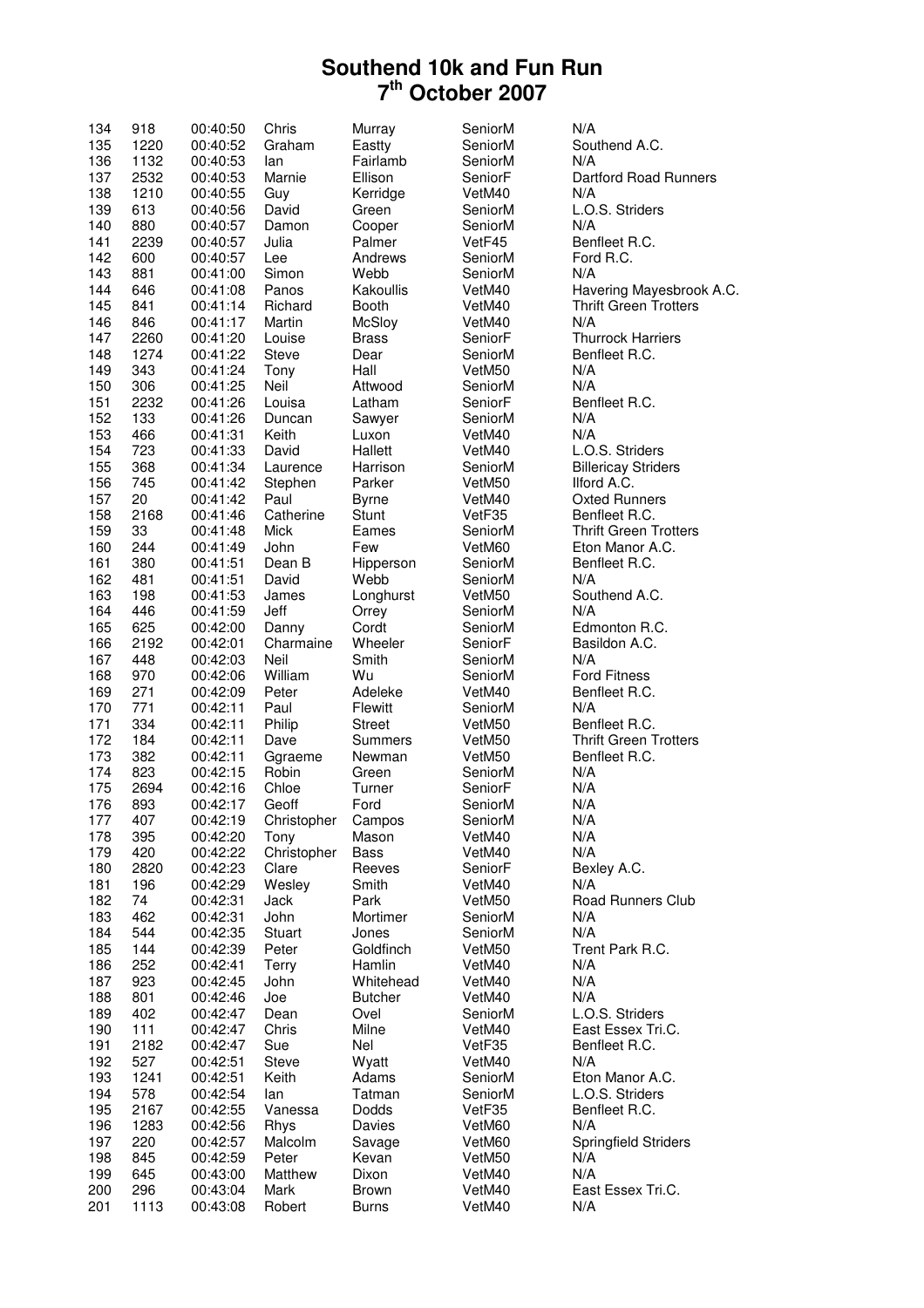| 202 | 586  | 00:43:10 | Marc        | Yardley        | SeniorM | N/A                          |
|-----|------|----------|-------------|----------------|---------|------------------------------|
| 203 | 202  | 00:43:11 | Victor      | O'Dame         | VetM40  | N/A                          |
| 204 | 797  | 00:43:18 | Paul        | Standing       | SeniorM | N/A                          |
| 205 | 2934 | 00:43:19 | Gail        | Pryke          | VetF45  | N/A                          |
| 206 | 70   | 00:43:22 | Mike        | Stapleton      | VetM40  | N/A                          |
| 207 | 2366 | 00:43:23 | Carran      | Lefever        | SeniorF | Herts Phoenix A.C.           |
| 208 | 778  | 00:43:24 | Brian       | Bent           | VetM40  | N/A                          |
| 209 | 825  | 00:43:25 | Keith       | Walker         | VetM60  | <b>Billericay Striders</b>   |
| 210 | 945  | 00:43:27 | Philip      | Hardy          | SeniorM | <b>Billericay Striders</b>   |
| 211 | 873  | 00:43:27 | Daniel      | Evison         | SeniorM | N/A                          |
| 212 | 804  | 00:43:27 | Peter       | <b>Barrett</b> | SeniorM | Harlow R.C.                  |
| 213 | 182  |          |             |                | SeniorM |                              |
|     |      | 00:43:27 | Kyle        | Aldridge       |         | Southend A.C.                |
| 214 | 861  | 00:43:29 | Jonathan    | Jarvis         | VetM40  | L.O.S. Striders              |
| 215 | 151  | 00:43:32 | Peter       | Van Loock      | VetM40  | Berchem Antwerp              |
| 216 | 1    | 00:43:34 | Jacky       | Janssens       | VetM50  | Bercham Antwerp              |
| 217 | 255  | 00:43:36 | Michael     | Cole           | SeniorM | N/A                          |
| 218 | 261  | 00:43:36 | Edward      | Skinner        | VetM50  | <b>Tiptree Road Runners</b>  |
| 219 | 405  | 00:43:36 | David       | Cox            | SeniorM | N/A                          |
| 220 | 300  | 00:43:36 | Mark        | Ambrose        | VetM40  | <b>Barking Road Runners</b>  |
| 221 | 670  | 00:43:38 | Philip      | Moore          | SeniorM | N/A                          |
| 222 | 730  | 00:43:41 | John        | Wheeler        | VetM40  | Benfleet R.C.                |
| 223 | 894  | 00:43:42 | Richard     | Oliver         | VetM50  | N/A                          |
| 224 | 1228 | 00:43:44 | Simon       | Bacon          | SeniorM | Hadleigh Fire And Rescue     |
| 225 | 706  | 00:43:50 | Richard     | Howlett        | SeniorM | N/A                          |
| 226 | 65   | 00:43:50 | Jonathan    | Wyatt          | SeniorM | N/A                          |
| 227 | 1195 | 00:43:54 | Paul        | Barry          | SeniorM | Southend A.C.                |
| 228 | 265  | 00:43:54 | Robert      | West           | SeniorM | L.O.S. Striders              |
| 229 | 2267 | 00:43:55 | Toni        | Noble          | VetF35  | <b>Thurrock Harriers</b>     |
| 230 | 1238 | 00:43:56 | <b>Nick</b> | Coldicott      | SeniorM | N/A                          |
| 231 | 2346 | 00:43:57 | Geraldine   | Howard         | VetF35  | <b>Billericay Striders</b>   |
| 232 | 759  | 00:43:57 | Stuart      | Payne          | VetM40  | East Essex Tri.C.            |
| 233 | 454  | 00:44:00 | Rob         | Marek          | SeniorM | L.O.S. Striders              |
| 234 | 624  | 00:44:02 | Russell     | Andrews        | VetM40  | <b>Ford Fitness</b>          |
| 235 | 118  | 00:44:02 | John        | Beasley        | VetM40  | N/A                          |
|     |      |          |             |                |         |                              |
| 236 | 832  | 00:44:02 | Pete        | Oyston         | SeniorM | N/A                          |
| 237 | 359  | 00:44:04 | Peter J     | Watson         | SeniorM | Benfleet R.C.                |
| 238 | 425  | 00:44:04 | Leo         | Hall           | VetM40  | N/A                          |
| 239 | 541  | 00:44:06 | Dennis      | Dudley         | VetM40  | N/A                          |
| 240 | 623  | 00:44:06 | <b>Nick</b> | Watson         | SeniorM | N/A                          |
| 241 | 236  | 00:44:09 | lan         | Bartram        | VetM40  | Castle Point Joggers         |
| 242 | 351  | 00:44:10 | Paul        | Gammon         | VetM40  | N/A                          |
| 243 | 668  | 00:44:12 | Daniel      | Waldron        | SeniorM | N/A                          |
| 244 | 1253 | 00:44:16 | Ricki       | Mizen          | VetM40  | N/A                          |
| 245 | 1169 | 00:44:17 | Chas        | Mowforth       | VetM40  | N/A                          |
| 246 | 2577 | 00:44:17 | Sarah       | Ramsey Smith   | VetF35  | <b>Thrift Green Trotters</b> |
| 247 | 621  | 00:44:18 | David       | Ramsey Smith   | VetM40  | <b>Thrift Green Trotters</b> |
| 248 | 97   | 00:44:18 | Arthur      | Whiston        | VetM50  | <b>Colchester Harriers</b>   |
| 249 | 1260 | 00:44:22 | Zak         | Arakliti       | SeniorM | N/A                          |
| 250 | 862  | 00:44:22 | Patrick     | Harnett        | SeniorM | N/A                          |
| 251 | 170  | 00:44:23 | Godfrey     | Mather         | VetM50  | Benfleet R.C.                |
| 252 | 1180 | 00:44:24 | Mark        | Taylor         | SeniorM | N/A                          |
| 253 | 107  | 00:44:27 | Trevor      | Levoi          | SeniorM | L.O.S. Striders              |
| 254 | 551  | 00:44:31 | Colin       | Creer          | VetM40  | N/A                          |
| 255 | 346  | 00:44:33 | Kevin       | Youell         | VetM40  | N/A                          |
| 256 | 679  | 00:44:33 | Mark        | Ellis          | SeniorM | N/A                          |
| 257 | 2563 | 00:44:34 | Emma        | Wallace        | SeniorF | N/A                          |
| 258 | 829  | 00:44:34 | Colin       | Harper         | VetM40  | N/A                          |
| 259 | 1151 | 00:44:36 | Richard     | Nation         | SeniorM | N/A                          |
| 260 | 283  | 00:44:37 | Simon       | Nathan         | SeniorM | N/A                          |
| 261 | 172  | 00:44:40 | Tony        | Deer           | VetM40  | Bexley A.C.                  |
| 262 | 2704 | 00:44:40 |             |                |         | N/A                          |
|     |      |          | Emma        | Earl           | SeniorF |                              |
| 263 | 950  | 00:44:40 | Jason       | <b>Brown</b>   | SeniorM | North Derbyshire R.C.        |
| 264 | 1108 | 00:44:42 | Robert      | Hobson         | VetM40  | Colchester & Tendering A.C.  |
| 265 | 815  | 00:44:42 | Aaron       | Kemp           | SeniorM | N/A                          |
| 266 | 2474 | 00:44:43 | Anne        | Jenkinson      | VetF35  | N/A                          |
| 267 | 1276 | 00:44:46 | Robert      | Newman         | VetM50  | Dunmow Tri Club              |
| 268 | 803  | 00:44:46 | Daniel      | Wise           | VetM40  | N/A                          |
| 269 | 2468 | 00:44:47 | Caroline    | Liardet        | SeniorF | N/A                          |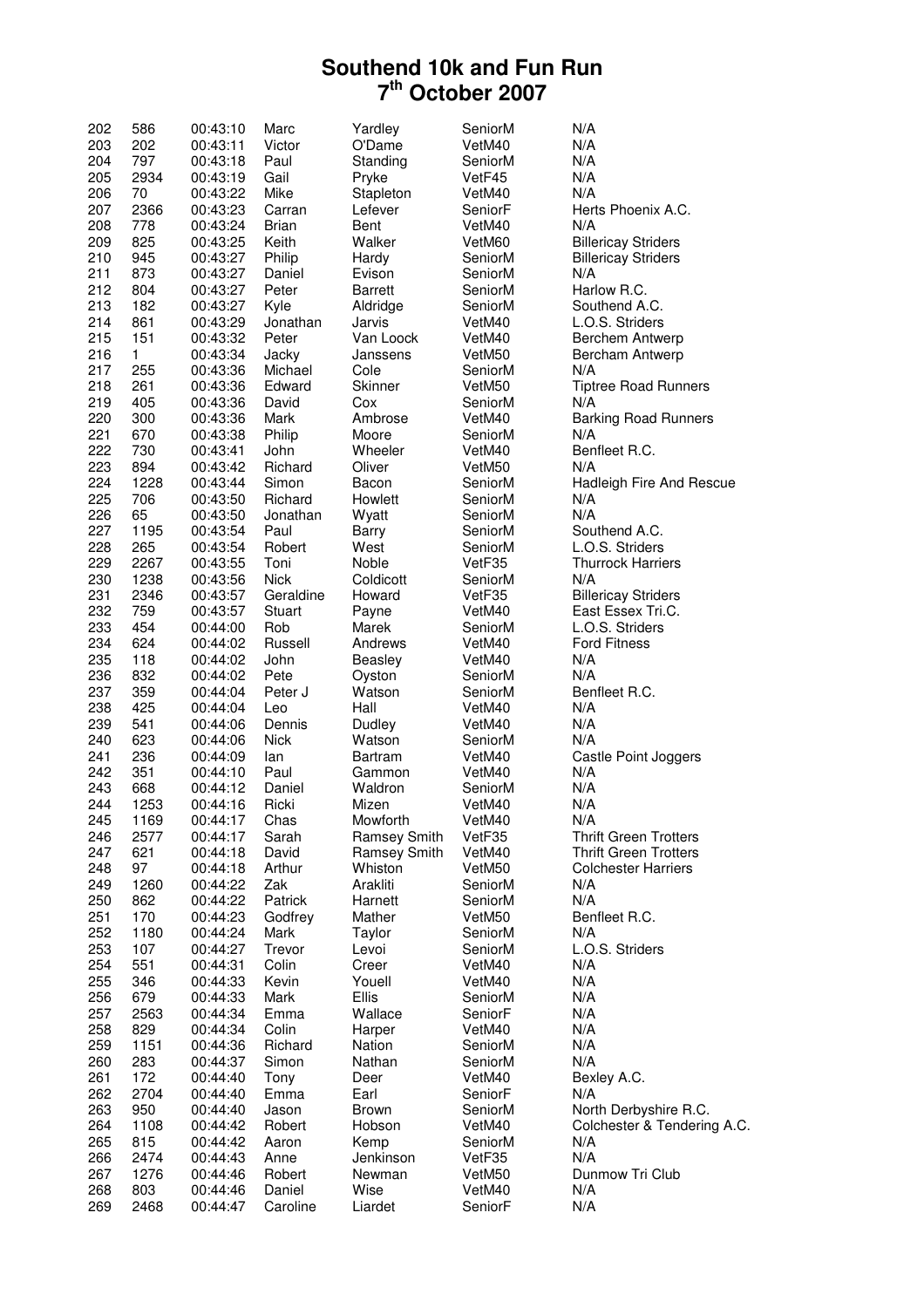| 270 | 264  | 00:44:47 | David                | Lesley           | VetM60  | Southend A.C.                |
|-----|------|----------|----------------------|------------------|---------|------------------------------|
| 271 | 242  | 00:44:47 | Clive                | Tweedie          | VetM50  | N/A                          |
| 272 | 5    | 00:44:47 | Keith                | Jackson          | VetM60  | Pitsea R.C.                  |
| 273 | 1103 | 00:44:48 | Anthony              | Partridge        | VetM40  | Ilford A.C.                  |
| 274 | 703  | 00:44:48 | Grundy               | James            | VetM40  | N/A                          |
| 275 | 337  | 00:44:51 | Roy                  | Farrance         | VetM60  | <b>Thrift Green Trotters</b> |
| 276 | 857  | 00:44:52 | David                | Elsom            | VetM50  | N/A                          |
| 277 | 467  | 00:44:53 | Kevin                | McGilvray        | VetM50  | Radcliffe A.C.               |
| 278 | 477  | 00:44:53 | Martin               | Elliot           | VetM40  | N/A                          |
| 279 | 406  | 00:44:53 | lan                  | Hall             | VetM40  | N/A                          |
| 280 | 727  | 00:44:54 | Tony                 | Gammer           | VetM40  | N/A                          |
| 281 | 388  | 00:44:56 | Ashley               | Simpson          | SeniorM | N/A                          |
| 282 | 580  | 00:44:56 | Clive                | Farrow           | SeniorM | L.O.S. Striders              |
| 283 | 725  | 00:44:57 | Kevan                | Wind             | VetM50  | Pitsea R.C.                  |
| 284 | 820  | 00:44:57 | Michael              | Green            | SeniorM | L.O.S. Striders              |
| 285 | 792  | 00:44:57 | Christopher          | Della Mura       | SeniorM | N/A                          |
| 286 | 2362 | 00:44:57 | Janet                | Pardon           | VetF55  | <b>Billericay Striders</b>   |
| 287 | 10   | 00:44:57 | Bod                  | Flack            | VetM50  | L.O.S. Striders              |
| 288 | 942  | 00:45:00 | Ciaran               | O'Shaughnessy    | SeniorM | N/A                          |
| 289 | 622  | 00:45:02 | Chris                | Bell             | SeniorM | Ford R.C.                    |
|     |      |          |                      |                  |         |                              |
| 290 | 675  | 00:45:02 | Kastri Bianco Manija |                  | SeniorM | N/A                          |
| 291 | 865  | 00:45:03 | Stephen              | Perry            | SeniorM | N/A                          |
| 292 | 2365 | 00:45:06 | Natalie              | Snow             | SeniorF | <b>Ford Fitness</b>          |
| 293 | 1188 | 00:45:09 | Paul                 | McInerney        | VetM40  | Benfleet R.C.                |
| 294 | 2296 | 00:45:12 | Anne                 | Pickard          | VetF35  | <b>Thrift Green Trotters</b> |
| 295 | 2840 | 00:45:13 | Debbie               | Gibbins          | VetF45  | Benfleet R.C.                |
| 296 | 870  | 00:45:13 | Andy                 | Frith            | SeniorM | Benfleet R.C.                |
| 297 | 669  | 00:45:13 | Clive                | Fozard           | VetM50  | Trent Park R.C.              |
| 298 | 472  | 00:45:14 | lan                  | Frith            | SeniorM | N/A                          |
| 299 | 760  | 00:45:14 | John                 | Mason            | SeniorM | N/A                          |
| 300 | 808  | 00:45:15 | Paul                 | Gooding          | VetM40  | N/A                          |
| 301 | 229  | 00:45:16 | Stewart              | Morley           | VetM40  | Benfleet R.C.                |
| 302 | 954  | 00:45:16 | Nigel                | Whitehead        | VetM40  | <b>Billericay Striders</b>   |
| 303 | 1266 | 00:45:17 | Matthew              | Prier            | SeniorM | Dunmow Tri Club              |
| 304 | 278  | 00:45:19 | Rob                  | Hadgraft         | VetM50  | <b>Tiptree Road Runners</b>  |
| 305 | 2261 | 00:45:22 | Nicola               | Hopkinson        | VetF45  | Ilford A.C.                  |
| 306 | 917  | 00:45:22 | Ray                  | Rawlinson        | SeniorM | Ilford A.C.                  |
| 307 | 680  | 00:45:22 | lain                 | <b>Banks</b>     | SeniorM | N/A                          |
| 308 | 2373 | 00:45:22 | Sarah                | Grabowski        | SeniorF | Benfleet R.C.                |
| 309 | 495  | 00:45:25 | Andy                 | Dawbarn          | VetM40  | East Essex Tri.C.            |
| 310 | 2812 | 00:45:27 | Sue                  | Simpson          | VetF45  | N/A                          |
| 311 | 518  | 00:45:27 | Michael              | Baron            | VetM40  | N/A                          |
| 312 | 732  | 00:45:27 | Simon                | Woolacott        | SeniorM | N/A                          |
| 313 | 14   | 00:45:28 | Mark                 | Bartlam          | VetM40  | L.O.S. Striders              |
| 314 | 311  | 00:45:29 | <b>Steve</b>         | Beech            | VetM50  | Pitsea R.C.                  |
| 315 | 2650 | 00:45:30 | Gail                 | Lees             | SeniorF | N/A                          |
| 316 | 501  | 00:45:34 | <b>Steve</b>         | Fisher           | VetM40  | East Essex Tri.C.            |
| 317 | 2906 | 00:45:35 | Christine            | Mowle            | VetF35  | East Essex Tri.C.            |
| 318 | 210  | 00:45:35 | Geoff                | White            | VetM40  | N/A                          |
| 319 | 875  | 00:45:37 | Richard              | Lee              | VetM40  | <b>Billericay Striders</b>   |
| 320 | 2950 | 00:45:38 | Nikki                | <b>Brockbank</b> | SeniorF | Springfield Striders         |
| 321 | 1213 | 00:45:40 | Jonathan             | <b>Baker</b>     | VetM40  | <b>Springfield Striders</b>  |
| 322 | 537  | 00:45:40 | Phil                 | Harding          | VetM40  | N/A                          |
| 323 | 838  | 00:45:41 | David                | Stanley          | VetM50  | <b>Orion Harriers</b>        |
| 324 | 335  |          | Henry                |                  | VetM40  | Ilford A.C.                  |
|     |      | 00:45:41 |                      | Ricketts         |         |                              |
| 325 | 332  | 00:45:41 | Stephen              | Edgington        | VetM40  | Ford R.C.                    |
| 326 | 79   | 00:45:44 | Chris                | Cammidge         | VetM40  | Castle Point Joggers         |
| 327 | 598  | 00:45:44 | lan                  | <b>Brankin</b>   | SeniorM | N/A                          |
| 328 | 298  | 00:45:44 | Roy                  | Fleming          | SeniorM | <b>Billericay Striders</b>   |
| 329 | 2408 | 00:45:49 | Rachel               | Legg             | SeniorF | N/A                          |
| 330 | 1261 | 00:45:49 | Daniel               | Jones            | SeniorM | <b>Dartford Road Runners</b> |
| 331 | 168  | 00:45:54 | Stephen              | Cheal            | VetM40  | Ilford A.C.                  |
| 332 | 42   | 00:45:57 | Mark                 | Greensill        | VetM40  | N/A                          |
| 333 | 2715 | 00:45:57 | Suzanne              | Croudass         | SeniorF | <b>Billericay Striders</b>   |
| 334 | 710  | 00:45:59 | Terry                | Fulton           | VetM40  | N/A                          |
| 335 | 1224 | 00:46:03 | Chris                | Hayes            | VetM40  | <b>Great Bentley</b>         |
| 336 | 2566 | 00:46:04 | Catherine            | Sunderland       | SeniorF | Chelmsford A.C.              |
| 337 | 776  | 00:46:05 | George               | <b>Berwick</b>   | VetM50  | N/A                          |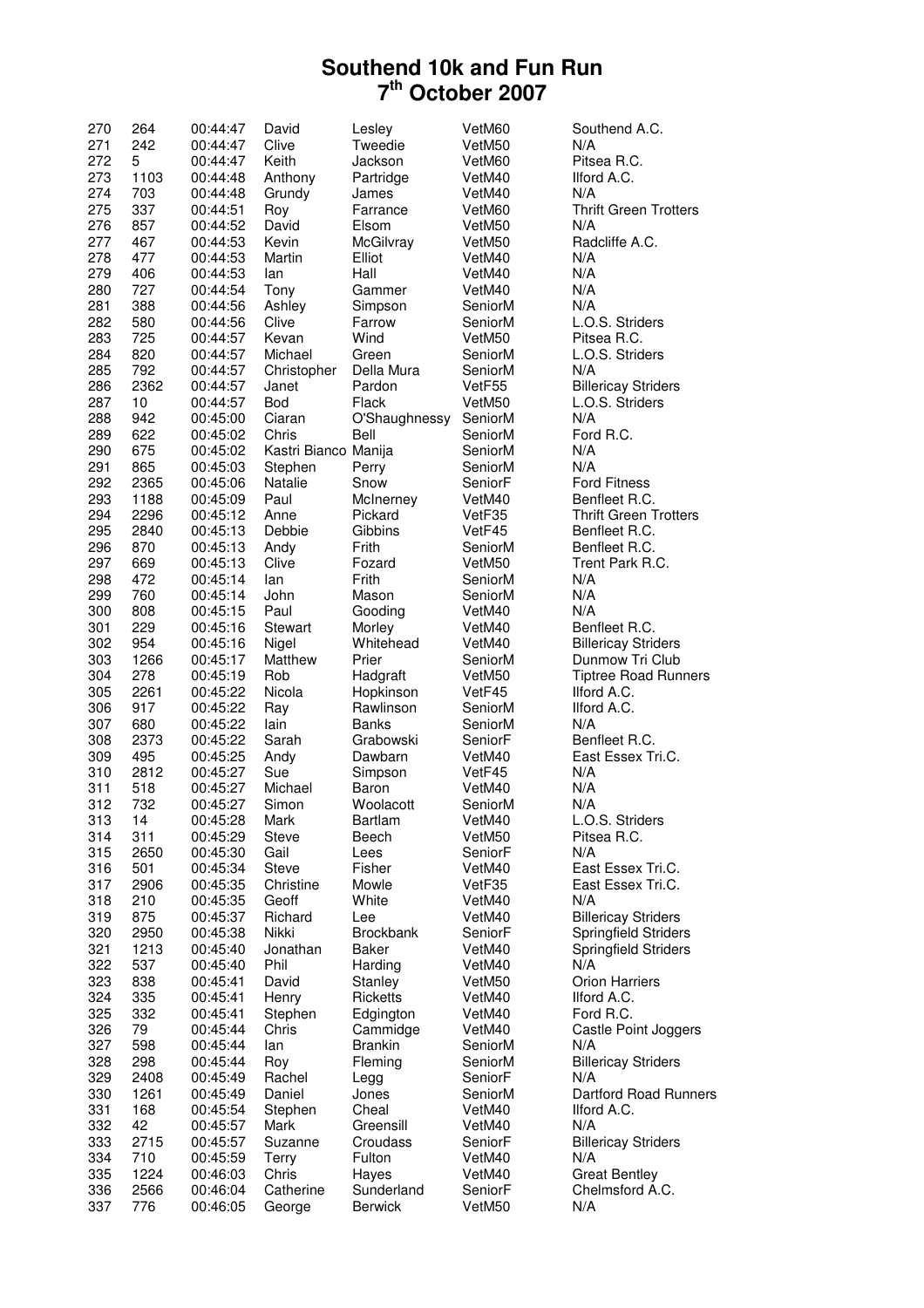| 338 | 2759 | 00:46:06 | Juliet        | Warren-Watson | VetF35  | N/A                          |
|-----|------|----------|---------------|---------------|---------|------------------------------|
| 339 | 2901 | 00:46:06 | Cheryl        | Macdonald     | VetF45  | N/A                          |
| 340 | 1205 | 00:46:06 | Ernesto       | Antonio       | VetM40  | <b>Thrift Green Trotters</b> |
| 341 | 2510 | 00:46:06 | Jo            | Burtonshaw    | VetF35  | Benfleet R.C.                |
| 342 | 1104 | 00:46:06 | Phil          | Wilsher       | SeniorM | N/A                          |
| 343 | 443  | 00:46:11 | Terry         | Meadows       | VetM50  | <b>Thurrock Nomads</b>       |
| 344 | 599  | 00:46:13 | Justin        | Seviour       | SeniorM | L.O.S. Striders              |
| 345 | 269  | 00:46:13 | Peter         | Cowley        | VetM50  | Mount Pleasent R.C.          |
| 346 | 521  | 00:46:14 | Rick          | Sutton        | VetM40  | <b>Trisport Epping</b>       |
|     |      |          |               |               |         |                              |
| 347 | 814  | 00:46:15 | Gregory       | Eves          | SeniorM | N/A                          |
| 348 | 658  | 00:46:15 | Callum        | Sutton        | SeniorM | Havering Mayesbrook A.C.     |
| 349 | 2452 | 00:46:16 | Emma          | Allen         | SeniorF | Chelmsford A.C.              |
| 350 | 358  | 00:46:16 | William       | Guiver        | SeniorM | N/A                          |
| 351 | 648  | 00:46:17 | lan           | Chappell      | SeniorM | N/A                          |
| 352 | 665  | 00:46:17 | raymond       | clarabut      | VetM50  | Edmonton R.C.                |
| 353 | 1172 | 00:46:18 | Matthew       | Collins       | SeniorM | N/A                          |
| 354 | 687  | 00:46:18 | <b>Steve</b>  | O'Connor      | VetM40  | N/A                          |
| 355 | 523  | 00:46:19 | Scott         | Monger        | SeniorM | N/A                          |
| 356 | 132  | 00:46:22 | Benn          | Raymond       | SeniorM | N/A                          |
| 357 | 783  | 00:46:23 | Richard       | Allen         | SeniorM | L.O.S. Striders              |
| 358 | 57   | 00:46:23 | Colin         | Orrey         | SeniorM | N/A                          |
| 359 | 173  | 00:46:27 | <b>Brian</b>  | Ewin          | VetM50  | N/A                          |
| 360 | 1138 | 00:46:28 | Andrew        | Trowbridge    | SeniorM | N/A                          |
| 361 | 2801 | 00:46:28 | Rosanne       | Dodd          | VetF45  | N/A                          |
| 362 | 746  | 00:46:30 | <b>Steve</b>  | Wright        | VetM40  | N/A                          |
| 363 | 747  | 00:46:33 | Andrew        | Marshall      | SeniorM | N/A                          |
| 364 |      |          |               | <b>Brown</b>  | VetM50  | N/A                          |
|     | 1165 | 00:46:34 | Robert        |               |         | N/A                          |
| 365 | 688  | 00:46:35 | James         | <b>Bowker</b> | VetM40  |                              |
| 366 | 277  | 00:46:37 | Richard       | Nash          | SeniorM | Springfield Striders         |
| 367 | 1148 | 00:46:38 | Jonathan      | Shinn         | SeniorM | N/A                          |
| 368 | 500  | 00:46:39 | Dean          | Copping       | SeniorM | Ford R.C.                    |
| 369 | 1119 | 00:46:39 | <b>Bosco</b>  | Desouza       | VetM40  | N/A                          |
| 370 | 185  | 00:46:40 | Colin         | White         | VetM40  | N/A                          |
| 371 | 2104 | 00:46:40 | Annie         | Howe          | VetF35  | Benfleet R.C.                |
| 372 | 365  | 00:46:41 | Paul          | Sleep         | VetM40  | N/A                          |
| 373 | 1265 | 00:46:41 | Daniel        | Gilby         | SeniorM | Springfield Striders         |
| 374 | 294  | 00:46:41 | Mark          | Gaitely       | SeniorM | Benfleet R.C.                |
| 375 | 1145 | 00:46:41 | Mike          | Wheatley      | VetM50  | <b>Billericay Striders</b>   |
| 376 | 437  | 00:46:43 | lan           | Warner        | SeniorM | N/A                          |
| 377 | 959  | 00:46:44 | Darren        | Bearwish      | VetM40  | N/A                          |
| 378 | 2534 | 00:46:44 | Jackie        | Coxhead       | VetF45  | N/A                          |
| 379 | 644  | 00:46:44 | Alan          | Flower        | VetM40  | N/A                          |
| 380 | 37   | 00:46:45 | Mark          | Osborn        | VetM50  | <b>Road Runners Club</b>     |
| 381 | 2926 | 00:46:45 | Alison        | Cushen        | VetF35  | Basildon A.C.                |
| 382 | 1223 | 00:46:45 | Tony          | Adams         | VetM40  | <b>Great Bentley</b>         |
| 383 | 555  | 00:46:46 | Luke          | Everett       | SeniorM | N/A                          |
| 384 | 357  | 00:46:46 | James         | Pepper        | SeniorM | N/A                          |
| 385 | 2323 | 00:46:49 | Denise        | Ford          | VetF45  | Chelmsford A.C.              |
| 386 | 932  | 00:46:49 | Gerard        | Larkin        | SeniorM | N/A                          |
| 387 | 1115 | 00:46:50 | James         | <b>Burns</b>  | VetM40  | N/A                          |
|     |      |          |               |               |         |                              |
| 388 | 391  | 00:46:50 | <b>Tterry</b> | Wardale       | VetM40  | Bexley A.C.                  |
| 389 | 125  | 00:46:52 | Dave          | Sansum        | SeniorM | N/A                          |
| 390 | 1216 | 00:46:54 | Andrew        | Ridley        | SeniorM | East Essex Tri.C.            |
| 391 | 2937 | 00:46:56 | Julie         | Wishart       | SeniorF | N/A                          |
| 392 | 322  | 00:46:57 | Richard       | Broomfield    | VetM40  | N/A                          |
| 393 | 267  | 00:46:57 | Travis        | O'Neill       | SeniorM | N/A                          |
| 394 | 124  | 00:46:59 | David         | Scott         | VetM40  | <b>Thrift Green Trotters</b> |
| 395 | 2767 | 00:46:59 | Angela        | Bent          | VetF55  | N/A                          |
| 396 | 2710 | 00:47:02 | Jennifer      | Green         | VetF35  | N/A                          |
| 397 | 2206 | 00:47:03 | Corina        | Holmes        | SeniorF | <b>Thrift Green Trotters</b> |
| 398 | 798  | 00:47:04 | Julian        | Linathan      | SeniorM | N/A                          |
| 399 | 904  | 00:47:04 | Paul          | Delaney       | SeniorM | N/A                          |
| 400 | 2122 | 00:47:04 | Wendy         | Figes         | SeniorF | <b>Barking Road Runners</b>  |
| 401 | 356  | 00:47:04 | John          | Boram         | VetM40  | Benfleet R.C.                |
| 402 | 2233 | 00:47:04 | Carys         | Sutton        | SeniorF | <b>Thrift Green Trotters</b> |
| 403 | 52   | 00:47:04 | John          | Jenks         | VetM50  | N/A                          |
| 404 | 867  | 00:47:09 | Paul          | Watson        | SeniorM | N/A                          |
|     |      |          |               |               |         |                              |
| 405 | 112  | 00:47:09 | Stuart        | Mackintosh    | VetM50  | <b>Thrift Green Trotters</b> |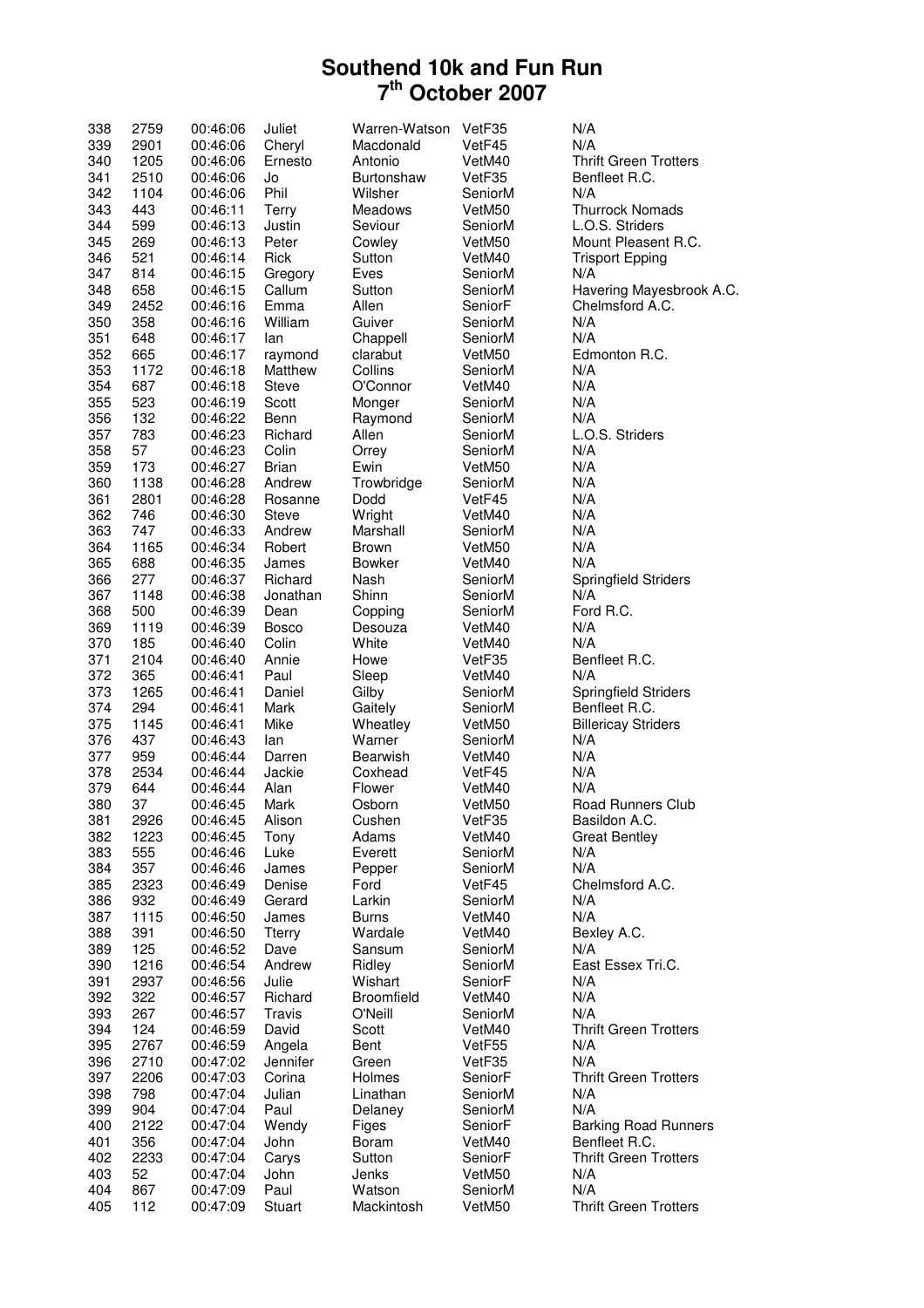| 406 | 702  | 00:47:09    | Antony         | Skinner         | SeniorM | N/A                                    |
|-----|------|-------------|----------------|-----------------|---------|----------------------------------------|
| 407 | 2804 | 00:47:10    | Lesley         | Felton          | VetF35  | Havering Mayesbrook A.C.               |
| 408 | 222  | 00:47:10    | Terry          | Cockell         | SeniorM | Benfleet R.C.                          |
| 409 | 976  | 00:47:10    | Mark           | Linn            | VetM40  | N/A                                    |
| 410 | 2634 | 00:47:13    | Kate           | Howlett         | SeniorF | N/A                                    |
| 411 | 722  | 00:47:13    | <b>Myles</b>   | Coulson         | SeniorM | N/A                                    |
| 412 | 2666 | 00:47:13    | Jodie          | Timbrell        | SeniorF | <b>Thrift Green Trotters</b>           |
| 413 | 908  | 00:47:14    | <b>Brian</b>   | Cowling         | VetM70  | <b>Billericay Striders</b>             |
| 414 | 223  | 00:47:15    | Kevin          | Davidson        | SeniorM | N/A                                    |
| 415 | 949  | 00:47:18    | Trevor         | <b>Brown</b>    | VetM60  | North Derbyshire R.C.                  |
| 416 | 1227 | 00:47:20    | Darren         | McElroy         | SeniorM | N/A                                    |
| 417 | 2319 | 00:47:20    | <b>Bettina</b> | Maccariello     | VetF35  | <b>Thurrock Harriers</b>               |
| 418 | 840  | 00:47:21    | Gary           | <b>Brown</b>    | SeniorM | <b>Thrift Green Trotters</b>           |
| 419 | 2125 | 00:47:21    | Veronique      | Dorothy         | VetF45  | N/A                                    |
| 420 | 988  | 00:47:24    | Kevin          | Hughes          | SeniorM | Southend A.C.                          |
| 421 | 73   | 00:47:24    | Michael        | Herring         | VetM60  | Ilford A.C.                            |
| 422 | 967  | 00:47:25    | <b>Steve</b>   | Hodges          | VetM40  | N/A                                    |
| 423 | 498  | 00:47:27    | Stuart         | Ross            | SeniorM | N/A                                    |
| 424 | 2393 | 00:47:27    | Jan            | Cooil           | VetF35  | <b>Manx Harriers</b>                   |
| 425 | 704  | 00:47:28    | Robert         | <b>Boult</b>    | VetM40  | N/A                                    |
| 426 | 582  | 00:47:28    | Peter          | Beasley         | VetM50  | N/A                                    |
| 427 | 152  | 00:47:30    | Dave           | Lane            | VetM40  | N/A                                    |
| 428 | 2917 | 00:47:30    | Rachel         | Howard          | SeniorF | Colchester & Tendering A.C.            |
| 429 | 2264 | 00:47:31    | Sally          | Gillam          | VetF35  | Ilford A.C.                            |
| 430 | 659  | 00:47:33    | Paul           | Kanabahita      | SeniorM | N/A                                    |
| 431 | 629  | 00:47:34    | Neil           | Reeve           | SeniorM | N/A                                    |
| 432 | 891  | 00:47:34    | Warren         | Green           | SeniorM | N/A                                    |
| 433 | 888  | 00:47:39    | Mark           | Hulbert         | SeniorM | N/A                                    |
| 434 | 758  | 00:47:39    | Pete           | Crowhurst       | SeniorM | N/A                                    |
| 435 | 591  | 00:47:40    | Atsuo          | Kanekiyo        | SeniorM | N/A                                    |
| 436 | 986  | 00:47:40    | John           | McDonald        | VetM40  | N/A                                    |
| 437 | 2689 | 00:47:41    | Joanne         | Choulerton      | VetF35  | N/A                                    |
| 438 | 608  | 00:47:42    | Jochen         | Tree            | SeniorM | N/A                                    |
| 439 | 821  | 00:47:43    | John           | Halliday        | VetM60  | <b>Billericay Striders</b>             |
| 440 | 992  | 00:47:43    | Vincent        | Barker          | SeniorM | N/A                                    |
| 441 | 1117 | 00:47:45    | Steven         | Cooper          | SeniorM | N/A                                    |
| 442 | 690  | 00:47:49    | <b>Nick</b>    | Dunn            | SeniorM | N/A                                    |
| 443 | 920  | 00:47:50    | Peter          | Chaplin         | VetM50  | Pitsea R.C.                            |
| 444 | 762  | 00:47:50    | <b>Brian</b>   | McCarthy        | VetM50  | <b>Thrift Green Trotters</b>           |
| 445 | 2699 | 00:47:50    | Jennifer       | Macaulay        | SeniorF | <b>Springfield Striders</b>            |
| 446 | 630  | 00:47:51    | Mark           | Newell          | VetM40  | N/A                                    |
| 447 | 2749 | 00:47:51    | Jackie         | Ford            | SeniorF | N/A                                    |
| 448 | 852  | 00:47:51    | David          | Purnell         | SeniorM | <b>Thrift Green Trotters</b>           |
| 449 | 1131 | $00:4$ /:54 | Rob            | Tubb            | SeniorM |                                        |
| 450 | 461  | 00:47:54    | Andrew         | <b>Britton</b>  | SeniorM | N/A<br>N/A                             |
| 451 | 602  | 00:47:54    | Simon          | Rees            | VetM40  | N/A                                    |
| 452 | 2375 | 00:47:54    | Susanne        | Barton          | VetF35  | Benfleet R.C.                          |
| 453 | 913  | 00:47:58    | lan            | Lewis           | VetM40  | Castle Point Joggers                   |
| 454 | 1192 | 00:47:59    | Andrew         | Norrington      | VetM40  | N/A                                    |
| 455 | 307  | 00:48:02    | Terry          | Garner          | VetM50  | N/A                                    |
| 456 | 718  | 00:48:02    | Richard        | Rogers          | SeniorM | N/A                                    |
| 457 | 2148 | 00:48:03    | Sarah          | Wren            | VetF35  | N/A                                    |
| 458 | 103  | 00:48:03    | John           | Wren            | VetM40  | N/A                                    |
| 459 | 817  | 00:48:05    | Stephen        | Baker           | VetM50  | N/A                                    |
| 460 | 2642 | 00:48:05    | Gina           | Gammer          | VetF45  | N/A                                    |
| 461 | 2113 | 00:48:08    | Natalie        | <b>Brook</b>    | SeniorF | N/A                                    |
| 462 | 643  | 00:48:08    | Keith          | <b>Bradford</b> | SeniorM | N/A                                    |
| 463 | 1231 | 00:48:08    | Michael        | Dawson          | SeniorM | N/A                                    |
| 464 | 2377 | 00:48:09    | Nicky          | Triggs          | SeniorF | Benfleet R.C.                          |
| 465 | 383  | 00:48:09    | <b>Steve</b>   | Bishop          | VetM40  | Benfleet R.C.                          |
| 466 | 208  | 00:48:10    | Gary           | Baker           | SeniorM | <b>Essex Fire &amp; Rescue Service</b> |
| 467 | 147  | 00:48:10    | Nikos          | Kotrozos        | SeniorM | N/A                                    |
| 468 | 169  | 00:48:12    | Lawrence       | Langenhan       | VetM40  | N/A                                    |
| 469 | 906  | 00:48:12    | Stuart         | Reid            | SeniorM | N/A                                    |
| 470 | 2807 | 00:48:16    | Lisa           | Ward            | VetF35  | L.O.S. Striders                        |
| 471 | 2191 | 00:48:17    | Rachel         | Platt           | SeniorF | N/A                                    |
| 472 | 790  | 00:48:18    | Vincent        | Smith           | VetM50  | N/A                                    |
| 473 | 209  | 00:48:19    | Matt           | Pattison        | SeniorM | Essex Fire & Rescue Service            |
|     |      |             |                |                 |         |                                        |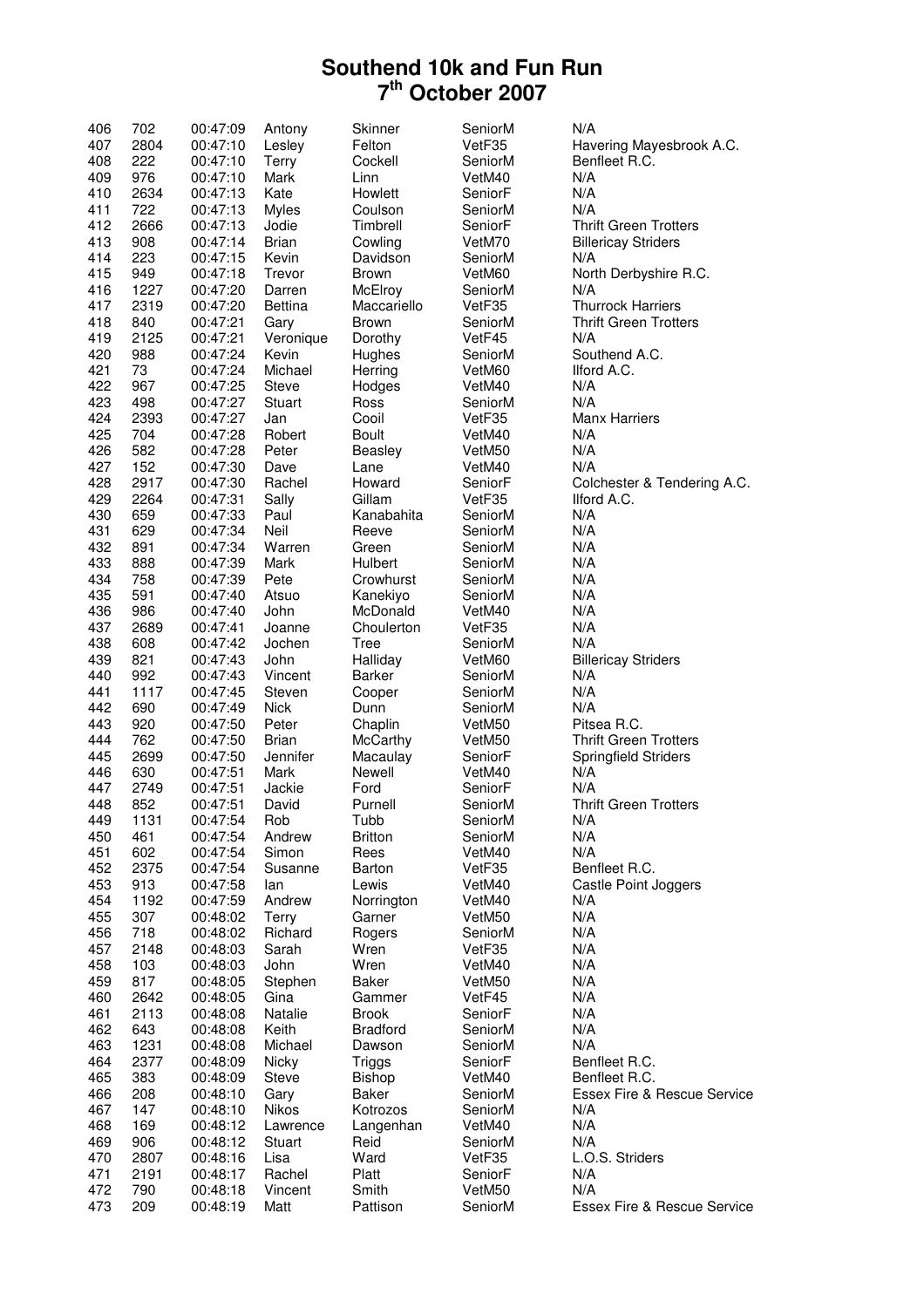| 474 | 884  | 00:48:19 | Ben           | <b>Bates</b>    | SeniorM | N/A                          |
|-----|------|----------|---------------|-----------------|---------|------------------------------|
| 475 | 937  | 00:48:19 | Lol           | Blainey         | VetM40  | L.O.S. Striders              |
| 476 | 900  | 00:48:23 | Patrick       | Horgan          | VetM40  | Castle Point Joggers         |
| 477 | 231  | 00:48:24 | Michael       | Maguire         | VetM40  | Road Runners Club            |
| 478 | 1196 | 00:48:25 | Ben           | Dyson           | SeniorM | Witham R.C.                  |
| 479 | 909  | 00:48:25 | <b>Steve</b>  | Browne          | SeniorM | N/A                          |
| 480 | 858  | 00:48:32 | Kenny         | Wilson          | VetM40  | East End Roadrunners         |
| 481 | 1116 | 00:48:32 | Christopher   | Bent            | VetM60  | Pitsea R.C.                  |
| 482 | 2967 | 00:48:35 | Paula         | Purtell         | VetF35  | <b>Blackwater Harriers</b>   |
| 483 | 990  | 00:48:36 | David         | Adkins          | VetM40  | N/A                          |
|     | 700  |          | Robert        |                 |         | N/A                          |
| 484 |      | 00:48:37 |               | Read            | VetM40  |                              |
| 485 | 101  | 00:48:38 | Kevin         | Gregory         | SeniorM | <b>Thrift Green Trotters</b> |
| 486 | 2698 | 00:48:41 | Sheila        | Macaulay        | VetF55  | <b>Springfield Striders</b>  |
| 487 | 291  | 00:48:42 | Stan          | Coleman         | VetM60  | <b>Thrift Green Trotters</b> |
| 488 | 2374 | 00:48:44 | Jo            | <b>Barber</b>   | SeniorF | Benfleet R.C.                |
| 489 | 326  | 00:48:44 | Michael       | Kennedy         | VetM60  | Pitsea R.C.                  |
| 490 | 720  | 00:48:44 | Graham        | Dedman          | SeniorM | N/A                          |
| 491 | 1286 | 00:48:47 | Paul          | Copsey          | SeniorM | N/A                          |
| 492 | 2128 | 00:48:48 | Laura         | Gray            | SeniorF | N/A                          |
| 493 | 219  | 00:48:48 | Matthew       | Rae             | SeniorM | N/A                          |
| 494 | 30   | 00:48:48 | Rupert        | Mcleod          | SeniorM | Orpington Road Runners       |
| 495 | 2648 | 00:48:49 | Janet         | <b>Burrows</b>  | VetF35  | East Essex Tri.C.            |
| 496 | 850  | 00:48:50 | <b>Nick</b>   | McCullagh       | VetM50  | N/A                          |
| 497 | 276  | 00:48:50 | Andy          | Knill           | VetM40  | <b>Billericay Striders</b>   |
| 498 | 673  | 00:48:50 | Paul          | Dixon           | VetM40  | N/A                          |
| 499 | 1212 | 00:48:53 | Greg          | Mortimer        | SeniorM | N/A                          |
| 500 | 264  | 00:48:54 | David         | Lesley          | VetM60  | Southend A.C.                |
| 501 | 839  | 00:48:54 | David         | Randle          | VetM40  | N/A                          |
| 502 | 2557 | 00:48:56 | Emma          | Hogan           | SeniorF | N/A                          |
| 503 | 524  | 00:48:56 | Lee           | Runciman        | SeniorM | East Essex Tri.C.            |
| 504 | 554  | 00:48:58 | Standa        | Hrabe           | SeniorM | N/A                          |
| 505 | 465  | 00:48:58 | Scott         | Thorne          | SeniorM | N/A                          |
| 506 | 2344 | 00:48:58 | Rebecca       | Shadbolt        | VetF35  | Club Kingswood R.C.          |
| 507 | 2717 | 00:49:03 | Nicola        | Evans           | SeniorF | N/A                          |
| 508 | 176  | 00:49:04 | Michael       | Petchey         | VetM40  | N/A                          |
| 509 | 205  | 00:49:06 | lan           | Linton          | VetM50  | <b>Tiptree Road Runners</b>  |
| 510 | 482  | 00:49:06 | Alan          | Grant           | VetM40  | N/A                          |
| 511 | 349  | 00:49:06 | Alex          | Foster          | VetM40  | Grange Farm Dunmow           |
| 512 | 473  | 00:49:07 | Martin        | Gover           | VetM40  | N/A                          |
| 513 |      | 00:49:07 |               |                 |         |                              |
|     | 907  |          | Rolf          | Horn            | VetM40  | Loughton A.C.                |
| 514 | 2394 | 00:49:08 | Elaine        | <b>Bonville</b> | VetF35  | <b>Billericay Striders</b>   |
| 515 | 445  | 00:49:10 | Arnie         | Choi            | SeniorM | N/A                          |
| 516 | 159  | 00:49:10 | Chris         | Clayton         | SeniorM | N/A                          |
| 517 | 2635 | 00:49:10 | Sarah         | Belaon          | SeniorF | N/A                          |
| 518 | 2339 | 00:49:10 | Dianne        | Wagstaff        | VetF35  | N/A                          |
| 519 | 2333 | 00:49:11 | Sara          | Randall         | SeniorF | N/A                          |
| 520 | 2681 | 00:49:11 | Jo            | Grainger        | SeniorF | Chelmsford A.C.              |
| 521 | 538  | 00:49:11 | Bob           | Harding         | VetM40  | N/A                          |
| 522 | 350  | 00:49:11 | Gareth        | Sell            | SeniorM | N/A                          |
| 523 | 731  | 00:49:14 | Peter         | Clark           | VetM40  | N/A                          |
| 524 | 663  | 00:49:14 | Shane         | Aspinell        | VetM40  | N/A                          |
| 525 | 1287 | 00:49:15 | Darren        | Polman          | SeniorM | N/A                          |
| 526 | 1256 | 00:49:15 | Paul          | Dallow          | SeniorM | N/A                          |
| 527 | 401  | 00:49:15 | Stuart        | Whetton         | SeniorM | N/A                          |
| 528 | 2315 | 00:49:16 | Janice        | <b>Brown</b>    | VetF35  | East Essex Tri.C.            |
| 529 | 2741 | 00:49:16 | Sarah         | Stone           | SeniorF | N/A                          |
| 530 | 595  | 00:49:16 | Jonathan      | Spencer         | SeniorM | N/A                          |
| 531 | 539  | 00:49:16 | John          | Harding         | VetM50  | N/A                          |
| 532 | 2314 | 00:49:18 | Beverley      | Thomas          | VetF45  | Pitsea R.C.                  |
| 533 | 1198 | 00:49:20 | Peter Leonard |                 | Watson  | Benfleet R.C.<br>VetM50      |
| 534 | 1264 | 00:49:21 | Justin        | <b>Brighten</b> | SeniorM | N/A                          |
| 535 | 478  | 00:49:22 | lain          | Murray          | SeniorM | N/A                          |
| 536 | 1184 | 00:49:23 | Leslie        | Lee             | VetM40  | N/A                          |
| 537 | 418  | 00:49:24 | James         | Boyce           | SeniorM | N/A                          |
| 538 | 751  | 00:49:25 | Graham        | Harris          | VetM40  | N/A                          |
| 539 | 779  | 00:49:26 | Calum         | Newell          | SeniorM | N/A                          |
| 540 | 883  | 00:49:30 | Mike          | Hayward         | VetM40  | Castle Point Joggers         |
| 541 | 2270 | 00:49:30 | Dianne        | Crisp           | VetF45  | Ilford A.C.                  |
|     |      |          |               |                 |         |                              |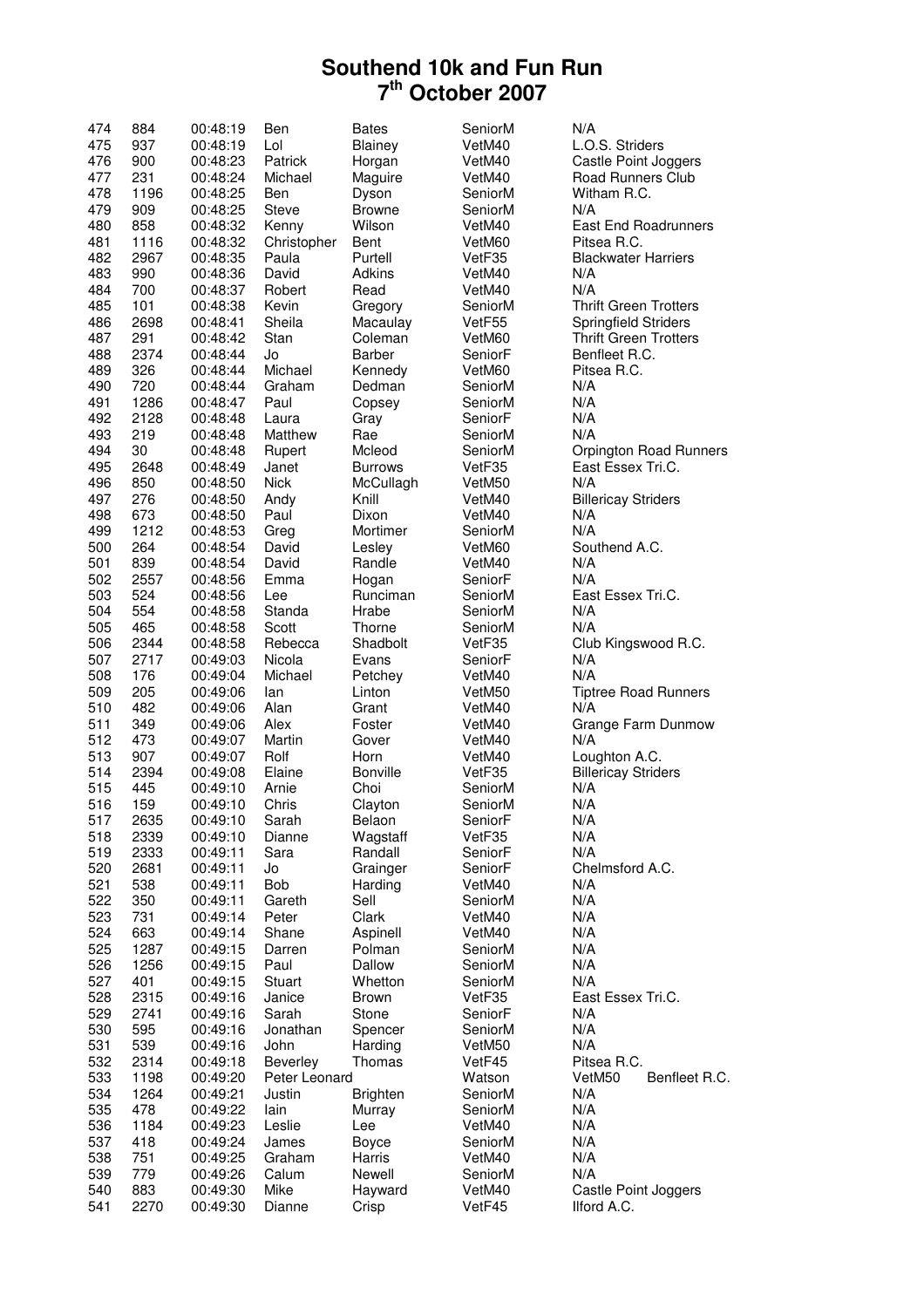| 542        | 897          | 00:49:31             | Alan             | Osbiston               | VetM50            | N/A                                    |
|------------|--------------|----------------------|------------------|------------------------|-------------------|----------------------------------------|
| 543        | 2489         | 00:49:31             | Sally            | Wilson                 | VetF35            | L.O.S. Striders                        |
| 544        | 286          | 00:49:32             | Mark             | Stone                  | SeniorM           | N/A                                    |
| 545        | 2371         | 00:49:33             | Tarnia           | Thompson-Roe           | VetF35            | Benfleet R.C.                          |
| 546        | 2479         | 00:49:35             | Juliette         | Young                  | VetF35            | N/A                                    |
| 547        | 763          | 00:49:35             | Kelvin           | Howard                 | SeniorM           | N/A                                    |
| 548        | 2708         | 00:49:36             | Victoria         | Fisher                 | SeniorF           | N/A                                    |
| 549        | 2211         | 00:49:37             | Joanne           | Ling                   | VetF35            | <b>Billericay Striders</b>             |
| 550        | 366          |                      |                  |                        |                   | N/A                                    |
|            |              | 00:49:38             | Kevin            | McAlpin                | SeniorM           |                                        |
| 551        | 987          | 00:49:38             | Martin           | Sherlock               | SeniorM           | N/A                                    |
| 552        | 26           | 00:49:39             | Matthew          | Macdonald              | SeniorM           | N/A                                    |
| 553        | 394          | 00:49:41             | Gary             | Warwick                | VetM50            | Pitsea R.C.                            |
| 554        | 1269         | 00:49:41             | Lee              | Turner                 | VetM40            | N/A                                    |
| 555        | 187          | 00:49:42             | Alan             | Porter                 | VetM50            | <b>Billericay Striders</b>             |
| 556        | 973          | 00:49:44             | Daniel           | Jenkins                | VetM40            | N/A                                    |
| 557        | 874          | 00:49:46             | Paul             | <b>Norris</b>          | SeniorM           | N/A                                    |
| 558        | 2751         | 00:49:46             | Lorraine         | Peters                 | VetF35            | Benfleet R.C.                          |
| 559        | 2360         | 00:49:48             | Louise           | <b>Bradshaw</b>        | SeniorF           | N/A                                    |
| 560        | 171          | 00:49:51             | Peter            | Mather                 | SeniorM           | Benfleet R.C.                          |
| 561        | 49           | 00:49:53             | Anthony          | Marshall               | SeniorM           | N/A                                    |
| 562        | 1109         | 00:49:53             | Russell          | Lawrence               | SeniorM           | N/A                                    |
| 563        |              |                      | Matthew          | Finlay                 |                   | N/A                                    |
|            | 667          | 00:49:54             |                  |                        | SeniorM           |                                        |
| 564        | 638          | 00:49:54             | Stephen          | Curley                 | SeniorM           | N/A                                    |
| 565        | 818          | 00:49:54             | Rob              | Maclean                | SeniorM           | N/A                                    |
| 566        | 2244         | 00:49:54             | Joanne           | Day                    | VetF35            | <b>Thrift Green Trotters</b>           |
| 567        | 925          | 00:49:54             | Michael          | Courtier               | SeniorM           | <b>Greenwich Tritons</b>               |
| 568        | 1232         | 00:49:54             | Jon              | Kettlewell             | VetM40            | N/A                                    |
| 569        | 603          | 00:49:54             | Anthony          | Curtin                 | VetM50            | <b>Thrift Green Trotters</b>           |
| 570        | 975          | 00:49:56             | John             | Want                   | SeniorM           | N/A                                    |
| 571        | 1136         | 00:49:56             | Jonathan         | Pitcher                | SeniorM           | N/A                                    |
| 572        | 238          | 00:49:57             | Anthony          | McDonald-Liggins       |                   | <b>Thrift Green Trotters</b><br>VetM50 |
| 573        | 890          | 00:49:57             | Peter            | Johnson                | SeniorM           | L.O.S. Striders                        |
|            |              |                      |                  |                        |                   |                                        |
| 574        | 470          | 00:49:58             | Pete             | Sprenger               | SeniorM           | N/A                                    |
| 575        | 510          | 00:50:02             | Luke             | Singleton              | SeniorM           | N/A                                    |
| 576        | 811          | 00:50:03             | David            | Hyde                   | VetM40            | Benfleet R.C.                          |
| 577        | 254          | 00:50:05             | David            | Payne                  | VetM50            | Witham R.C.                            |
| 578        | 868          | 00:50:06             | Ben              | Hurrel                 | SeniorM           | N/A                                    |
| 579        | 150          | 00:50:06             | Peter            | Collier                | VetM50            | <b>Fitness First Flyers</b>            |
| 580        | 1235         | 00:50:06             | Ross             | Mackay                 | SeniorM           | N/A                                    |
| 581        | 301          | 00:50:06             | Dave             | Finch                  | VetM50            | <b>Barking Road Runners</b>            |
| 582        | 866          | 00:50:07             | Peter            | Warrior                | VetM40            | <b>Billericay Striders</b>             |
| 583        | 2205         | 00:50:07             | Pamela           | Jones                  | VetF65            | Ilford A.C.                            |
| 584        | 754          | 00:50:07             | Andrew           | Jackson                | VetM40            | Serpentine R.C.                        |
| 585        | 1234         | 00:50:08             | <b>Barry</b>     | <b>Brett</b>           | VetM50            | N/A                                    |
| 586        | 742          | 00:50:09             | Dean             |                        | SeniorM           | N/A                                    |
|            |              |                      |                  | Murphy                 |                   |                                        |
| 587        | 824          | 00:50:10             | Shawn            | Leek                   | SeniorM           | N/A                                    |
| 588        | 2633         | 00:50:11             | Siobhan          | Cook                   | SeniorF           | N/A                                    |
| 589        | 440          | 00:50:11             | Richard          | Layzell                | VetM40            | N/A                                    |
| 590        | 2507         | 00:50:11             | Madeleine        | Crow                   | VetF45            | <b>Dartford Harriers</b>               |
| 591        | 215          | 00:50:14             | <b>SIMON</b>     | WARD                   | VetM40            | N/A                                    |
| 592        | 802          | 00:50:15             | Jacade           | <b>Berry</b>           | SeniorM           | N/A                                    |
| 593        | 701          | 00:50:21             | Mick             | Hewitt                 | VetM50            | Ford R.C.                              |
| 594        | 617          | 00:50:22             | Tony             | Dennis                 | SeniorM           | Castle Point Joggers                   |
| 595        | 503          | 00:50:22             | Andrew           | Durham                 | SeniorM           | N/A                                    |
| 596        | 1278         | 00:50:24             | Richard          | Thompson               | VetM40            | N/A                                    |
| 597        | 96           | 00:50:25             | <b>Nick</b>      | Valade                 | SeniorM           | N/A                                    |
| 598        | 2288         | 00:50:26             | Nina             | Day                    | SeniorF           | <b>Thrift Green Trotters</b>           |
| 599        | 1107         |                      | Kenton           | Penny                  |                   | N/A                                    |
|            |              | 00:50:26             |                  |                        | VetM40            |                                        |
| 600        | 1211         | 00:50:26             | Tim              | Allen                  | SeniorM           | N/A                                    |
| 601        | 2301         | 00:50:27             | Michelle         | Johns                  | SeniorF           | N/A                                    |
| 602        | 1110         | 00:50:28             | Lee              | Stannard               | SeniorM           | N/A                                    |
| 603        | 558          | 00:50:28             | Shane            | Walker                 | SeniorM           | N/A                                    |
| 604        | 735          | 00:50:28             | Tony             | Hall                   | SeniorM           | N/A                                    |
| 605        | 655          | 00:50:29             | Kevin            | Compton                | SeniorM           | N/A                                    |
| 606        | 1155         | 00:50:31             | Richard          | Williams               | SeniorM           | <b>Thrift Green Trotters</b>           |
| 607        |              |                      |                  |                        |                   |                                        |
|            |              |                      |                  |                        |                   |                                        |
|            | 1201         | 00:50:31             | Glyn             | Edwards                | VetM40            | N/A                                    |
| 608<br>609 | 2368<br>2581 | 00:50:32<br>00:50:34 | Lucinda<br>Nikki | Booth<br><b>Baynes</b> | VetF35<br>SeniorF | L.O.S. Striders<br>Southend A.C.       |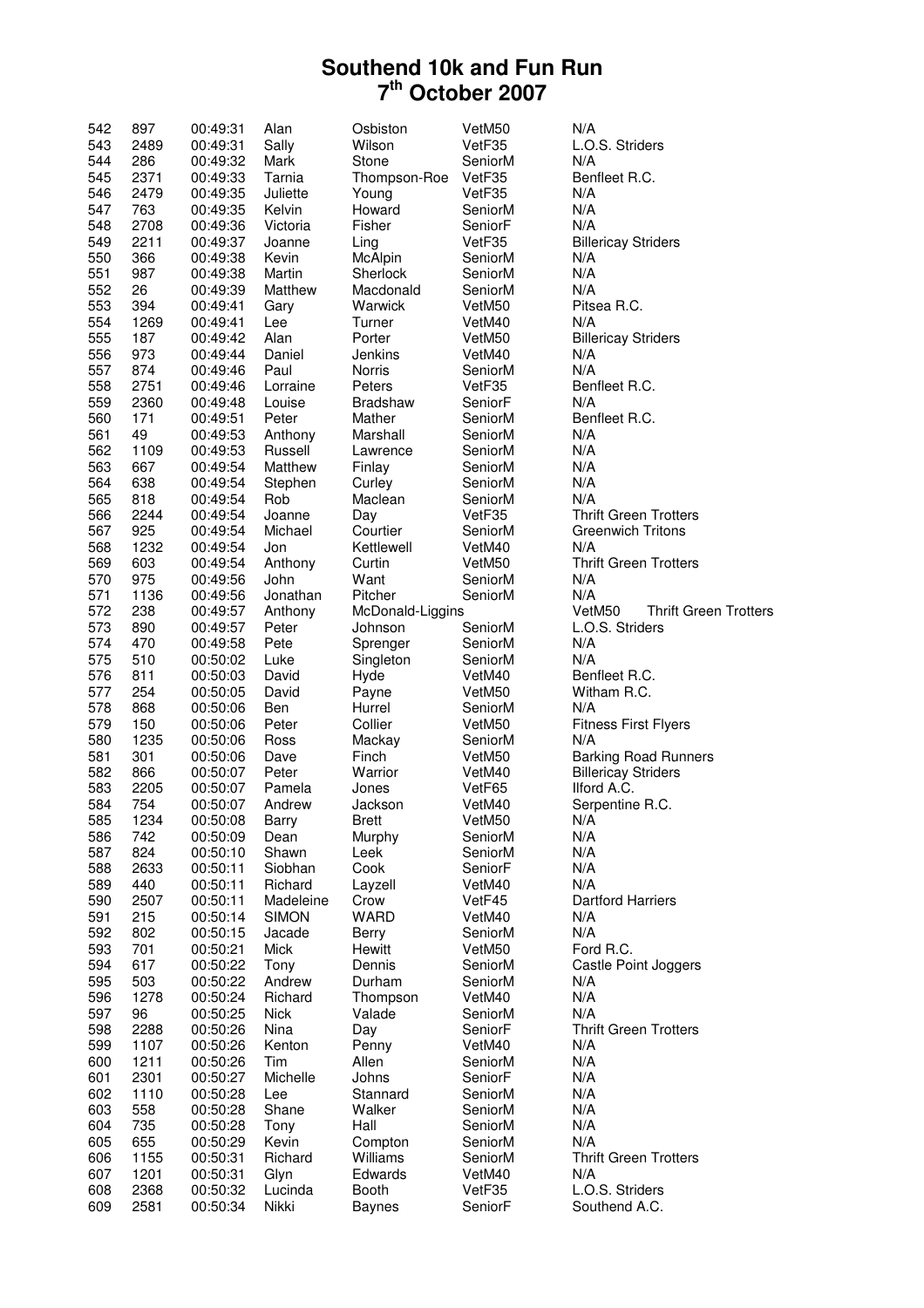| 610        | 628          | 00:50:36             | Charlie       | <b>Baynes</b>    | VetM50            | East Essex Tri.C.                                         |
|------------|--------------|----------------------|---------------|------------------|-------------------|-----------------------------------------------------------|
| 611        | 195          | 00:50:37             | Paul          | <b>Buckley</b>   | VetM40            | N/A                                                       |
| 612        | 389          | 00:50:37             | David         | Godfrey          | VetM60            | <b>Billericay Striders</b>                                |
| 613        | 708          | 00:50:40             | Scott         | Enders           | SeniorM           | N/A                                                       |
| 614        | 120          | 00:50:40             | Peter         | Pye              | VetM60            | N/A                                                       |
| 615        | 2716         | 00:50:40             | Sandra        | Rolls            | VetF35            | N/A                                                       |
| 616        | 535          | 00:50:42             | David         | Hall             | VetM50            | N/A                                                       |
| 617        | 278          | 00:50:42             | Rob           | Hadgraft         | VetM50            | <b>Tiptree Road Runners</b>                               |
| 618        | 251          | 00:50:43             | Alan          | Hind             | SeniorM           | <b>Springfield Striders</b>                               |
| 619        | 1149         | 00:50:44             | Stuart        | Walters          | SeniorM           | N/A                                                       |
| 620        | 386          | 00:50:47             | David         | West             | VetM60            | L.O.S. Striders                                           |
| 621        | 980          | 00:50:47             | Tim           | Harvey           | SeniorM           | N/A                                                       |
| 622        | 612          | 00:50:49             | Gareth        | Tucker           | SeniorM           | <b>Barking Road Runners</b>                               |
| 623        | 2580         | 00:50:49             | Ashley        | Donoghue         | VetF35            | <b>Barking Road Runners</b>                               |
| 624        | 2775         | 00:50:49             | Rachel        | Jarvis           | VetF35            | N/A                                                       |
| 625        | 2446         | 00:50:52             | Anne          | Jenkinson        | SeniorF           | N/A                                                       |
| 626        | 2670         | 00:50:52             | Chante        | Batson           | SeniorF           | N/A                                                       |
| 627        | 2702         | 00:50:53             | Fay           | Helliwell        | VetF35            | <b>Colchester Harriers</b>                                |
| 628        | 411          | 00:50:53             | Stuart        | Martin           | SeniorM           | N/A                                                       |
| 629        | 497          | 00:50:57             | Daniel        | Peters           | SeniorM           | N/A                                                       |
| 630        | 2400         | 00:50:58             | Karen         | <b>Burrows</b>   | SeniorF           | N/A                                                       |
| 631        | 2835         | 00:50:58             | Christine     | Bearwish         | VetF35            | N/A                                                       |
| 632        | 972          | 00:50:59             | Martin        | Turner           | VetM40            | N/A                                                       |
| 633        | 323          | 00:51:03             | George        | Hewitt           | VetM60            | Southern County Vets                                      |
| 634        | 226          | 00:51:04             | lan           | Newling          | SeniorM           | N/A                                                       |
| 635        | 415          | 00:51:07             | David         | Martin           | SeniorM           | N/A                                                       |
| 636        | 2608         | 00:51:07             | Karen         | Hurrell          | VetF35            | Road Runners Club                                         |
| 637        | 360          | 00:51:08             | Stephen       | Bettaney         | VetM60            | N/A                                                       |
| 638        | 2412         | 00:51:08             | Janeen        | Grafton          | VetF35            | N/A                                                       |
| 639        | 1204         | 00:51:09             | Jonathon      | Barson           | SeniorM           | N/A                                                       |
| 640        | 899          | 00:51:10             | John          | Waller           | SeniorM           | Club Kingswood R.C.                                       |
| 641        | 2825         | 00:51:12             | Rachel        | Barnwell         | SeniorF           | N/A                                                       |
| 642        | 238          | 00:51:13             | Anthony       | McDonald-Liggins |                   | VetM50<br><b>Thrift Green Trotters</b>                    |
| 643        | 2898         | 00:51:13             | Mary          | <b>Britton</b>   | VetM50            | L.O.S. Striders                                           |
| 644        | 1140         | 00:51:13             | Andy          | Margetts         | VetM40            | N/A                                                       |
| 645        | 2555         | 00:51:14             | Julia         | Newell           | SeniorF           | N/A                                                       |
| 646        | 1209         | 00:51:15             | Mark          | White            | VetM40            | N/A                                                       |
| 647        | 509          | 00:51:16             | Liam          | Smith            | SeniorM           | N/A                                                       |
| 648        | 1255         | 00:51:17             | Euan          | Philipps         | SeniorM           | N/A                                                       |
| 649        | 502          | 00:51:17             | James         | Spencer          | SeniorM           | Benfleet R.C.                                             |
| 650        | 712          | 00:51:21             | Paul          | McBrearty        | SeniorM           | N/A                                                       |
| 651        | 843          | 00:51:21             | Darren        | Cashman          | SeniorM           | N/A                                                       |
| 652        | 631          | 00:51:21             | Anthony       | Timotheou        | SeniorM           | N/A                                                       |
| 653        | 633          | 00:51:23             | Andrew        | Timotheou        | VetM40            | N/A                                                       |
| 654        | 488          | 00:51:23             | Andy          | Murphy           | SeniorM           | N/A                                                       |
| 655        | 530          | 00:51:24             | Stuart        | Saggers          | SeniorM           | N/A                                                       |
| 656        | 761          | 00:51:24             | Jonathan      | Hubbard          | SeniorM           | N/A                                                       |
| 657        | 573          | 00:51:24             | Damian        | Cattah           | SeniorM           | N/A                                                       |
| 658        | 2196         | 00:51:25             | Samantha      | Outen            | VetF35            | N/A                                                       |
| 659        | 1284         | 00:51:25             | Kevin         | Smith            | SeniorM           | N/A<br>N/A                                                |
| 660        | 2786         | 00:51:25             | Emma          | Elms             | SeniorF           |                                                           |
| 661<br>662 | 2604<br>2185 | 00:51:26<br>00:51:26 | Sarah<br>Jill | Jaggs<br>Lister  | SeniorF<br>VetF35 | <b>Rush Croft Runners</b><br><b>Thrift Green Trotters</b> |
| 663        | 339          | 00:51:27             | Tim           | Hewitt           | SeniorM           | N/A                                                       |
| 664        | 933          | 00:51:28             | Andrew        | Tweddle          | VetM40            | <b>Thrift Green Trotters</b>                              |
| 665        | 951          | 00:51:29             | Fred          | Lowman           | VetM60            | Castle Point Joggers                                      |
| 666        | 8            | 00:51:30             | Mark          | Willmore         | VetM40            | N/A                                                       |
| 667        | 2387         | 00:51:30             | Amanda        | Milton           | VetF35            | N/A                                                       |
| 668        | 400          | 00:51:32             | Anthony       | White            | SeniorM           | Benfleet R.C.                                             |
| 669        | 2193         | 00:51:33             | Vanessa       | Mathers          | VetF35            | N/A                                                       |
| 670        | 1101         | 00:51:33             | Gregory       | Dearman          | SeniorM           | N/A                                                       |
| 671        | 2916         | 00:51:35             | Jo            | Fitsall          | VetF35            | N/A                                                       |
| 672        | 1133         | 00:51:38             | Warren        | Drury            | SeniorM           | N/A                                                       |
| 673        | 2639         | 00:51:38             | Shelley       | Wray             | VetF35            | Witham R.C.                                               |
| 674        | 2930         | 00:51:41             | Sally         | Cockburn         | SeniorF           | Springfield Striders                                      |
| 675        | 262          | 00:51:43             | John          | Pickard          | VetM50            | <b>Thrift Green Trotters</b>                              |
| 676        | 2280         | 00:51:45             | Nicola        | Hulme            | VetF35            | N/A                                                       |
| 677        | 2932         | 00:51:45             | Lisa          | Hatton           | VetF35            | N/A                                                       |
|            |              |                      |               |                  |                   |                                                           |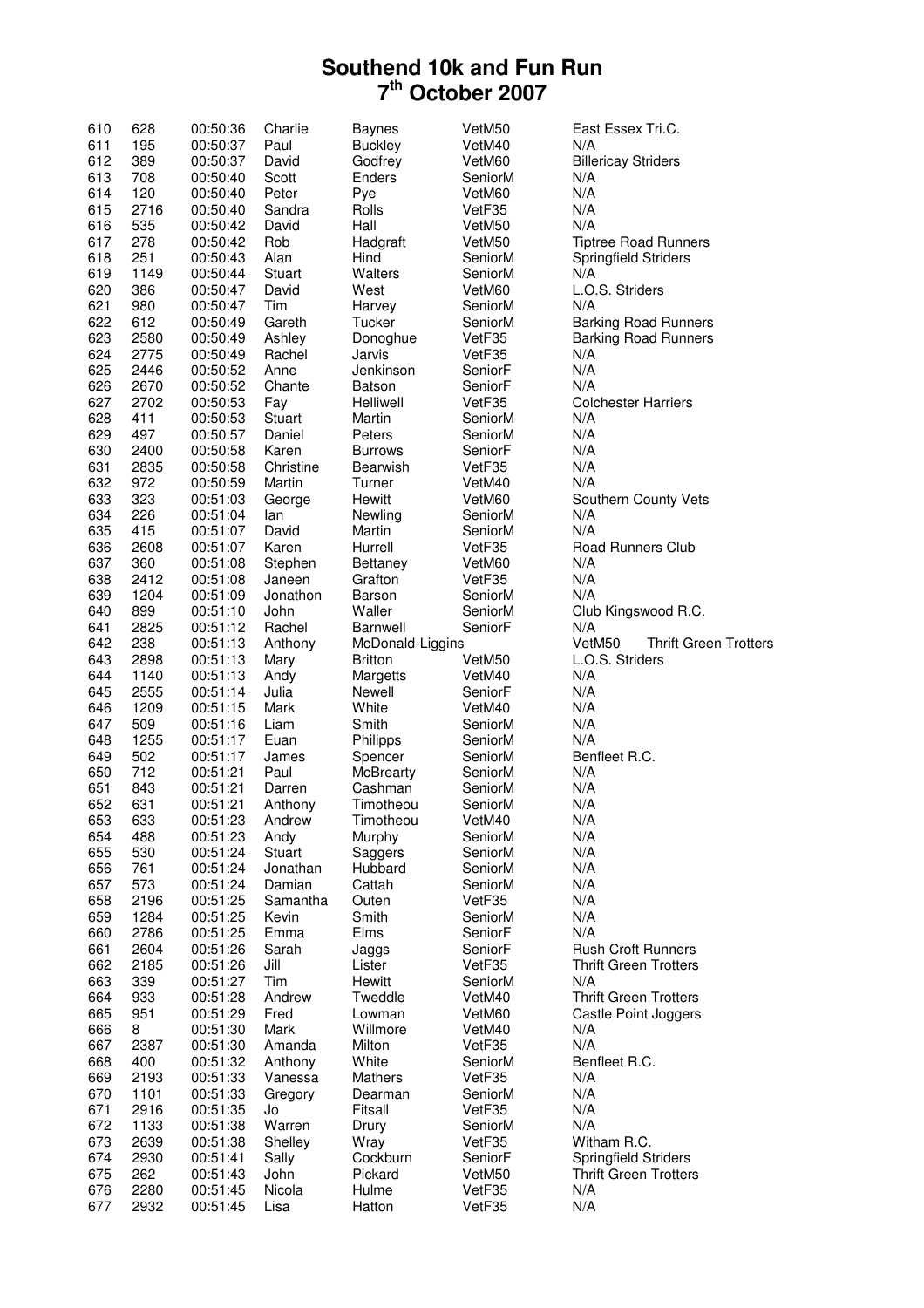| 678 | 1202 | 00:51:46             | Michael      | Flynn             | VetM40  | N/A                             |
|-----|------|----------------------|--------------|-------------------|---------|---------------------------------|
| 679 | 2703 | 00:51:48             | Jacalyn      | Eyres             | VetF35  | N/A                             |
| 680 | 2810 | 00:51:48             | Gail         | Patman            | VetF35  | L.O.S. Striders                 |
| 681 | 2140 | 00:51:48             | Kate         | Cammidge          | SeniorF | Castle Point Joggers            |
| 682 | 2957 | 00:51:48             | Claire       | Turner            | VetF35  | N/A                             |
| 683 | 1248 | 00:52:03             | Robert       | Case              | SeniorM | <b>Felixstowe Road Runners</b>  |
| 684 | 456  | 00:52:04             | Alfred       | Powell            | VetM50  | N/A                             |
| 685 | 2108 | 00:52:05             | Suzie        | Ridler            | SeniorF | N/A                             |
| 686 | 403  | 00:52:06             | Mark         | Dobson            | SeniorM | L.O.S. Striders                 |
| 687 | 2106 | 00:52:07             | Denise       | Neville           | VetF45  | N/A                             |
| 688 | 968  | 00:52:07             | Gary         | Johnson           | VetM40  | Benfleet R.C.                   |
| 689 | 95   | 00:52:08             | Mark         | Regan             | VetM40  | N/A                             |
| 690 | 2613 | 00:52:09             | Lisa         | Sales             | SeniorF | Bishops Stortford R.C.          |
| 691 | 1158 | 00:52:10             | Paul         | Kidd              | VetM40  | N/A                             |
| 692 | 444  | 00:52:11             | Keith        | Passingham        | VetM50  | Pitsea R.C.                     |
| 693 | 1185 | 00:52:12             | <b>Steve</b> | Dymond            | VetM40  | N/A                             |
| 694 | 547  | 00:52:12             | Mick         | Wright            | VetM40  | Castle Point Joggers            |
| 695 | 1263 |                      | Colin        |                   |         | N/A                             |
| 696 | 594  | 00:52:12<br>00:52:13 |              | Keeling<br>Colmer | VetM60  |                                 |
|     |      |                      | Douglas      |                   | VetM50  | Bexley A.C.                     |
| 697 | 274  | 00:52:13             | Paul         | Jewett            | SeniorM | N/A                             |
| 698 | 982  | 00:52:13             | Leslie       | <b>Banks</b>      | VetM50  | N/A                             |
| 699 | 23   | 00:52:14             | Mark         | Maslin            | SeniorM | N/A                             |
| 700 | 2181 | 00:52:14             | Beryl        | De Smedt          | VetF45  | Basildon A.C.                   |
| 701 | 1281 | 00:52:15             | Jay          | Denny             | VetM40  | N/A                             |
| 702 | 1240 | 00:52:16             | Derrick      | Griffiths         | VetM40  | N/A                             |
| 703 | 281  | 00:52:17             | Greg         | Sexten            | SeniorM | N/A                             |
| 704 | 230  | 00:52:17             | David        | Marks             | VetM40  | N/A                             |
| 705 | 2372 | 00:52:17             | Karen        | <b>Bardrick</b>   | VetF35  | Benfleet R.C.                   |
| 706 | 757  | 00:52:22             | <b>Brett</b> | Moseley           | SeniorM | N/A                             |
| 707 | 2738 | 00:52:22             | Lorri        | Gibson            | VetF35  | Benfleet R.C.                   |
| 708 | 248  | 00:52:22             | Stewart      | Heath             | SeniorM | N/A                             |
| 709 | 2307 | 00:52:23             | Helen        | Porter            | SeniorF | N/A                             |
| 710 | 285  | 00:52:23             | Jack         | <b>Stammers</b>   | SeniorM | N/A                             |
| 711 | 1202 | 00:52:24             | Michael      | Flynn             | VetM40  | N/A                             |
| 712 | 563  | 00:52:26             | David        | Keeler            | SeniorM | N/A                             |
| 713 | 1187 | 00:52:26             | John         | McEachern         | SeniorM | <b>Springfield Striders</b>     |
| 714 | 484  | 00:52:26             | lan          | Gibson            | VetM40  | N/A                             |
| 715 | 656  | 00:52:26             | Tony         | Rustman           | VetM40  | N/A                             |
| 716 | 2734 | 00:52:26             | Susan        | Wrigley           | VetF35  | L.O.S. Striders                 |
| 717 | 955  | 00:52:27             | Charles      | Quaey             | VetM40  | Essex Police A.C.               |
| 718 | 676  | 00:52:28             | Howard       | Dimmock           | VetM60  | Southend A.C.                   |
| 719 | 816  | 00:52:28             | John         | East              | VetM50  | N/A                             |
| 720 | 2793 | 00:52:28             | Lisa         | Wilkinson         | VetF45  | Club Kingswood R.C.             |
| 721 | 2231 | 00:52:29             | Pauline      | Tester            | VetF35  | Ilford A.C.                     |
| 722 | 43   | 00:52:29             | John         | Gatens            | VetM60  | Edmonton R.C.                   |
| 723 | 609  | 00:52:30             | Kieran       | Hignett           | SeniorM | N/A                             |
| 724 | 2776 | 00:52:31             | Joanne       | Cooke             | SeniorF | N/A                             |
| 725 | 1208 | 00:52:32             | Andrew       | Paton             | SeniorM | N/A                             |
| 726 | 2943 | 00:52:32             | Claire       | Spencer           | SeniorF | N/A                             |
| 727 | 1106 | 00:52:34             | Jeremy       | Huband            | VetM40  | N/A                             |
| 728 | 819  | 00:52:35             | Allan        | Walker            | VetM40  | N/A                             |
| 729 | 315  | 00:52:35             | Richard      | <b>Stobbs</b>     | SeniorM | N/A                             |
| 730 | 2318 | 00:52:40             | Julia        | Pierson           | VetF35  | N/A                             |
| 731 | 51   | 00:52:41             | Gary         | Clarke            | SeniorM | N/A                             |
| 732 | 1226 | 00:52:45             | Mark         | Blakebrough       | SeniorM | <b>Hadleigh Fire And Rescue</b> |
| 733 | 2722 | 00:52:45             | Tracy        | Smith             | VetF35  | N/A                             |
| 734 | 2955 | 00:52:46             | Karen        | Berry             | VetF35  | Benfleet R.C.                   |
| 735 | 2905 | 00:52:47             | Karen        | Lammert           | SeniorF | N/A                             |
| 736 | 924  | 00:52:47             | Alec         | Effeny            | SeniorM | N/A                             |
| 737 | 2146 | 00:52:50             | Zoe Louise   | Dempsey           | SeniorF | N/A                             |
| 738 | 637  | 00:52:50             | Colin X      | Fernandes         | SeniorM | Edmonton R.C.                   |
| 739 | 2353 | 00:52:51             | Sue          | Fuller            | VetF45  | Benfleet R.C.                   |
| 740 | 517  | 00:52:52             | Gary         | <b>Bancroft</b>   | VetM50  | N/A                             |
| 741 | 707  | 00:52:52             | Shaun        | Elliott           | VetM40  | N/A                             |
| 742 | 1114 | 00:52:52             | Paul         | Mumford           | SeniorM | N/A                             |
| 743 | 476  | 00:52:52             | Paul         | Crabtree          | SeniorM | N/A                             |
| 744 | 1257 | 00:52:52             | John         | Scanlon           | SeniorM | N/A                             |
| 745 | 213  | 00:52:52             | Dave         | Kelly             | VetM40  | N/A                             |
|     |      |                      |              |                   |         |                                 |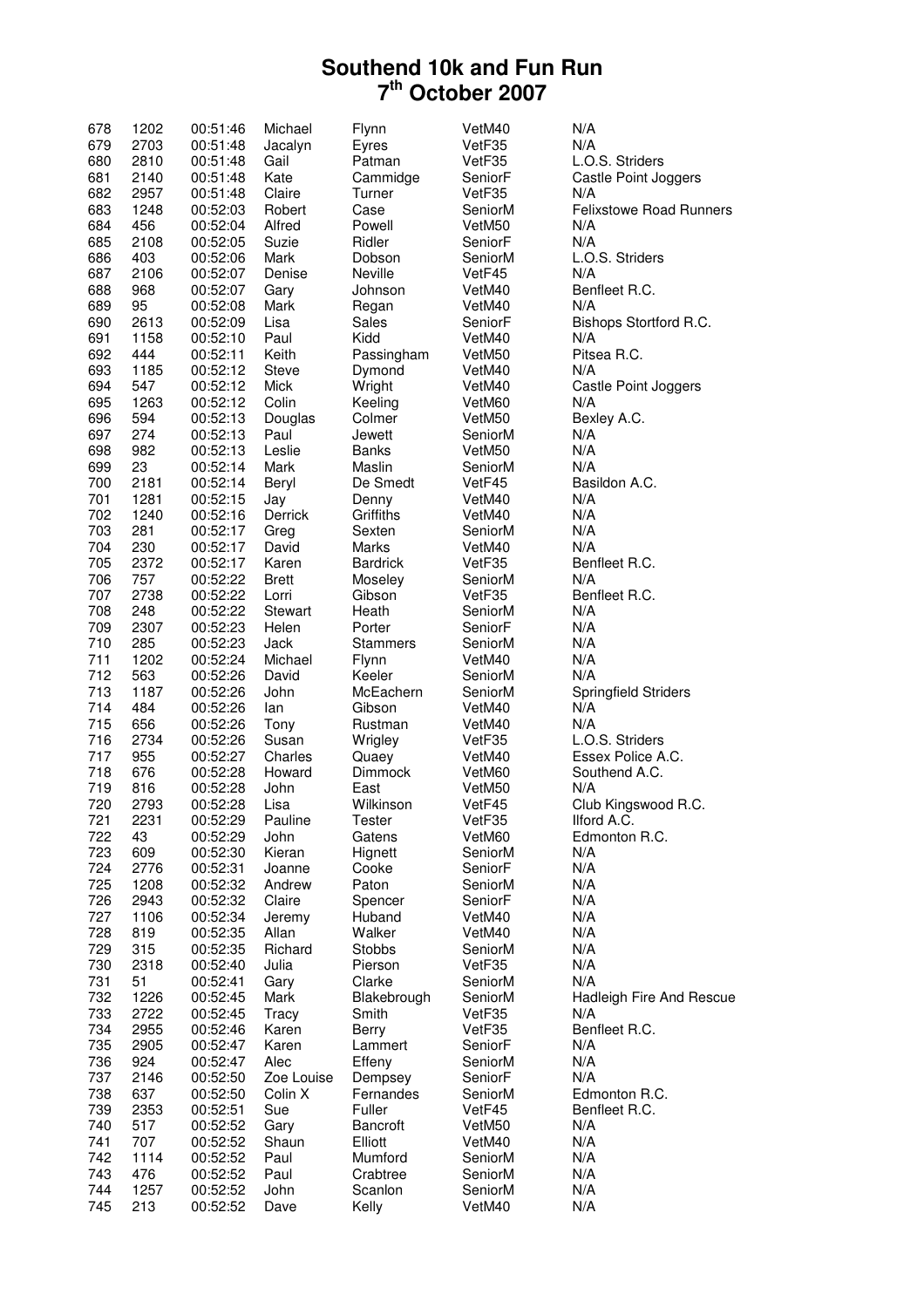| 746 | 576  | 00:52:53 | Justin       | Howard                  | SeniorM | N/A                          |
|-----|------|----------|--------------|-------------------------|---------|------------------------------|
| 747 | 1245 | 00:52:53 | Elliot       | Pearman                 | SeniorM | N/A                          |
| 748 | 940  | 00:52:53 | Craig        | McGee                   | SeniorM | N/A                          |
| 749 | 871  | 00:52:53 | Tony         | Papasifakis             | SeniorM | Ilford A.C.                  |
| 750 | 2800 | 00:52:54 | Grace        | Doherty                 | SeniorF | N/A                          |
| 751 | 1230 | 00:52:55 | Raymond      | Taylor                  | VetM60  | <b>Barking Road Runners</b>  |
| 752 | 705  | 00:52:58 | Andrew       | <b>Bridge</b>           | VetM50  | N/A                          |
| 753 | 860  | 00:52:59 | Christopher  | Phillips                | SeniorM | N/A                          |
| 754 | 531  | 00:53:00 | <b>Brian</b> | Watt                    | SeniorM | N/A                          |
| 755 | 553  | 00:53:01 | Mick         | Hrabe                   | SeniorM | N/A                          |
| 756 | 695  | 00:53:02 |              |                         | SeniorM | N/A                          |
|     |      |          | Alistair     | <b>Bayliss</b>          |         |                              |
| 757 | 2556 | 00:53:02 | Sarah        | Dutton                  | SeniorF | N/A                          |
| 758 | 188  | 00:53:03 | Lyndon       | <b>Bubb</b>             | SeniorM | N/A                          |
| 759 | 581  | 00:53:03 | Mark         | Groves                  | VetM40  | N/A                          |
| 760 | 2276 | 00:53:05 | Susan        | Parish                  | VetF45  | N/A                          |
| 761 | 325  | 00:53:06 | Frank        | Robinson                | VetM60  | Edmonton R.C.                |
| 762 | 1182 | 00:53:06 | Ken          | Gilbey                  | VetM50  | N/A                          |
| 763 | 935  | 00:53:07 | Russell      | Oliver                  | VetM40  | N/A                          |
| 764 | 1239 | 00:53:07 | Gary         | Rickett-Ambrose SeniorM |         | N/A                          |
| 765 | 929  | 00:53:09 | Michael      | Hoy                     | VetM40  | Benfleet R.C.                |
| 766 | 162  | 00:53:10 | Peter        | <b>Straderick</b>       | SeniorM | N/A                          |
| 767 | 775  | 00:53:10 | Jake         | Saunderson              | SeniorM | N/A                          |
| 768 | 229  | 00:53:12 | Stewart      | Morley                  | VetM40  | Benfleet R.C.                |
| 769 | 2183 | 00:53:12 | Helen        | Scott                   | VetF45  | <b>Thrift Green Trotters</b> |
| 770 | 2909 | 00:53:12 | Elizabeth    | Holmes                  | VetF35  | N/A                          |
| 771 | 671  | 00:53:15 | Andrew       | Rogers                  | SeniorM | N/A                          |
| 772 | 2405 | 00:53:15 | Samantha     | Taylor                  | SeniorF | N/A                          |
| 773 | 354  | 00:53:17 | David        | Mather                  | SeniorM | N/A                          |
| 774 | 2134 | 00:53:17 | Helen        | Taliadoros              | VetF35  | N/A                          |
| 775 | 409  | 00:53:18 | Robert       | Macmillan               | SeniorM | Benfleet R.C.                |
| 776 | 2762 | 00:53:21 | Julie        | Perrin                  | VetF35  | N/A                          |
| 777 | 2763 | 00:53:21 | Annette      | Stannard                | VetF35  | N/A                          |
| 778 | 2706 | 00:53:22 | Anita        | Wharnsby                | VetF35  | N/A                          |
| 779 |      |          | Lee          | <b>Baxter</b>           |         | N/A                          |
|     | 651  | 00:53:23 |              |                         | SeniorM |                              |
| 780 | 596  | 00:53:23 | <b>Steve</b> | Harvey                  | SeniorM | N/A                          |
| 781 | 2352 | 00:53:27 | Susan        | Green                   | SeniorF | N/A                          |
| 782 | 139  | 00:53:28 | John         | Roberts                 | VetM40  | Castle Point Joggers         |
| 783 | 640  | 00:53:28 | Paul         | Maskell                 | VetM50  | N/A                          |
| 784 | 2584 | 00:53:28 | Stephanie    | Milligan                | SeniorF | N/A                          |
| 785 | 635  | 00:53:28 | Brian        | Martin                  | SeniorM | L.O.S. Striders              |
| 786 | 330  | 00:53:28 | Tim          | Williams                | VetF45  | Edmonton R.C.                |
| 787 | 2449 | 00:53:28 | Alison       | Moscuzza                | SeniorF | N/A                          |
| 788 | 1219 | 00:53:28 | Dave         | Horner                  | SeniorM | N/A                          |
| 789 | 2235 | 00:53:28 | Karen        | Sutherland              | VetF35  | N/A                          |
| 790 | 1129 | 00:53:28 | Dave         | Wright                  | VetM40  | N/A                          |
| 791 | 2496 | 00:53:28 | Elaine       | Murray                  | VetF35  | N/A                          |
| 792 | 361  | 00:53:28 | Keith        | Ruston                  | VetM60  | Pitsea R.C.                  |
| 793 | 614  | 00:53:30 | David        | Waite                   | VetM50  | N/A                          |
| 794 | 764  | 00:53:32 | Dave         | Carr                    | VetM40  | L.O.S. Striders              |
| 795 | 2526 | 00:53:34 | Eleanor      | Sorrell                 | SeniorF | N/A                          |
| 796 | 522  | 00:53:34 | Ross         | Chestney                | VetM40  | N/A                          |
| 797 | 914  | 00:53:35 | Neil         | Ehrenzweig              | SeniorM | N/A                          |
| 798 | 915  | 00:53:35 | David        | Phillips                | SeniorM | N/A                          |
| 799 | 734  | 00:53:35 | Chris        | Norman                  | SeniorM | N/A                          |
| 800 | 86   | 00:53:35 | Paul         | Smith                   | VetM40  | N/A                          |
| 801 | 2728 | 00:53:36 | Barbara      | Oliver                  | VetF55  | Benfleet R.C.                |
| 802 | 329  | 00:53:36 | William      | <b>Bridge</b>           | VetM40  | N/A                          |
| 803 | 2210 | 00:53:37 | Jan          | Grover                  | VetF45  | N/A                          |
| 804 | 2242 | 00:53:37 | Debbie       | Smith                   | VetF35  | N/A                          |
| 805 | 348  | 00:53:44 | Gavin        | Foster                  | VetM40  | Grange Farm Dunmow           |
|     |      |          |              |                         |         |                              |
| 806 | 27   | 00:53:47 | Gavin        | Silver                  | VetM40  | N/A<br>L.O.S. Striders       |
| 807 | 864  | 00:53:47 | Kevin        | Salt                    | VetM40  |                              |
| 808 | 492  | 00:53:50 | Michael      | Grout                   | SeniorM | N/A                          |
| 809 | 2383 | 00:53:50 | Sue          | Flewitt                 | VetF35  | N/A                          |
| 810 | 60   | 00:53:51 | Ggary        | Tomlin                  | VetM40  | N/A                          |
| 812 | 98   | 00:53:54 | Harold       | Fether                  | VetM50  | N/A                          |
| 814 | 471  | 00:53:55 | Tom          | <b>Blowers</b>          | SeniorM | N/A                          |
| 815 | 181  | 00:53:56 | David        | Dingwall                | SeniorM | N/A                          |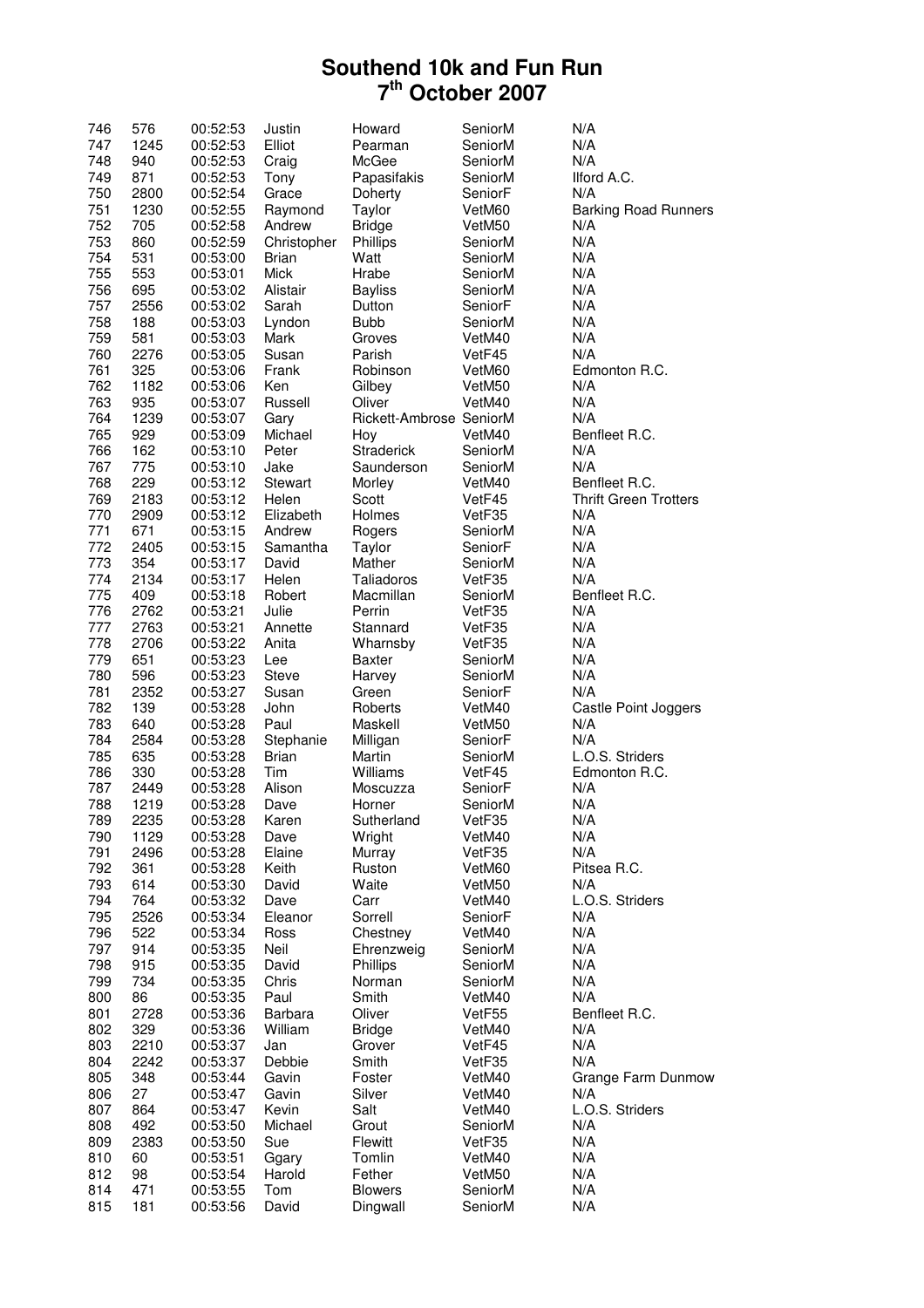| 816 | 974  | 00:53:57 | Mike         | Googe           | VetM40  | N/A                          |
|-----|------|----------|--------------|-----------------|---------|------------------------------|
| 817 | 716  | 00:53:57 | Neal         | Misell          | SeniorM | N/A                          |
| 818 | 1157 | 00:53:58 | Chris        | May             | VetM50  | N/A                          |
| 819 | 2334 | 00:53:58 | Kerry        | <b>Mullins</b>  | VetF35  | N/A                          |
| 820 | 2649 | 00:53:58 | Geraldine    | Clark           | VetF45  | N/A                          |
| 821 | 781  | 00:53:59 | Michael      | <b>Bailey</b>   | VetM40  | Southend A.C.                |
| 822 | 2544 | 00:54:00 | Kelly        | Rayner          | SeniorF | <b>Thrift Green Trotters</b> |
| 823 | 854  | 00:54:00 | Richard      | Selby           | VetM40  | N/A                          |
| 824 | 2349 | 00:54:01 | Jill         | Sherlock        | VetF35  | N/A                          |
| 825 | 138  | 00:54:02 | Roy          | Jones           | VetM60  | Castle Point Joggers         |
|     |      |          |              |                 |         |                              |
| 826 | 2228 | 00:54:03 | Serena       | Judd            | VetF35  | N/A<br>N/A                   |
| 827 | 1254 | 00:54:03 | lan          | Crow            | VetM50  |                              |
| 828 | 2824 | 00:54:04 | Sharon       | Sams            | VetF45  | <b>Barking Road Runners</b>  |
| 829 | 678  | 00:54:06 | Robert       | Courtier        | VetM50  | <b>Barking Road Runners</b>  |
| 830 | 2692 | 00:54:10 | Fiona        | Walker          | VetF35  | L.O.S. Striders              |
| 831 | 422  | 00:54:10 | Mike         | Overy           | SeniorM | N/A                          |
| 832 | 1233 | 00:54:10 | Jason        | Farr            | SeniorM | N/A                          |
| 833 | 2132 | 00:54:14 | Julie        | Furner          | VetF35  | N/A                          |
| 834 | 748  | 00:54:14 | William      | Knight          | SeniorM | N/A                          |
| 835 | 528  | 00:54:14 | Jerry        | Canty           | SeniorM | N/A                          |
| 836 | 2655 | 00:54:14 | Clare        | Davis           | SeniorF | Ilford A.C.                  |
| 837 | 318  | 00:54:17 | <b>Brian</b> | Collison        | VetM50  | Edmonton R.C.                |
| 838 | 791  | 00:54:20 | Ray          | Monaghan        | VetM40  | <b>Billericay Striders</b>   |
| 839 | 2109 | 00:54:23 | Becky        | Ball            | VetF35  | N/A                          |
| 840 | 259  | 00:54:24 | Christopher  | Easter          | VetM50  | <b>Thrift Green Trotters</b> |
|     |      |          |              |                 |         |                              |
| 841 | 2521 | 00:54:24 | Tina         | Henderson       | VetF35  | N/A                          |
| 842 | 1194 | 00:54:24 | Narendra     | Mistry          | VetM40  | N/A                          |
| 843 | 496  | 00:54:27 | David        | Martin          | SeniorM | N/A                          |
| 844 | 944  | 00:54:27 | Michael      | <b>Beaumont</b> | VetM50  | N/A                          |
| 845 | 2814 | 00:54:28 | Johanne      | Newstead        | VetF45  | 26.2 Road Runners            |
| 846 | 105  | 00:54:29 | John         | McAvoy          | VetM60  | <b>Ford Fitness</b>          |
| 847 | 2625 | 00:54:29 | Christina    | Edwards         | VetF35  | N/A                          |
| 848 | 692  | 00:54:29 | Graeme       | Edwards         | SeniorM | N/A                          |
| 849 | 977  | 00:54:29 | Claudio      | Valentini       | VetM40  | N/A                          |
| 850 | 13   | 00:54:29 | Graham       | <b>Butler</b>   | SeniorM | N/A                          |
| 851 | 895  | 00:54:30 | Bryan        | Wilson          | VetM50  | N/A                          |
| 852 | 768  | 00:54:30 | Andrew       | Crow            | VetM40  | N/A                          |
| 853 | 2356 | 00:54:30 | Tina         | Guiver          | SeniorF | N/A                          |
| 854 | 370  | 00:54:31 | Peter        | Evans           | VetM40  | N/A                          |
| 855 | 2347 | 00:54:32 | Sally        | Youell          | VetF45  | N/A                          |
| 856 | 2291 | 00:54:33 | Lorraine     | Pichelski       | VetF35  | Edmonton R.C.                |
| 857 |      |          | Ann          |                 | VetF45  | <b>Billericay Striders</b>   |
|     | 2744 | 00:54:33 |              | Tooke-Kirby     |         | <b>Thrift Green Trotters</b> |
| 858 | 2305 | 00:54:34 | Karen        | Porter          | VetF35  |                              |
| 859 | 56   | 00:54:34 | Terry        | Harding         | VetM40  | N/A                          |
| 860 | 697  | 00:54:34 | John         | Johnstone       | SeniorM | N/A                          |
| 861 | 516  | 00:54:34 | Martin       | Crow            | VetM50  | N/A                          |
| 862 | 379  | 00:54:36 | Tony         | Phillips        | SeniorM | N/A                          |
| 863 | 2342 | 00:54:36 | Pippa        | Williams        | VetF45  | Edmonton R.C.                |
| 864 | 1105 | 00:54:37 | Paul         | Kelly           | VetM40  | N/A                          |
| 865 | 280  | 00:54:38 | Paul         | Summers         | VetM40  | N/A                          |
| 866 | 2921 | 00:54:39 | Alison       | Norrington      | VetF35  | <b>Thrift Green Trotters</b> |
| 867 | 2623 | 00:54:39 | Rachael      | <b>Hartiss</b>  | SeniorF | N/A                          |
| 868 | 583  | 00:54:40 | Joe          | <b>Bourne</b>   | SeniorM | N/A                          |
| 869 | 4    | 00:54:41 | TJ           | Baxter          | SeniorM | N/A                          |
| 870 | 3    | 00:54:41 | Rick         | Baxter          | SeniorM | N/A                          |
| 871 | 2636 | 00:54:41 | Mary-Ella    | Wennell         | VetF35  | N/A                          |
|     |      |          | Mary         | Pilgrim         |         |                              |
| 872 | 2821 | 00:54:41 |              |                 | VetF45  | <b>Springfield Striders</b>  |
| 873 | 2700 | 00:54:41 | Jo           | Phelps          | VetF35  | N/A                          |
| 874 | 2325 | 00:54:42 | Nicki        | Curling         | VetF35  | N/A                          |
| 875 | 911  | 00:54:42 | Graham       | <b>Bickford</b> | VetM40  | N/A                          |
| 876 | 2254 | 00:54:42 | Frances      | Humphries       | VetF45  | <b>Thrift Green Trotters</b> |
| 877 | 1267 | 00:54:42 | Matt         | Wisbey          | SeniorM | N/A                          |
| 878 | 55   | 00:54:46 | Patrick      | Waters          | VetM60  | Castle Point Joggers         |
| 879 | 249  | 00:54:52 | <b>Nick</b>  | Pugh            | VetM60  | Castle Point Joggers         |
| 880 | 934  | 00:54:52 | Robert       | Johnston        | VetM50  | N/A                          |
| 881 | 193  | 00:54:53 | Jack         | Elliot          | SeniorM | N/A                          |
| 882 | 2202 | 00:54:53 | Sian         | <b>Beavis</b>   | VetF35  | N/A                          |
| 883 | 2281 | 00:54:54 | Gill         | Kelly           | VetF35  | N/A                          |
|     |      |          |              |                 |         |                              |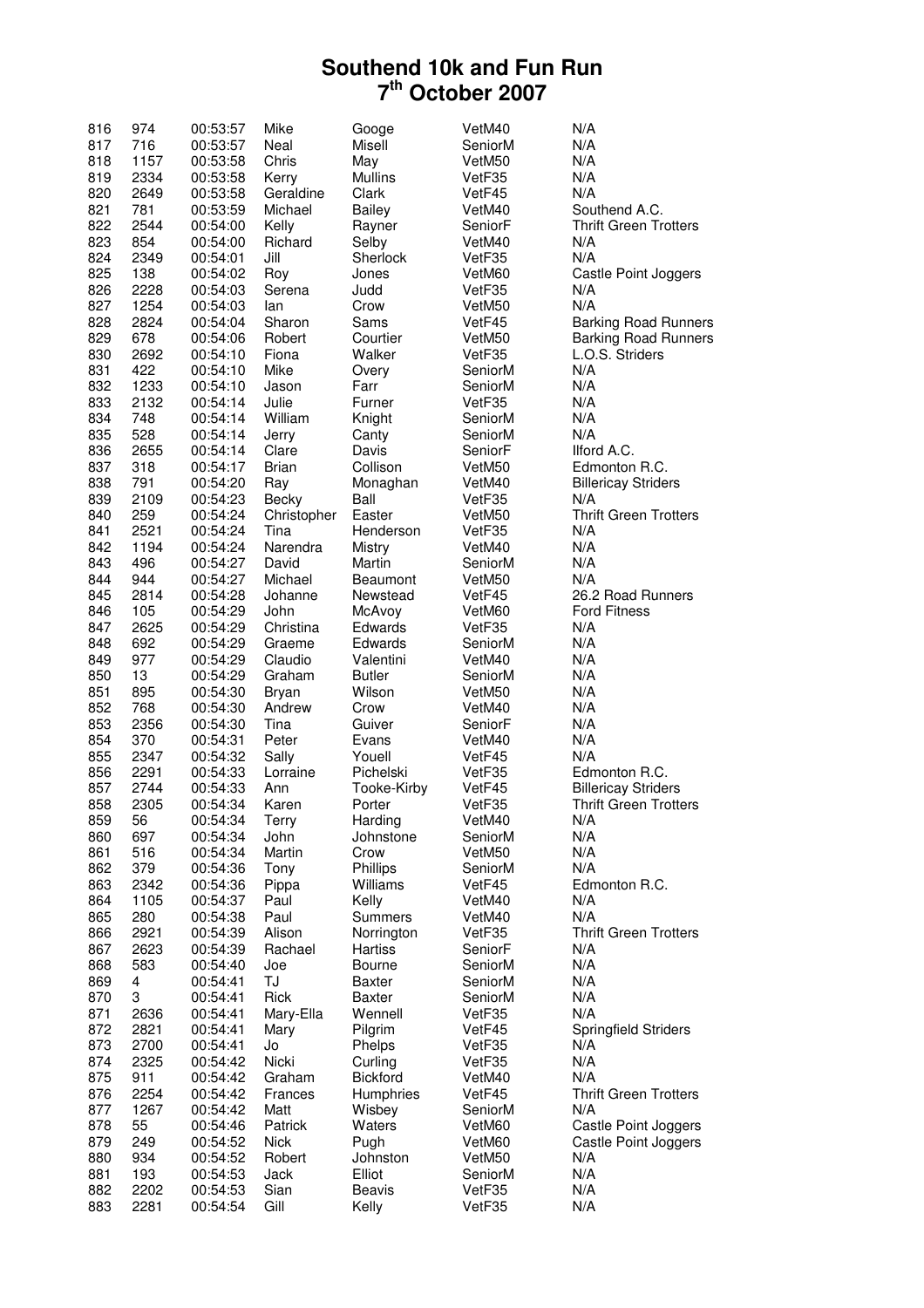| 884 | 2282 | 00:54:55 | Dawn      | Rolph            | SeniorF | N/A                          |
|-----|------|----------|-----------|------------------|---------|------------------------------|
| 885 | 2915 | 00:54:56 | Tania     | Galvin           | VetF35  | N/A                          |
| 886 | 93   | 00:54:56 | Arran     | Salmon           | SeniorM | N/A                          |
| 887 | 632  | 00:54:56 | James     | Timotheou        | SeniorM | N/A                          |
| 888 | 76   | 00:54:56 | Jim       | Jennett          | SeniorM | <b>Thurrock Nomads</b>       |
| 889 | 153  | 00:54:57 | Ben       | Green            | SeniorM | N/A                          |
|     |      |          |           |                  |         |                              |
| 890 | 2448 | 00:54:59 | Angie     | Standing         | VetF45  | N/A                          |
| 891 | 794  | 00:54:59 | lan       | Richards         | SeniorM | N/A                          |
| 892 | 903  | 00:55:00 | Colin     | Higgs            | VetM50  | N/A                          |
| 893 | 2209 | 00:55:03 | Faye      | <b>Borthwick</b> | VetF35  | N/A                          |
| 894 | 505  | 00:55:03 | Lloyd     | Reynolds         | VetM40  | N/A                          |
| 895 | 224  | 00:55:04 | Albert    | <b>Miles</b>     | VetM70  | Castle Point Joggers         |
| 896 | 2321 | 00:55:04 | Dawn      | Newbold          | SeniorF | N/A                          |
| 897 | 2101 | 00:55:04 | Giselle   | Devlin           | VetF35  | L.O.S. Striders              |
| 898 | 9    | 00:55:04 | Craig     | Hegarty          | VetM40  | N/A                          |
| 899 | 28   | 00:55:05 | Lee       | Meadows          | VetM40  | N/A                          |
|     | 767  |          | Simon     |                  |         | N/A                          |
| 900 |      | 00:55:05 |           | Gray             | SeniorM |                              |
| 901 | 575  | 00:55:05 | Dave      | Fuller           | SeniorM | N/A                          |
| 902 | 616  | 00:55:06 | Michael   | Jackson          | VetM50  | N/A                          |
| 903 | 131  | 00:55:06 | John      | Harrw            | VetM50  | N/A                          |
| 904 | 953  | 00:55:07 | David     | Neaves           | VetM50  | N/A                          |
| 905 | 130  | 00:55:07 | Peter     | Cox              | VetM50  | N/A                          |
| 906 | 2545 | 00:55:10 | Angela    | Lewis-Wright     | VetF55  | Edmonton R.C.                |
| 907 | 2126 | 00:55:10 | Fiona     | <b>Hawkins</b>   | VetF35  | Southend A.C.                |
| 908 | 385  | 00:55:10 | Tony      | Jacobs           | VetM50  | Benfleet R.C.                |
| 909 | 129  | 00:55:10 | Stephen   | Evans            | VetM50  | N/A                          |
|     | 2135 |          |           |                  | VetF35  | N/A                          |
| 910 |      | 00:55:10 | Stephanie | Orrell           |         |                              |
| 911 | 2303 | 00:55:10 | Laura     | Irvin            | SeniorF | N/A                          |
| 912 | 2143 | 00:55:11 | Amanda    | Wiley            | VetF35  | N/A                          |
| 913 | 2904 | 00:55:11 | Emma      | White            | SeniorF | N/A                          |
| 914 | 2970 | 00:55:12 | Caroline  | Maguire          | VetF35  | N/A                          |
| 915 | 770  | 00:55:12 | Mike      | Jordan           | VetM40  | Benfleet R.C.                |
| 916 | 2841 | 00:55:13 | Cheryl    | Yarwood          | VetF35  | N/A                          |
| 917 | 882  | 00:55:14 | Michael   | Hamilton         | SeniorM | N/A                          |
| 918 | 94   | 00:55:14 | Lee       | Martin           | SeniorM | N/A                          |
| 919 | 724  | 00:55:18 | Julian    | Morley           | SeniorM | N/A                          |
| 920 | 377  | 00:55:19 | John      | Crisp            | VetM60  | Benfleet R.C.                |
| 921 | 2110 |          | Tina      | Robinson         | VetF45  | N/A                          |
|     |      | 00:55:23 |           |                  |         |                              |
| 922 | 2370 | 00:55:24 | Susan     | Sands            | VetF45  | N/A                          |
| 923 | 2920 | 00:55:24 | Kerry     | Sherwin          | VetF35  | N/A                          |
| 924 | 2919 | 00:55:25 | Caroline  | Hargreaves       | SeniorF | N/A                          |
| 925 | 1173 | 00:55:25 | Rhys      | Lloyd            | SeniorM | N/A                          |
| 927 | 2850 | 00:55:27 | Joe       | Lee              | SeniorF | N/A                          |
| 928 | 1124 | 00:55:28 | James     | Denham           | SeniorM | N/A                          |
| 929 | 2739 | 00:55:31 | Beverley  | Wright           | VetF45  | N/A                          |
| 930 | 872  | 00:55:32 | Robert    | Wright           | VetM40  | N/A                          |
| 931 | 246  | 00:55:32 | Andrew    | Kelly            | VetM40  | N/A                          |
| 932 | 34   | 00:55:32 | Michael   | Marshall         | SeniorM | N/A                          |
| 933 | 812  | 00:55:33 | David     | Mills            | VetM40  | N/A                          |
|     |      |          | Kev       |                  |         | N/A                          |
| 934 | 1203 | 00:55:33 |           | Goggins          | SeniorM |                              |
| 935 | 2701 | 00:55:33 | Eileen    | Hammond          | VetF55  | Castle Point Joggers         |
| 936 | 87   | 00:55:33 | Peter     | Dean             | VetM50  | N/A                          |
| 937 | 782  | 00:55:34 | David     | Campos           | VetM60  | N/A                          |
| 938 | 752  | 00:55:42 | Adrian    | Pugh             | VetM40  | N/A                          |
| 939 | 2284 | 00:55:42 | Teresa    | Persighetti      | VetF45  | Eton Manor A.C.              |
| 940 | 399  | 00:55:43 | James     | Collis           | VetM40  | N/A                          |
| 941 | 1123 | 00:55:45 | Peter     | Hubbard          | SeniorM | N/A                          |
| 942 | 660  | 00:55:46 | Darren    | <b>Ellis</b>     | SeniorM | N/A                          |
| 943 | 2947 | 00:55:47 | Carol     | Drake            | VetF35  | L.O.S. Striders              |
| 944 | 1142 | 00:55:48 | Jim       | Rourke           | VetM40  | <b>Billericay Striders</b>   |
|     |      |          | Val       | White            |         | N/A                          |
| 945 | 2249 | 00:55:49 |           |                  | VetF55  |                              |
| 946 | 2186 | 00:55:50 | Ann       | Somerville       | SeniorF | N/A                          |
| 947 | 550  | 00:55:50 | Adam      | Gordon           | SeniorM | N/A                          |
| 948 | 2404 | 00:55:50 | Jane      | McReynolds       | VetF35  | N/A                          |
| 949 | 175  | 00:55:51 | Jeremy    | Gore             | VetM40  | <b>Halstead Road Runners</b> |
| 950 | 2684 | 00:55:51 | Katherine | Hickey           | SeniorF | N/A                          |
| 951 | 1168 | 00:55:51 | Simon     | Reader           | VetM40  | <b>Ford Fitness</b>          |
| 952 | 2925 | 00:55:54 | Fiona     | Reid             | SeniorF | N/A                          |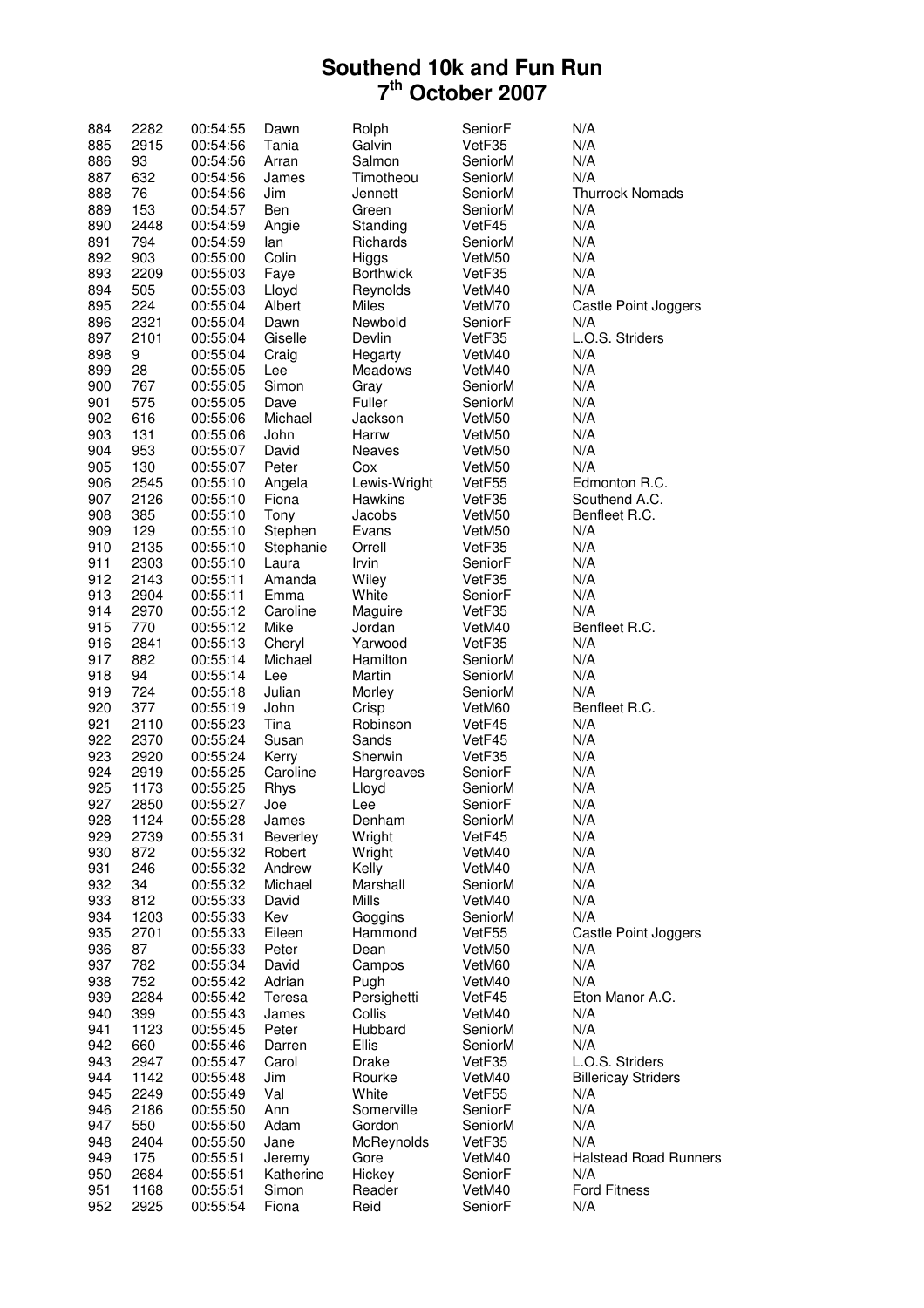| 953  | 39           | 00:55:54 | Dennis              | Spencer-Perkins VetM50 |                    | <b>Barking Road Runners</b>  |
|------|--------------|----------|---------------------|------------------------|--------------------|------------------------------|
| 954  | 837          | 00:55:55 | Neil                | Cornelius              | SeniorM            | N/A                          |
| 955  | 375          | 00:55:56 | Neil                | Murrell                | SeniorM            | Benfleet R.C.                |
| 956  | 2246         | 00:55:56 | Linda               | Simpson                | VetF45             | N/A                          |
| 957  | 2247         | 00:55:56 | Deborah             | Sully                  | VetF45             | N/A                          |
| 958  | 331          | 00:55:57 | Michael             | Martin                 | SeniorM            | N/A                          |
| 959  | 642          | 00:56:00 | Patrick             | Knowles                | VetM50             | <b>Springfield Striders</b>  |
| 960  | 1141         | 00:56:05 | Peter               | Bacon                  | SeniorM            | N/A                          |
| 961  | 2308         | 00:56:05 | Nina                | Fenwick                | SeniorF            | N/A                          |
|      |              |          |                     |                        |                    |                              |
| 962  | 69           | 00:56:05 | Gerry               | Pells                  | VetM70             | Ilford A.C.                  |
| 963  | 2258         | 00:56:05 | Lesley              | Morgan                 | VetF45             | Castle Point Joggers         |
| 964  | 2605         | 00:56:05 | Charlotte           | Jones                  | VetF35             | N/A                          |
| 965  | 1186         | 00:56:05 | Neil                | Payne                  | SeniorM            | N/A                          |
| 966  | 2286         | 00:56:05 | Sharon              | Lohan                  | VetF45             | N/A                          |
| 967  | 570          | 00:56:05 | Paul                | McCowen                | SeniorM            | N/A                          |
| 968  | 2836         | 00:56:06 | Phillippa           | Massey                 | VetF35             | N/A                          |
| 969  | 574          | 00:56:06 | Barry               | Durrant                | SeniorM            | N/A                          |
| 970  | 744          | 00:56:06 | Simon               | Kirkpatrick            | SeniorM            | N/A                          |
| 971  | 2729         | 00:56:06 | Val                 | McCullagh              | VetF45             | Castle Point Joggers         |
| 972  | 2433         | 00:56:07 | Desi                | Choi                   | VetF35             | N/A                          |
| 973  | 2313         | 00:56:08 | Janet               | Finch                  | VetF45             | <b>Barking Road Runners</b>  |
| 974  | 946          | 00:56:10 | John                | Wyer                   | SeniorM            | N/A                          |
| 975  | 876          |          | David               | Tooke-Kirby            |                    | N/A                          |
|      |              | 00:56:13 |                     |                        | VetM50             |                              |
| 976  | 85           | 00:56:13 | Cliff               | Munday                 | VetM40             | N/A                          |
| 977  | 2748         | 00:56:15 | Pauline             | Edmunds                | VetF55             | Edmonton R.C.                |
| 978  | 2721         | 00:56:16 | Paula               | <b>Booth</b>           | VetF35             | <b>Thrift Green Trotters</b> |
| 979  | 1170         | 00:56:16 | Simon               | Falzon                 | VetM40             | N/A                          |
| 980  | 384          | 00:56:16 | Kevin               | Massey                 | VetM40             | Benfleet R.C.                |
| 981  | 1279         | 00:56:16 | Chas                | Matthew                | VetM50             | N/A                          |
| 982  | 215          | 00:56:16 | <b>SIMON</b>        | <b>WARD</b>            | VetM40             | N/A                          |
| 983  | 2153         | 00:56:16 | Marina              | Hinns                  | VetF35             | <b>Thrift Green Trotters</b> |
| 984  | 2163         | 00:56:16 | Corinne             | Nunn                   | VetF35             | N/A                          |
| 985  | 2495         | 00:56:17 | Tracey              | George                 | VetF35             | N/A                          |
| 986  | 941          | 00:56:17 | Terence             | O'Shaughnessy          | VetM40             | N/A                          |
| 987  | 2971         | 00:56:17 | Zoe                 | Phillips               | SeniorF            | N/A                          |
| 988  | 1282         | 00:56:19 | Andrew              | Davies                 | SeniorM            | N/A                          |
|      |              |          | Lorraine            | Heal                   |                    |                              |
| 989  | 2768         | 00:56:19 |                     |                        | VetF45             | Castle Point Joggers         |
| 990  | 2765         | 00:56:20 | Yvonne              | Sharp                  | VetF45             | N/A                          |
| 991  | 694          | 00:56:20 | Tony                | Etherington            | SeniorM            | N/A                          |
| 992  | 2355         | 00:56:28 | Sarah               | Norton                 | VetF35             | Benfleet R.C.                |
| 993  | 2612         | 00:56:29 | Jean                | Greaves                | VetF35             | N/A                          |
| 994  | 2317         | 00:56:31 | Christine           | Morgan                 | VetF35             | N/A                          |
| 995  | 1181         | 00:56:31 | Daren               | Rickenberg             | VetM40             | N/A                          |
| 996  | 2588         | 00:56:31 | Jane                | Flower                 | VetF35             | N/A                          |
| 997  | 2733         | 00:56:37 | Jen                 | Grainger               | VetF <sub>55</sub> | Chelmsford A.C.              |
| 998  | 206          | 00:56:37 | Michael W           | Ball                   | VetM60             | <b>Barking Road Runners</b>  |
| 999  | 146          | 00:56:37 | Len                 | Davies                 | VetM50             | Havering 90 Joggers          |
| 1000 | 2213         | 00:56:38 | Deborah             | Davies                 | VetF45             | Havering 90 Joggers          |
| 1001 | 799          | 00:56:39 | <b>Brian</b>        | Hicks                  | VetM40             | <b>Rush Croft Runners</b>    |
| 1002 | 2341         |          |                     | Martin                 | SeniorF            | N/A                          |
|      | 853          | 00:56:39 | Amy<br>Simon        |                        |                    | N/A                          |
| 1003 |              | 00:56:40 |                     | Lane                   | SeniorM            |                              |
| 1004 | 2263         | 00:56:41 | Emma                | Taylor                 | SeniorF            | N/A                          |
| 1005 | 2659         | 00:56:42 | Philippa            | Woodward               | VetF35             | N/A                          |
| 1006 | 855          | 00:56:43 | Finlay              | Munro                  | VetM40             | N/A                          |
| 1007 | 738          | 00:56:43 | Dan                 | Kilbourn               | SeniorM            | N/A                          |
| 1008 | 277          | 00:56:43 | Richard             | Nash                   | SeniorM            | <b>Springfield Striders</b>  |
| 1009 | 1102         | 00:56:44 | Dominic             | Easton                 | SeniorM            | N/A                          |
| 1010 | 2777         | 00:56:44 | Emma                | Lynch                  | VetF35             | N/A                          |
| 1011 | 743          | 00:56:44 | Richard             | Kelley                 | SeniorM            | N/A                          |
| 1012 | 2378         | 00:56:45 | Danielle            | Jacobs                 | SeniorF            | Benfleet R.C.                |
| 1013 | 2131         | 00:56:47 | Pauline Anne Bowers |                        | VetF45             | East Essex Tri.C.            |
| 1014 | 40           | 00:56:53 | Rob                 |                        | VetM40             | N/A                          |
|      |              |          |                     | Ambridge               |                    |                              |
| 1015 | 2369         | 00:56:53 | Amy                 | Allen                  | SeniorF            | N/A                          |
| 1016 | 2944         | 00:56:53 | Lucyann             | Bush                   | SeniorF            | N/A                          |
| 1017 | 978          | 00:56:54 | Abi                 | Babak                  | VetM50             | N/A                          |
| 1018 | 2300         | 00:56:54 | Katherine           | Ewin                   | SeniorF            | <b>Team Viper</b>            |
| 1019 |              | 00:56:56 |                     | Pepper                 | VetF35             | N/A                          |
| 1020 | 2359<br>2499 |          | Michelle<br>Niamh   | O'Brien                | SeniorF            | N/A                          |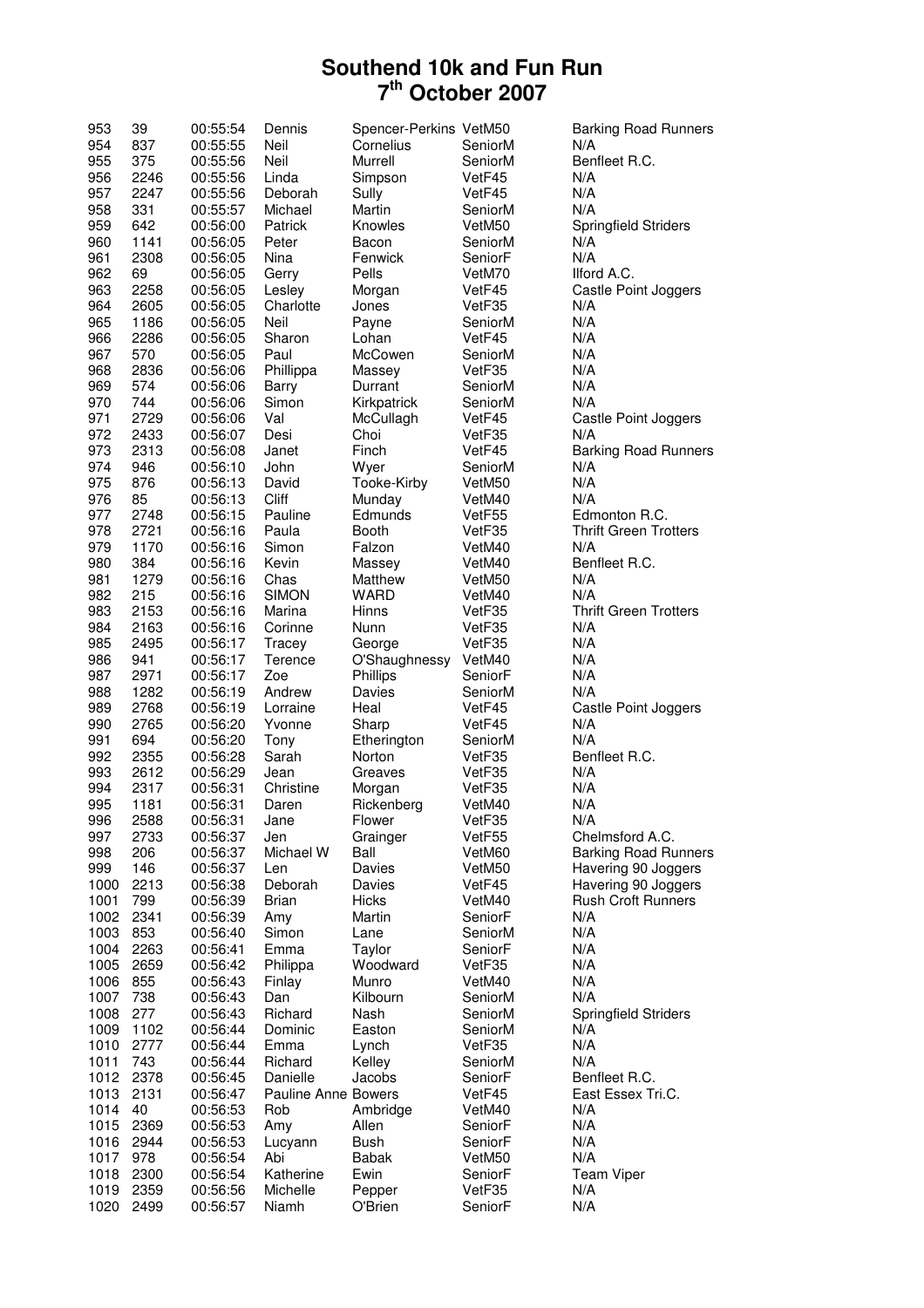| 1021 | 1176 | 00:56:59 | Craig               | Holliday       | SeniorM | N/A                          |
|------|------|----------|---------------------|----------------|---------|------------------------------|
| 1022 | 447  | 00:57:00 | Michael             | Webster        | SeniorM | N/A                          |
| 1023 | 1251 | 00:57:06 | Neil                | Smith          | SeniorM | N/A                          |
| 1024 | 464  | 00:57:11 | Kevin               | Hughes         | VetM40  | N/A                          |
| 1025 | 2420 | 00:57:12 | Pam                 | Kavanagh       | VetF35  | Benfleet R.C.                |
| 1026 | 1229 | 00:57:13 | Adam                | Kellingray     | SeniorM | Hadleigh Fire And Rescue     |
| 1027 | 2198 | 00:57:15 | Lisa                | Wood           | VetF35  | N/A                          |
| 1028 | 532  | 00:57:16 | Graham              | Watt           | SeniorM | N/A                          |
| 1029 | 2367 | 00:57:17 | Michelle            | Cole           | VetF35  | N/A                          |
| 1030 | 29   | 00:57:20 | Ben                 | Church         | SeniorM | N/A                          |
| 1031 | 979  | 00:57:20 | Michael             | Cottrell       | VetM60  | <b>Billericay Striders</b>   |
| 1032 | 919  | 00:57:21 | Lee                 | Porter         | SeniorM | N/A                          |
| 1033 | 928  | 00:57:21 | <b>Steve</b>        | Smith          | VetM40  | N/A                          |
| 1034 | 6    | 00:57:23 | Laurence            | Witte          | VetM50  | N/A                          |
| 1035 | 2354 |          | Sheila              |                |         | N/A                          |
| 1036 |      | 00:57:23 |                     | Bettaney       | VetF55  | N/A                          |
|      | 721  | 00:57:24 | David               | Moore          | VetM40  |                              |
| 1037 | 610  | 00:57:26 | Mike                | Daniels        | VetM40  | <b>Springfield Striders</b>  |
| 1038 | 2516 | 00:57:27 | Linda               | Hull           | VetF35  | N/A                          |
| 1039 | 536  | 00:57:27 | Mark                | Norton         | VetM40  | N/A                          |
| 1040 | 793  | 00:57:27 | John                | Lomas          | VetM40  | N/A                          |
| 1041 | 927  | 00:57:32 | Malkinder           | Dhami          | SeniorM | N/A                          |
| 1042 | 2732 | 00:57:35 | Michelle            | Ball           | VetF35  | <b>Thrift Green Trotters</b> |
| 1043 | 2541 | 00:57:36 | Nicola              | Wyatt          | SeniorF | N/A                          |
| 1044 | 2766 | 00:57:36 | Sarah               | Watts          | SeniorF | N/A                          |
| 1045 | 2792 | 00:57:37 | Christine           | Wyatt          | VetF35  | N/A                          |
| 1046 | 774  | 00:57:37 | Ray                 | Harris         | SeniorM | N/A                          |
| 1047 | 2743 | 00:57:39 | Sharon              | Eastland       | VetF45  | N/A                          |
| 1048 | 2145 | 00:57:40 | Alison Jayne Taylor |                | SeniorF | N/A                          |
| 1049 | 2974 | 00:57:40 | Anita               | Ferrari        | VetF35  | N/A                          |
| 1050 | 1112 | 00:57:40 | Daniel              | Boxall         | SeniorM | N/A                          |
| 1051 | 784  | 00:57:42 | lan                 | O'Neill        | VetM40  | <b>Thrift Green Trotters</b> |
| 1052 | 81   | 00:57:42 | John                | Freeman        | VetM40  | <b>Thrift Green Trotters</b> |
| 1053 | 529  | 00:57:43 | Andi                | Gaywood        | VetM40  | Vegan Runners UK             |
| 1054 | 948  | 00:57:43 | Jan                 | <b>Starmer</b> | VetM40  | <b>Stowmarket Striders</b>   |
| 1055 | 338  | 00:57:43 | Dave                | Manze          | VetM60  | Edmonton R.C.                |
| 1056 | 1111 | 00:57:44 | Andy                | Howe           | VetM50  | N/A                          |
| 1057 | 2389 | 00:57:44 | Julie               | Martine        | VetF35  | <b>Thrift Green Trotters</b> |
| 1058 | 2388 | 00:57:46 | Sharon              | Wise           | SeniorF | <b>Thrift Green Trotters</b> |
| 1059 | 200  | 00:57:46 | Robert              | Mazzone        | SeniorM | N/A                          |
| 1060 | 2553 |          |                     | <b>Burton</b>  |         | N/A                          |
|      |      | 00:57:46 | Angeline            |                | VetF45  |                              |
| 1061 | 2676 | 00:57:47 | Angela              | Seymour        | SeniorF | <b>Thrift Green Trotters</b> |
| 1062 | 199  | 00:57:48 | Michael             | King           | VetM40  | N/A                          |
| 1063 | 369  | 00:57:50 | Rodney              | Morrison       | VetM60  | N/A                          |
| 1064 | 2669 | 00:57:51 | Holly               | McLeish        | SeniorF | N/A                          |
| 1065 | 2434 | 00:57:51 | Emma                | Orrey          | VetF35  | N/A                          |
| 1066 | 848  | 00:57:52 | Mark                | Reed           | SeniorM | Benfleet R.C.                |
| 1067 | 849  | 00:57:57 | Mark                | Hall           | SeniorM | Benfleet R.C.                |
| 1068 | 2586 | 00:57:57 | Sarah               | Knowles        | SeniorF | <b>Springfield Striders</b>  |
| 1069 | 1222 | 00:57:58 | Colin               | Bell           | SeniorM | N/A                          |
| 1070 | 2155 | 00:58:01 | Karen               | Gordon         | SeniorF | N/A                          |
| 1071 | 2147 | 00:58:01 | Deborah             | <b>Burgess</b> | VetF35  | N/A                          |
| 1072 | 99   | 00:58:04 | Richard             | <b>Burgess</b> | VetM40  | N/A                          |
| 1073 | 1246 | 00:58:05 | Nathan              | Pearman        | SeniorM | N/A                          |
| 1074 | 750  | 00:58:06 | Robin               | Davis          | VetM60  | Ilford A.C.                  |
| 1075 | 1150 | 00:58:06 | Philip              | <b>Brown</b>   | VetM40  | N/A                          |
| 1076 | 2935 | 00:58:06 | Karen               | Melville       | VetF45  | Castle Point Joggers         |
| 1077 | 1221 | 00:58:08 | Morgan              | Reddish        | SeniorM | Benfleet R.C.                |
| 1078 | 2661 | 00:58:08 | Nicola              | Lane           | VetF35  | N/A                          |
| 1079 | 755  | 00:58:09 | David               | Woods          | VetM50  | N/A                          |
| 1080 | 1159 | 00:58:12 | Stuart              | Chaplin        | SeniorM | N/A                          |
| 1081 | 2272 | 00:58:13 | Vicki               | Groves         | VetF35  | <b>Barking Road Runners</b>  |
| 1082 | 2144 | 00:58:14 | Michelle            | Smith          | VetF35  | N/A                          |
| 1083 | 2519 | 00:58:15 | Alison              | Diver          | VetF35  | N/A                          |
| 1084 | 2929 | 00:58:16 | Victoria            | Kneale         | SeniorF | N/A                          |
| 1085 | 32   | 00:58:17 | David               | Pearson        | SeniorM | N/A                          |
| 1086 | 2390 | 00:58:19 | Maxine              | Nunn           | VetF35  | N/A                          |
| 1087 | 2490 | 00:58:20 | Debra               | Skapoullis     | VetF45  | Edmonton R.C.                |
| 1088 | 2514 | 00:58:20 | Valerie             | Furbank        | VetF65  | Havering 90 Joggers          |
|      |      |          |                     |                |         |                              |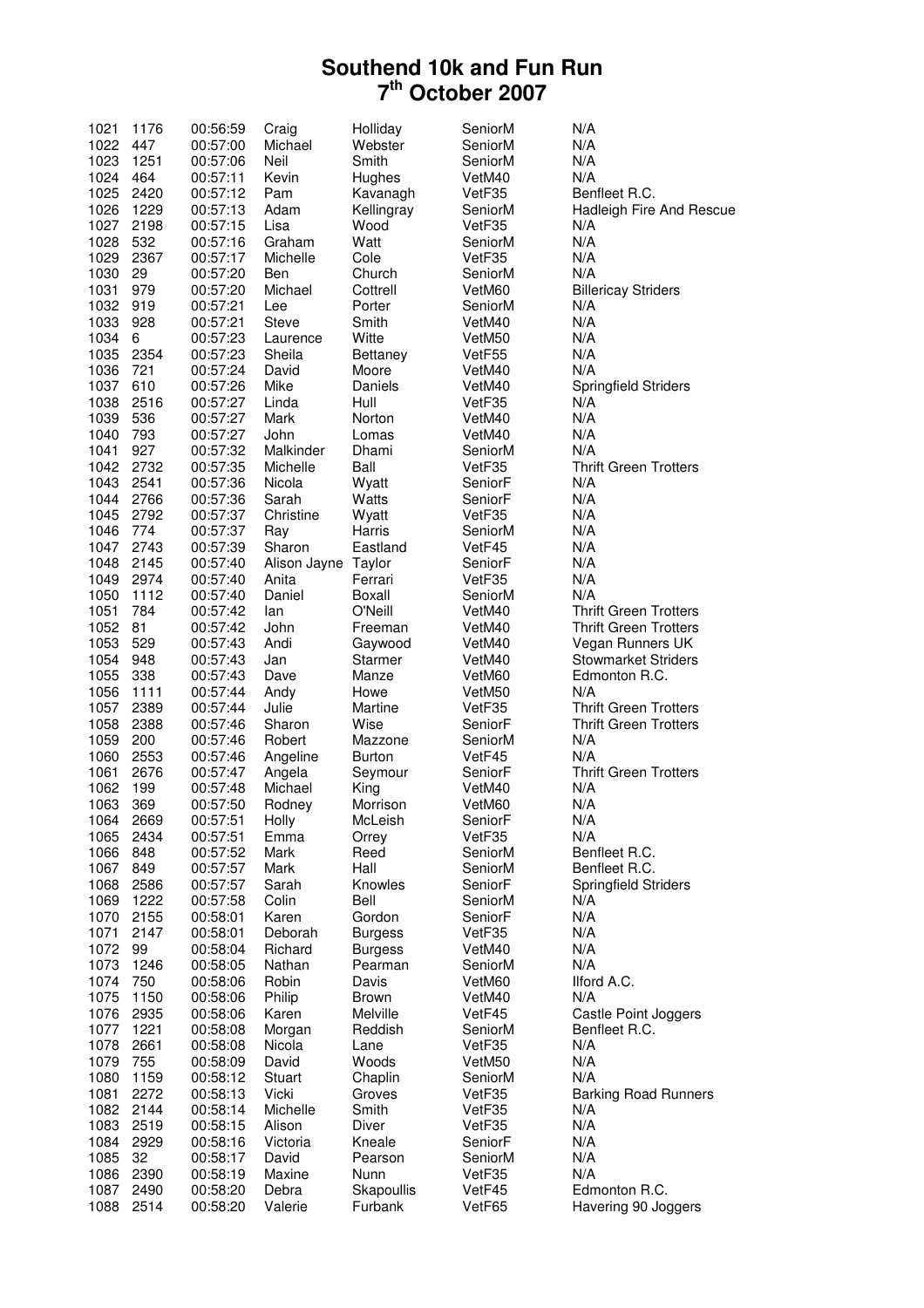| 1089     | 149  | 00:58:21 | Sean         | Blackburne     | SeniorM | N/A                          |
|----------|------|----------|--------------|----------------|---------|------------------------------|
| 1090     | 287  | 00:58:22 | Robert       | Payne          | VetM50  | N/A                          |
| 1091     | 2589 | 00:58:22 | Jane         | Uwins          | VetF35  | N/A                          |
| 1092     | 417  | 00:58:23 | Greg         | Lloyd          | VetM40  | N/A                          |
| 1093     | 2755 | 00:58:28 | Samantha     | Woollett       | VetF35  | N/A                          |
| 1094     | 765  | 00:58:29 | Trevor       | Milne          | VetM50  | N/A                          |
| 1095     | 2650 | 00:58:29 | Gail         | Lees           | SeniorF | N/A                          |
| 1096     | 2494 | 00:58:30 | Ceri         | Agass          | SeniorF | N/A                          |
| 1097     | 506  | 00:58:30 | Alan         | Taylor         | VetM40  | <b>Thurrock Nomads</b>       |
| 1098     | 2960 | 00:58:32 | Alice        | Vinyard        | VetF45  | Britania A.C.                |
| 1099     | 2626 | 00:58:32 | Marilyn      | Manze          | VetF45  | Edmonton R.C.                |
| 1100     | 35   | 00:58:33 | Joseph       | Kirby          | SeniorM | N/A                          |
| 1101     | 442  | 00:58:33 | Paul         | Fisher         | VetM40  | N/A                          |
| 1102     | 2105 | 00:58:33 | Julie        | Schofield      | VetF45  | N/A                          |
| 1103     | 430  | 00:58:34 | Martin       | Robbins        | VetM40  | N/A                          |
| 1104     | 21   | 00:58:34 | Stephen      | Marks          | SeniorM | N/A                          |
| 1105     | 2384 | 00:58:35 | Jan          | Delaney        | VetF55  | N/A                          |
| 1106     | 2252 | 00:58:36 | Elaine       | <b>Brown</b>   | VetF45  | N/A                          |
| 1107     | 2524 | 00:58:36 | Sheona       | Johnson        | VetF35  | Dagenham 88 Runners          |
| 1108     | 2817 | 00:58:36 | <b>Steve</b> | Doherty        | VetF55  | N/A                          |
| 1109     | 540  | 00:58:36 | George       | Siewertsen     | VetM60  | Dagenham 88 Runners          |
| 1110     | 77   | 00:58:36 | Andrew       | Robertson      | SeniorM | N/A                          |
| 1111     | 905  | 00:58:37 | Alan         | Delaney        | VetM60  | N/A                          |
| 1112     | 166  | 00:58:37 | Alex         | Smith          | SeniorM | N/A                          |
| 1113     | 367  | 00:58:37 | Warren       | Jones          | SeniorM | N/A                          |
| 1114     | 113  | 00:58:38 | Trevor       | Deer           | SeniorM | N/A                          |
| 1115     | 204  | 00:58:38 | Tony         | Lewis          | SeniorM | N/A                          |
| 1116     | 2641 | 00:58:39 | Lucy         | Olley          | VetF35  | N/A                          |
| 1117     | 2582 | 00:58:40 | Kirsteen     | Newell         | VetF35  | N/A                          |
| 1118     | 2255 | 00:58:40 | Sheila       | Gillie         | VetF45  | Norwich Road Runners         |
| 1119     | 165  | 00:58:40 | Paul         | White          | SeniorM | N/A                          |
| 1120     | 2381 | 00:58:50 | Julie        | Mason          | VetF35  | N/A                          |
| 1121     | 2583 | 00:58:51 | Claire       | Ogley          | VetF35  | N/A                          |
| 1122     | 2590 | 00:58:53 | Jayne        | Pinner         | VetF35  | <b>Thrift Green Trotters</b> |
| 1123     | 186  | 00:58:54 | Peter        | <b>Brown</b>   | VetM40  | N/A                          |
| 1124     | 393  | 00:58:54 | Keith        | Reynolds       | VetM50  | <b>Fitness First Flyers</b>  |
| 1125     | 2523 | 00:58:54 | Jenna        | Hall           | SeniorF | N/A                          |
| 1126     | 2189 | 00:58:55 | Kim          | O'Brien        | VetF35  | N/A                          |
| 1127     | 2150 | 00:58:55 | Sarah        | Mackintosh     | SeniorF | <b>Thrift Green Trotters</b> |
| 1128     | 2297 | 00:58:56 | Jjennifer    | Skinner        | SeniorF | <b>Thrift Green Trotters</b> |
| 1129     | 2285 | 00:58:58 | Joanne       | Thomas         | VetF35  | N/A                          |
| 1130     | 319  | 00:58:59 | David        | Wiles          | SeniorM | N/A                          |
| 1131     | 2657 | 00:58:59 | Victoria     | Newman         | SeniorF | N/A                          |
| 1132 136 |      | 00:59:00 | Glen         | Wilson         | VetM40  | N/A                          |
| 1133     | 713  | 00:59:00 | Russell      | <b>Butcher</b> | SeniorM | N/A                          |
| 1134     | 2199 | 00:59:00 | Michelle     | Snook          | SeniorF | N/A                          |
| 1135     | 2793 | 00:59:00 | Lisa         | Wilkinson      | VetF45  | Club Kingswood R.C.          |
| 1136     | 2386 | 00:59:00 | Lucy V       | Tidder         | SeniorF | N/A                          |
| 1137     | 2849 | 00:59:01 | Lauren       | Edwards        | SeniorF | N/A                          |
| 1138     | 190  | 00:59:01 | John         | Virgo          | VetM70  | Castle Point Joggers         |
| 1139     | 2730 | 00:59:01 | Joanne       | Cheshire       | VetF35  | <b>Orion Harriers</b>        |
| 1140     | 2731 | 00:59:03 | Evelyn       | Cheshire       | VetF55  | <b>Orion Harriers</b>        |
| 1141     | 2437 | 00:59:03 | Julia        | Santarelli     | SeniorF | L.O.S. Striders              |
| 1142     | 2111 | 00:59:03 | Jennifer     | Hewson         | SeniorF | N/A                          |
| 1143     | 31   | 00:59:04 | Ben          | Hewson         | SeniorM | N/A                          |
| 1144     | 2559 | 00:59:04 | Rachel       | Kelly          | VetF35  | N/A                          |
| 1145     | 647  | 00:59:07 | Will         | Tamlyn         | SeniorM | Grange Farm Dunmow           |
| 1146     | 971  | 00:59:07 | Declan       | Smith          | VetM50  | N/A                          |
| 1147     | 67   | 00:59:07 | David        | Rudd           | VetM50  | N/A                          |
| 1148     | 333  | 00:59:10 | Peter        | Rudd           | VetM50  | N/A                          |
| 1149     | 2179 | 00:59:11 | Catherine    | Salmon         | VetF35  | N/A                          |
| 1150     | 2671 | 00:59:11 | Beth         | Jacob          | SeniorF | N/A                          |
| 1151     | 2268 | 00:59:12 | Veronica     | <b>Beattie</b> | VetF55  | <b>Thrift Green Trotters</b> |
| 1152     | 2243 | 00:59:13 | Mairi        | Hallett        | VetF35  | N/A                          |
| 1153     | 174  | 00:59:13 | <b>Steve</b> | Hallett        | SeniorM | N/A                          |
| 1154     | 569  | 00:59:17 | Richard      | O'Rawe         | SeniorM | N/A                          |
| 1155     | 371  | 00:59:18 | Gareth       | Riddell        | SeniorM | Basildon A.C.                |
| 1156     | 2438 | 00:59:18 | Claudia      | Santarelli     | SeniorF | L.O.S. Striders              |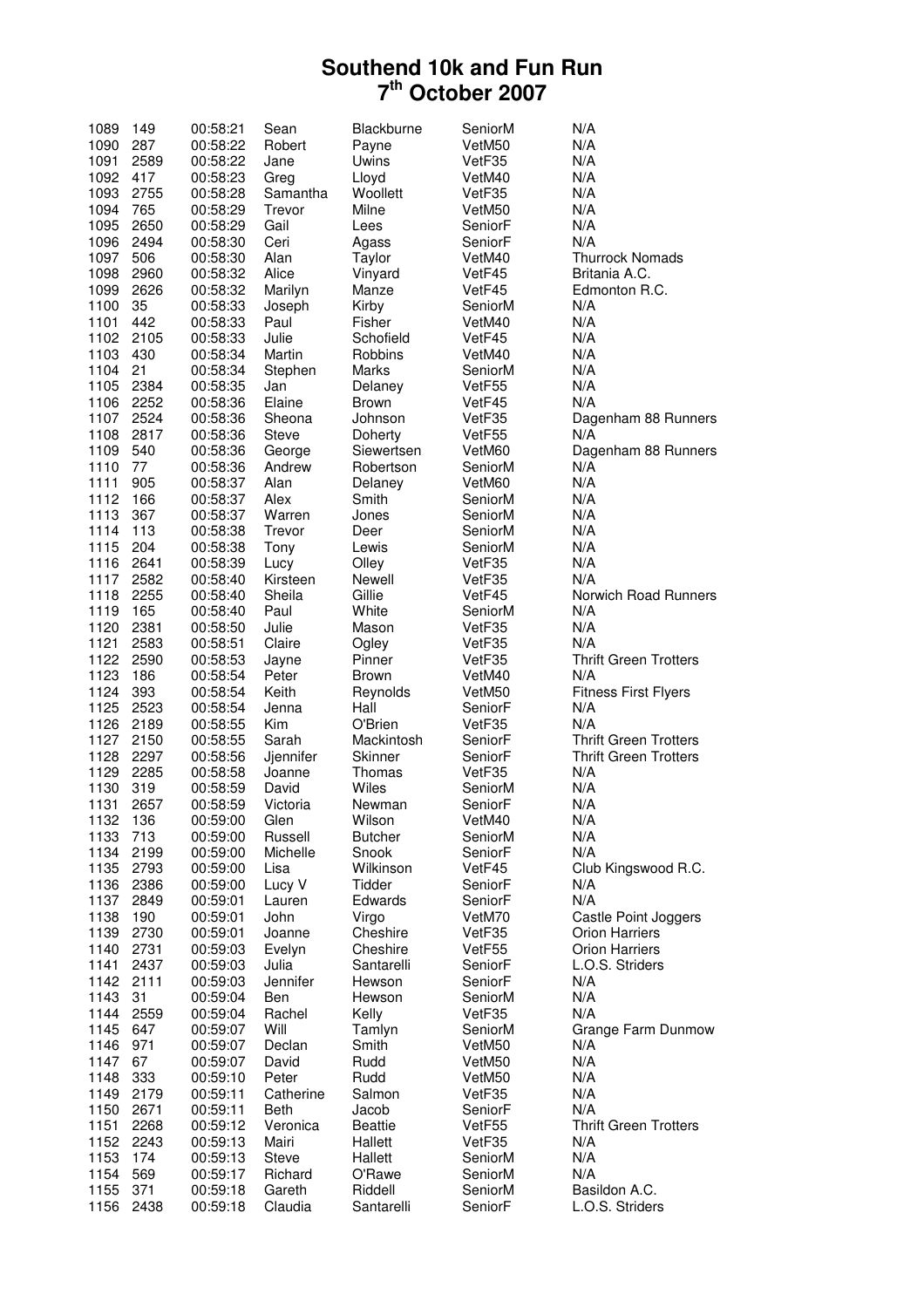| 1157         | 414         | 00:59:18             | Darren          | Maeer              | SeniorM           | N/A                          |
|--------------|-------------|----------------------|-----------------|--------------------|-------------------|------------------------------|
| 1158         | 958         | 00:59:19             | <b>Nicholas</b> | Keeble             | SeniorM           | N/A                          |
| 1159         | 2444        | 00:59:24             | Nichola         | Daines             | SeniorF           | N/A                          |
| 1160         | 641         | 00:59:25             | David           | Hedge              | VetM50            | N/A                          |
| 1161         | 2618        | 00:59:26             | Lindsey         | Nelson             | SeniorF           | N/A                          |
| 1162         | 826         | 00:59:27             | David           | Rontree            | VetM40            | Pitsea R.C.                  |
| 1163         | 233         | 00:59:27             | Gregory         | Potts              | VetM40            | Springfield Striders         |
| 1164         | 2948        | 00:59:29             | Ann             | Coldicott          | VetF35            | N/A                          |
| 1165         | 287         | 00:59:29             | Robert          | Payne              | VetM50            | N/A                          |
| 1166         | 15          | 00:59:33             | Julien          | Corfield           | VetM50            | N/A                          |
| 1167         | 2177        | 00:59:34             | Dianne          | <b>Burrows</b>     | VetF35            | N/A                          |
| 1168         | 2923        | 00:59:35             | Zoe             | Peters             | SeniorF           | N/A                          |
| 1170         | 2279        | 00:59:35             | Jackiei         | Davis              | VetF35            | N/A                          |
| 1171         | 2756        | 00:59:36             | Hala            | <b>Billeh</b>      | SeniorF           | <b>Thrift Green Trotters</b> |
| 1172         | 2665        | 00:59:36             | Jackie          | Chaney             | VetF35            | N/A                          |
| 1173         | 2630        | 00:59:38             | Susan           | Price              | VetF45            | N/A                          |
| 1174         | 2127        | 00:59:38             | Lois            | Saville            | SeniorF           | N/A                          |
| 1175         | 2130        | 00:59:39             | Kelly           | Perry              | SeniorF           | N/A                          |
| 1176         | 2651        | 00:59:39             | Claire          | Franklin           | SeniorF           | N/A                          |
| 1177         | 2797        | 00:59:40             | Heather         | Eltham             | VetF45            | <b>Thrift Green Trotters</b> |
| 1178         | 2668        | 00:59:40             | Debra           | Hill               | VetF35            | N/A                          |
| 1179         | 2579        | 00:59:41             | Sheridan        | Andrews            | VetF35            | Roach Runners                |
| 1180         | 2705        | 00:59:41             | Lisa            | Shiell             | VetF35            | N/A                          |
| 1181         | 221         | 00:59:42             | John            | Cox                | VetM50            | N/A                          |
| 1182         | 2910        | 00:59:42             | Susan           | Dobinson           | VetF45            | N/A                          |
| 1183         | 2833        | 00:59:45             | Miranda         | Tuffin             | SeniorF           | Roach Runners                |
| 1184         | 2238        | 00:59:46             | Christine       | Campbell           | VetF45            | Bexley A.C.                  |
| 1185         | 2645        | 00:59:47             | Keren           | <b>Broomfield</b>  | VetF35            | <b>Thrift Green Trotters</b> |
| 1186         | 2609        | 00:59:47             | Sally           | Spencer            | SeniorF           | N/A                          |
| 1187         | 2397        | 00:59:48             | Sharon          | Dennis             | VetF35            | N/A                          |
| 1188         | 2685        | 00:59:49             | Joanne          | Miller             | VetF35            | N/A                          |
| 1189         | 999         | 00:59:50             | Allan           | <b>Barley</b>      | VetM50            | Essex Police A.C.            |
| 1190         | 2624        | 00:59:54             | Victoria        | Skingsley          | SeniorF           | N/A                          |
| 1191         | 321         | 00:59:56             | <b>Terry</b>    | Harding            | VetM50            | N/A                          |
| 1192         | 2439        | 00:59:56             | Geri            | McKenna            | SeniorF           | N/A                          |
| 1193         | 455         | 00:59:57             | Michael         | Race               | SeniorM           | N/A                          |
| 1194         | 1163        | 00:59:59             | Norman<br>Daren | Silvey<br>Chambers | VetM40            | N/A<br>N/A                   |
| 1195<br>1196 | 228<br>2587 | 00:59:59<br>01:00:02 | Jo              | Taylor             | SeniorM<br>VetF35 | Roach Runners                |
| 1197         | 618         | 01:00:02             | Raymond         | Hall               | VetM50            | N/A                          |
| 1198         | 2276        | 01:00:06             | Susan           | Parish             | VetF45            | N/A                          |
| 1199         | 788         | 01:00:07             | Adam            | Roberts            | SeniorM           | N/A                          |
| 1200         | 2483        | 01:00:08             | April           | Ross               | SeniorF           | N/A                          |
| 1201         | 557         | 01:00:09             | Craig           | Tisbury            | SeniorM           | N/A                          |
| 1202         | 559         | 01:00:10             | Justin          | Tisbury            | SeniorM           | N/A                          |
| 1203         | 475         | 01:00:11             | Ken             | Chad               | VetM50            | <b>Thrift Green Trotters</b> |
| 1204         | 1130        | 01:00:12             | <b>Brant</b>    | Chapman            | VetM40            | N/A                          |
| 1205         | 809         | 01:00:12             | Tim             | Ketterer           | VetM40            | N/A                          |
| 1206         | 807         | 01:00:12             | Thomas          | Hickey             | SeniorM           | N/A                          |
| 1207         | 2403        | 01:00:13             | Katie           | McSweeney          | SeniorF           | L.O.S. Striders              |
| 1208         | 2791        | 01:00:13             | Heather         | Jackson            | VetF55            | Pitsea R.C.                  |
| 1209         | 2290        | 01:00:14             | Tina            | Leung              | VetF55            | <b>Thrift Green Trotters</b> |
| 1210         | 2139        | 01:00:15             | Kate            | Woolterton         | VetF35            | <b>Thrift Green Trotters</b> |
| 1211         | 2309        | 01:00:16             | Linda           | Adams              | VetF45            | <b>Thrift Green Trotters</b> |
| 1212         | 309         | 01:00:17             | Michael         | Wilby              | VetM40            | <b>Barking Road Runners</b>  |
| 1213         | 260         | 01:00:24             | Michael         | Warminger          | SeniorM           | N/A                          |
| 1214         | 2675        | 01:00:25             | Carole          | <b>Brine</b>       | VetF45            | N/A                          |
| 1215         | 128         | 01:00:26             | Alex            | Mullett            | SeniorM           | N/A                          |
| 1216         | 2431        | 01:00:27             | Clare           | Critchley          | SeniorF           | N/A                          |
| 1217         | 2795        | 01:00:28             | Jenan           | Alobaidi           | SeniorF           | L.O.S. Striders              |
| 1218         | 901         | 01:00:33             | Robert G        | Tidder             | VetM60            | N/A                          |
| 1219         | 2952        | 01:00:36             | Ethel           | Hatwell            | VetF45            | <b>Phoenix Striders</b>      |
| 1220         | 689         | 01:00:36             | Rob             | Dunn               | SeniorM           | N/A                          |
| 1221         | 2299        | 01:00:37             | Alison          | Humphreys          | SeniorF           | N/A                          |
| 1222         | 2714        | 01:00:38             | Margaret        | O'Doherty          | VetF45            | <b>Billericay Striders</b>   |
| 1223         | 552         | 01:00:38             | William         | <b>Barton</b>      | VetM50            | N/A                          |
| 1224         | 2453        | 01:00:39             | Tracey          | Thomas             | SeniorF           | N/A                          |
| 1225         | 2392        | 01:00:40             | Elizabeth       | Hatcher            | VetF35            | N/A                          |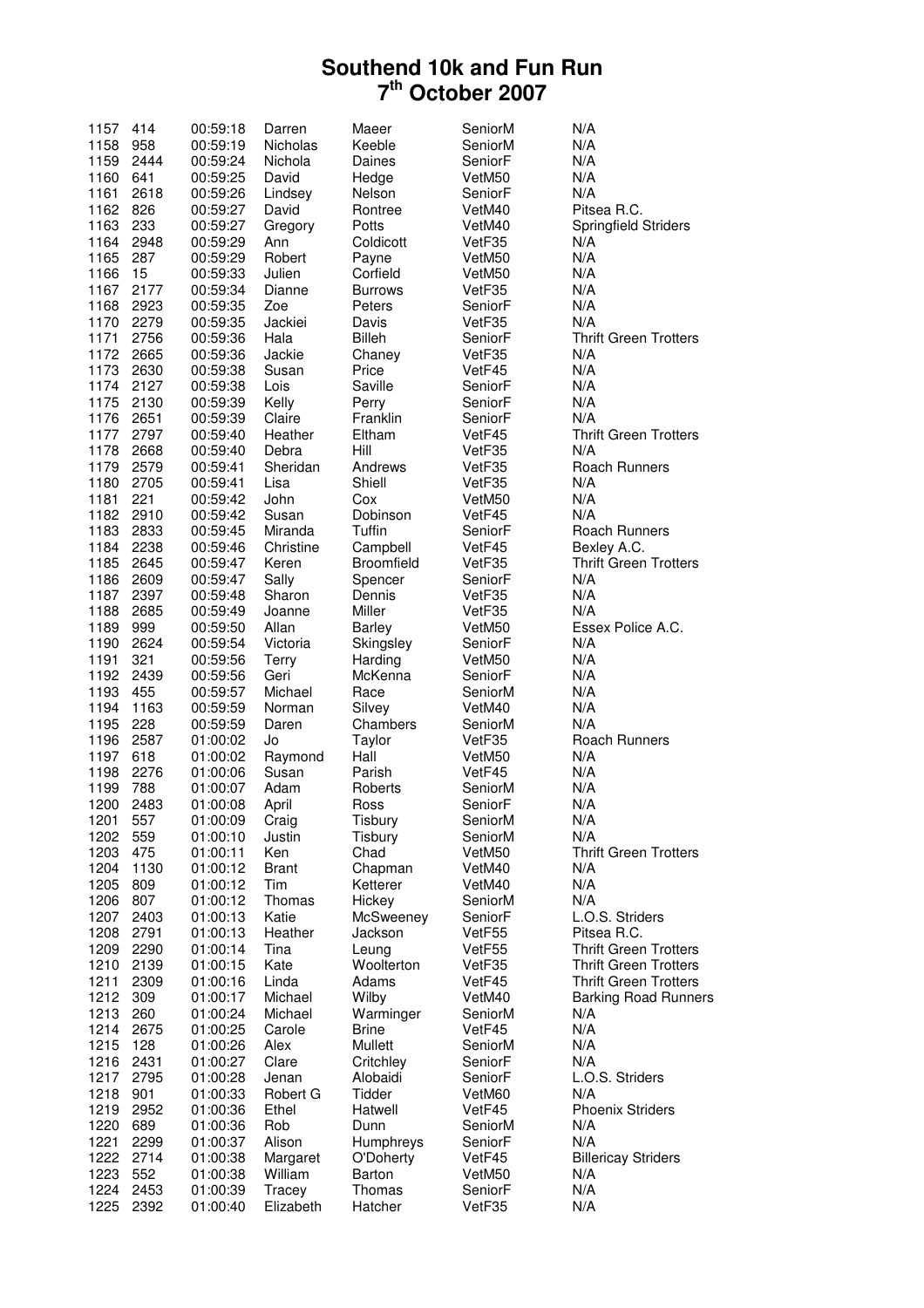| 1226         | 268          | 01:00:41             | Richard                 | Rout            | VetM50           | N/A                                             |
|--------------|--------------|----------------------|-------------------------|-----------------|------------------|-------------------------------------------------|
| 1227         | 2471         | 01:00:43             | Mary                    | Hooton          | VetF45           | N/A                                             |
|              |              |                      |                         |                 |                  |                                                 |
| 1228         | 2599         | 01:00:47             | Laura                   | Nettleingham    | VetF35           | N/A                                             |
| 1229         | 376          | 01:00:47             | Michael                 | Moreton         | VetM40           | Benfleet R.C.                                   |
| 1230         | 542          | 01:00:51             | Sheldon                 | Lachambre       | SeniorM          | N/A                                             |
| 1231         | 2293         | 01:00:52             | Daphne                  | Pugh            | VetF65           | Castle Point Joggers                            |
| 1232         |              | 01:00:53             | Tracy                   |                 |                  | N/A                                             |
|              | 2180         |                      |                         | Jellis          | VetF35           |                                                 |
| 1233         | 289          | 01:00:57             | David R                 | Leigh           | VetM40           | Victoria Park Harriers                          |
| 1234         | 1247         | 01:00:58             | Darryl                  | Pearman         | SeniorM          | N/A                                             |
| 1235         | 961          | 01:00:59             | Dale                    | Hackney         | SeniorM          | N/A                                             |
| 1236         | 1137         | 01:01:04             | Christopher             | Ball            | SeniorM          | N/A                                             |
|              |              |                      |                         |                 |                  |                                                 |
| 1237         | 2576         | 01:01:05             | Melissa                 | Baker           | SeniorF          | N/A                                             |
| 1238         | 566          | 01:01:05             | Jonathan                | Warner          | VetM50           | N/A                                             |
| 1239         | 2501         | 01:01:06             | Kathryn                 | Williams        | SeniorF          | N/A                                             |
| 1240         | 729          | 01:01:11             | Jonathan                | Briggs          | SeniorM          | N/A                                             |
|              |              |                      |                         |                 |                  |                                                 |
| 1241         | 344          | 01:01:11             | Terry                   | Sherlock        | VetM40           | N/A                                             |
| 1242         | 416          | 01:01:12             | Phil                    | Lupton          | VetM50           | N/A                                             |
| 1243         | 2250         | 01:01:13             | Carole                  | Wisdom          | VetF45           | Serpentine R.C.                                 |
| 1244         | 766          | 01:01:13             | Sean                    | Judge           | SeniorM          | N/A                                             |
|              |              |                      |                         |                 |                  |                                                 |
| 1245         | 2799         | 01:01:14             | Janet                   | Mercer          | VetF35           | Castle Point Joggers                            |
| 1246         | 109          | 01:01:15             | Mark                    | Armitage        | SeniorM          | N/A                                             |
| 1247         | 2899         | 01:01:16             | Jayne                   | Hayward         | VetM40           | Castle Point Joggers                            |
| 1248         | 2815         | 01:01:17             | Wendy                   | Barker          | VetF45           | N/A                                             |
| 1249         | 154          |                      | Marc                    | Steel           | SeniorM          | N/A                                             |
|              |              | 01:01:17             |                         |                 |                  |                                                 |
| 1250         | 1179         | 01:01:19             | <b>Brian</b>            | Foskew          | VetM40           | N/A                                             |
| 1251         | 53           | 01:01:20             | Daniel                  | Wickes          | VetM40           | N/A                                             |
| 1252         | 2115         | 01:01:20             | Joanne                  | Harrington      | VetF45           | Ilford A.C.                                     |
| 1253         | 796          | 01:01:21             | John                    | Taylor          | VetM40           | Benfleet R.C.                                   |
|              |              |                      |                         |                 |                  |                                                 |
| 1254         | 2806         | 01:01:23             | Sharon                  | McMillan        | VetF45           | N/A                                             |
| 1255         | 240          | 01:01:23             | Peter                   | <b>Burke</b>    | VetM50           | N/A                                             |
| 1256         | 2691         | 01:01:23             | Shaheen                 | Dent            | VetF45           | N/A                                             |
| 1257         | 1135         | 01:01:24             | Adam                    | Farmer          | SeniorM          | N/A                                             |
|              |              |                      |                         |                 |                  |                                                 |
| 1258         | 1207         | 01:01:25             | Stephen                 | Howe            | VetM50           | N/A                                             |
| 1259         | 2631         | 01:01:26             | Krissie                 | Isaac           | SeniorF          | N/A                                             |
| 1260         | 2120         | 01:01:27             | Linda                   | Kirby           | VetF35           | N/A                                             |
| 1261         | 2251         | 01:01:27             | Christine               | Porter          | VetF55           | <b>Billericay Striders</b>                      |
| 1262         | 2316         | 01:01:28             | Susan                   | Flemine         | VetF35           |                                                 |
|              |              |                      |                         |                 |                  | <b>Billericay Striders</b>                      |
| 1263         | 1189         | 01:01:28             | Hamish                  | McKinlay        | VetM50           | N/A                                             |
| 1264         | 2822         | 01:01:28             | Barbara                 | Chapman         | VetF45           | Castle Point Joggers                            |
| 1265         | 2813         | 01:01:29             | Rhiann                  | O'Shaughnessy   | SeniorF          | N/A                                             |
| 1266         | 2973         | 01:01:31             | Lin                     | Taylor          | VetF35           | N/A                                             |
|              |              |                      | Suzanne                 |                 | VetF35           | <b>Phoenix Striders</b>                         |
| 1267         | 2951         |                      |                         | Hicks           |                  |                                                 |
| 1268         |              | 01:01:36             |                         |                 |                  |                                                 |
| 1269         | 1215         | 01:01:36             | Tony                    | Davis           | VetM50           | <b>Phoenix Striders</b>                         |
|              |              |                      |                         |                 |                  |                                                 |
|              | 2129         | 01:01:39             | Carmel                  | <b>Bassett</b>  | VetF45           | <b>Thurrock Harriers</b>                        |
| 1270         | 2809         | 01:01:39             | Sonia                   | Russell         | VetF35           | N/A                                             |
| 1271         | 737          | 01:01:40             | Kevin                   | Nelson          | SeniorM          | N/A                                             |
| 1272         | 740          | 01:01:43             | Gregory                 | Kirby           | SeniorM          | N/A                                             |
| 1273         | 2195         | 01:01:43             | Val                     | Taylor          | VetF55           | N/A                                             |
|              |              |                      |                         |                 |                  |                                                 |
| 1274         | 585          | 01:01:45             | Lee                     | <b>Britton</b>  | SeniorM          | N/A                                             |
| 1275         | 2326         | 01:01:47             | Keely                   | Herring         | VetF35           | N/A                                             |
| 1276         | 2338         | 01:01:48             | Claire Monica Birrell   |                 | VetF35           | N/A                                             |
| 1277         | 2399         | 01:01:48             | Tara                    | Meldrum         | VetF35           | N/A                                             |
| 1278         | 2396         | 01:01:48             | Sally                   | Taylor          | VetF35           | N/A                                             |
|              |              |                      |                         |                 |                  |                                                 |
| 1279         | 561          | 01:01:49             | Malcolm                 | Jackaman        | VetM50           | Castle Point Joggers                            |
| 1280         | 2778         | 01:01:49             | Cheryl                  | Wells           | SeniorF          | N/A                                             |
| 1281         | 364          | 01:01:50             | John                    | Nye             | VetM70           | Havering 90 Joggers                             |
| 1282         | 2395         | 01:01:54             | Marte                   | Goodwin         | SeniorF          | N/A                                             |
|              |              |                      |                         |                 |                  |                                                 |
| 1283         | 135          | 01:01:55             | Nick                    | Males           | SeniorM          | N/A                                             |
| 1284         | 2819         | 01:01:56             | Helen                   | Marriott        | VetF45           | <b>Thrift Green Trotters</b>                    |
| 1285         | 2941         | 01:01:56             | Jenny                   | Manley          | SeniorF          | N/A                                             |
| 1286         | 736          | 01:01:56             | Kevin                   | Barry           | VetM50           | N/A                                             |
| 1287         | 2903         |                      | Tina                    | Cox             | VetF35           | N/A                                             |
|              |              | 01:01:56             |                         |                 |                  |                                                 |
| 1288         | 2172         | 01:01:58             | Debra                   | Marriott        | VetF35           | N/A                                             |
| 1289         | 2241         | 01:02:00             | Liz                     | Wwodley         | VetF35           | N/A                                             |
| 1290         | 2240         | 01:02:01             | Lisa                    | Williams        | VetF35           | N/A                                             |
| 1291         | 2287         | 01:02:02             |                         |                 | VetF55           | N/A                                             |
|              |              |                      | Stephanie               | Stamp           |                  |                                                 |
| 1292<br>1293 | 2740<br>2149 | 01:02:03<br>01:02:04 | Bernie<br><b>Brenda</b> | Hawkes<br>Levoi | VetF35<br>VetF45 | <b>Thrift Green Trotters</b><br>L.O.S. Striders |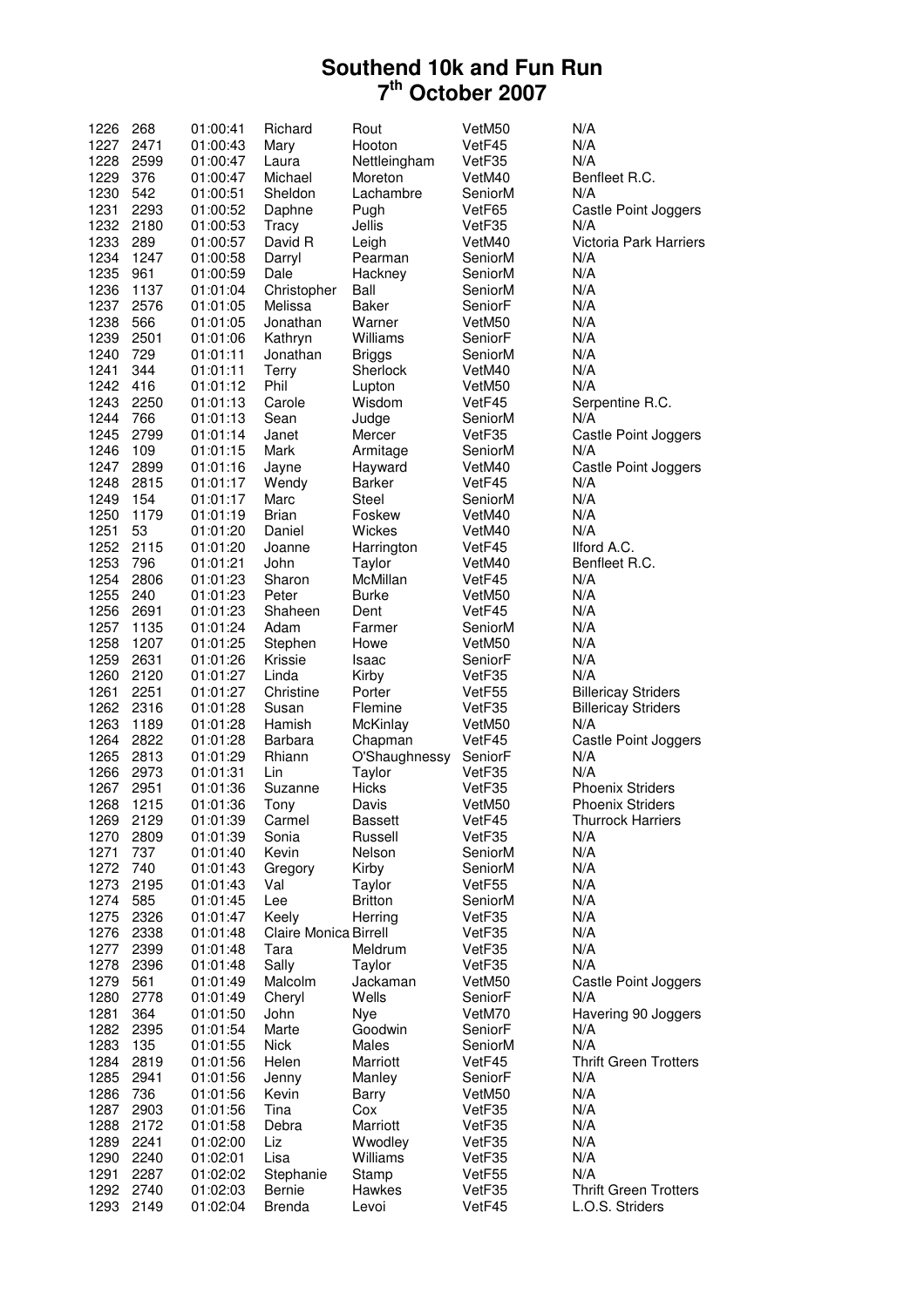| 1294         | 649          | 01:02:07             | Jeremy         | Griffiths      | VetM50            | <b>Thrift Green Trotters</b> |
|--------------|--------------|----------------------|----------------|----------------|-------------------|------------------------------|
| 1295         | 2311         | 01:02:08             | Joanne         | Knight         | SeniorF           | L.O.S. Striders              |
| 1296         | 2758         | 01:02:09             | Stella         | Kelly          | VetF35            | N/A                          |
| 1297         | 693          | 01:02:09             | Paul           | McConkey       | SeniorM           | N/A                          |
| 1298         | 813          | 01:02:13             | Danny          | Margerum       | SeniorM           | N/A                          |
| 1299         | 2696         | 01:02:13             | Sue            | Wilson         | VetF45            | N/A                          |
| 1300         | 479          | 01:02:15             | Peter          | Murray         | VetM50            | N/A                          |
| 1301         | 2637         | 01:02:15             | Kim            | Newman         | VetF35            | N/A                          |
|              | 1302 2574    | 01:02:15             | Victoria       | Newman         | SeniorF           | N/A                          |
| 1303         | 611          | 01:02:15             | Philip         | Newman         | VetM50            | N/A                          |
| 1304         | 2750         | 01:02:16             | Lynn           | Spires         | VetF45            | N/A                          |
| 1305         | 2660         | 01:02:16             | Deborah        | Hallahan       | VetF45            | <b>Thrift Green Trotters</b> |
| 1306         | 2187         | 01:02:17             | Emma           | Gittings       | VetF35            | N/A                          |
| 1307         | 327          | 01:02:17             | Bob            | Jones          | SeniorM           | N/A                          |
| 1308         | 292          | 01:02:18             | George         | Turner         | VetM50            | N/A                          |
| 1309         | 2769         | 01:02:18             | Dawn           | Wyatt          | VetF45            | <b>Thrift Green Trotters</b> |
| 1310         | 2591         | 01:02:18             | Karen          | Griffiths      | VetF45            | <b>Thrift Green Trotters</b> |
| 1311         | 2959         | 01:02:20             | Heidi          | Saxty          | SeniorF           | N/A                          |
| 1312         | 1288         | 01:02:20             | Peter          | Moore          | VetM40            | N/A                          |
| 1313         | 2504         | 01:02:22             | Karen          | Evans          | VetF35            | N/A                          |
| 1314         | 2826         | 01:02:22             | Mary           | Rackham        | VetF45            | <b>Thrift Green Trotters</b> |
| 1315         | 2551         | 01:02:24             | Adele          | Rogers         | VetF35            | L.O.S. Striders              |
| 1316         | 2783         | 01:02:25             | Sarah          | Smith          | VetF35            | Leigh StrollersF)            |
| 1317         | 279          | 01:02:25             | Neil           | West           | VetM40            | Castle Point Joggers         |
| 1318         | 698          | 01:02:29             | Andrew         | Cooper         | VetM40            | N/A                          |
| 1319         | 2680         | 01:02:32             | Debbie         | Bowers-Dyer    | VetF35            | N/A                          |
| 1320         | 2361         | 01:02:33             | Sarah          | Maltby         | SeniorF           | N/A                          |
| 1321         | 1193         | 01:02:33             | Luke           | Bourdillon     | VetM40            | N/A                          |
| 1322         | 572          | 01:02:33             | Glynne         | Wiley          | SeniorM           | N/A                          |
| 1323         | 571          | 01:02:34             | Jared          | <b>Bowers</b>  | SeniorM           | N/A                          |
| 1324         | 2331         | 01:02:36             | Linda          | <b>Stobbs</b>  | VetF45            | N/A                          |
| 1325         | 114          | 01:02:36             | Raymond        | Platt          | VetM50            | Castle Point Joggers         |
| 1326         | 2491         | 01:02:38             | Alison         | <b>Strauss</b> | VetF35            | Benfleet R.C.                |
| 1327         | 2212         | 01:02:38             | Lisa           | Jeffreys       | SeniorF           | N/A                          |
| 1328         | 83           | 01:02:42             | Adam           | Luck           | SeniorM           | N/A                          |
| 1329         | 2312         | 01:02:44             | Nicky          | Winn           | SeniorF           | N/A                          |
| 1330         | 1217         | 01:02:45             | Martin         | Ovenden        | SeniorM           | N/A                          |
| 1331         | 2190         | 01:02:47             | Jesephine      | Beard          | VetF45            | N/A                          |
| 1332         | 2787         | 01:02:51             | Niamh          | <b>Byrne</b>   | VetF35            | N/A                          |
| 1333         | 2151         | 01:02:52             | Samantha       | Deer           | VetF35            | N/A                          |
| 1334         | 2454         | 01:02:52             | Keeley         | Davison        | SeniorF           | N/A                          |
| 1335         | 25           | 01:02:53             | John           | Bennett        | SeniorM           | Edmonton R.C.                |
| 1336         | 486          | 01:02:53             | Ashley         | <b>Brown</b>   | SeniorM           | N/A                          |
| 1337         | 218          | 01:02:54             | Dennis         | Jones          | SeniorM           | Pitsea R.C.                  |
| 1338         | 2236         | 01:02:54             | Victoria       | Wilson         | VetF35            | L.O.S. Striders              |
| 1339         | 548          | 01:02:54             | Paul           | <b>Burrows</b> | VetM40            | N/A                          |
| 1340         | 931          | 01:02:55             | <b>Brian</b>   | Sleep          | VetM60            | N/A                          |
| 1341         | 320          | 01:02:55             | Morgan         | Cronin         | SeniorM           | N/A                          |
| 1342         | 2336         | 01:02:56             | Sarah          | Hembery        | SeniorF           | N/A                          |
| 1343         | 2114         | 01:02:57             | Karen          | Johnson        | SeniorF           | N/A                          |
| 1344<br>1345 |              |                      |                |                |                   |                              |
|              | 588          | 01:02:59             | David          | Barker         | SeniorM           | N/A                          |
|              | 2832         | 01:02:59             | Andrea         | Head           | VetF35            | <b>Roach Runners</b>         |
| 1346         | 342          | 01:03:00             | Scott          | Grant          | SeniorM           | N/A                          |
| 1347         | 2713         | 01:03:00             | Carolyn        | Harvey         | VetF35            | N/A                          |
| 1348         | 2343         | 01:03:05             | Phyllis        | <b>Bridge</b>  | VetF45            | N/A                          |
| 1349         | 2615         | 01:03:15             | Linda          | Cranfield      | VetF35            | Benfleet R.C.                |
| 1350         | 956          | 01:03:16             | David          | Ross           | VetM50            | N/A                          |
| 1351         | 297          | 01:03:17             | lan            | Morgan         | VetM50            | N/A                          |
| 1352         | 2964         | 01:03:22             | Vivienne       | Welford        | VetF35            | <b>Thrift Green Trotters</b> |
| 1353         | 2328         | 01:03:22             | Susan          | Collison       | VetF55            | Edmonton R.C.                |
| 1354         | 2571         | 01:03:24             | Jill           | Sainsbury      | VetF35            | N/A                          |
| 1355         | 134          | 01:03:25             | Neil           | Allman         | SeniorM           | N/A                          |
| 1356         | 2154         | 01:03:26             | Vicky<br>Sarah | Hall           | SeniorF<br>VetF35 | N/A                          |
| 1357         | 2535         | 01:03:26             |                | Ball           |                   | N/A<br>N/A                   |
| 1358<br>1359 | 2632<br>2790 | 01:03:27<br>01:03:29 | Kay<br>Liza    | Cole<br>Scott  | VetF35<br>SeniorF | <b>Thrift Green Trotters</b> |
| 1360         | 1178         | 01:03:30             | Adrian         | Rowley         | VetM40            | N/A                          |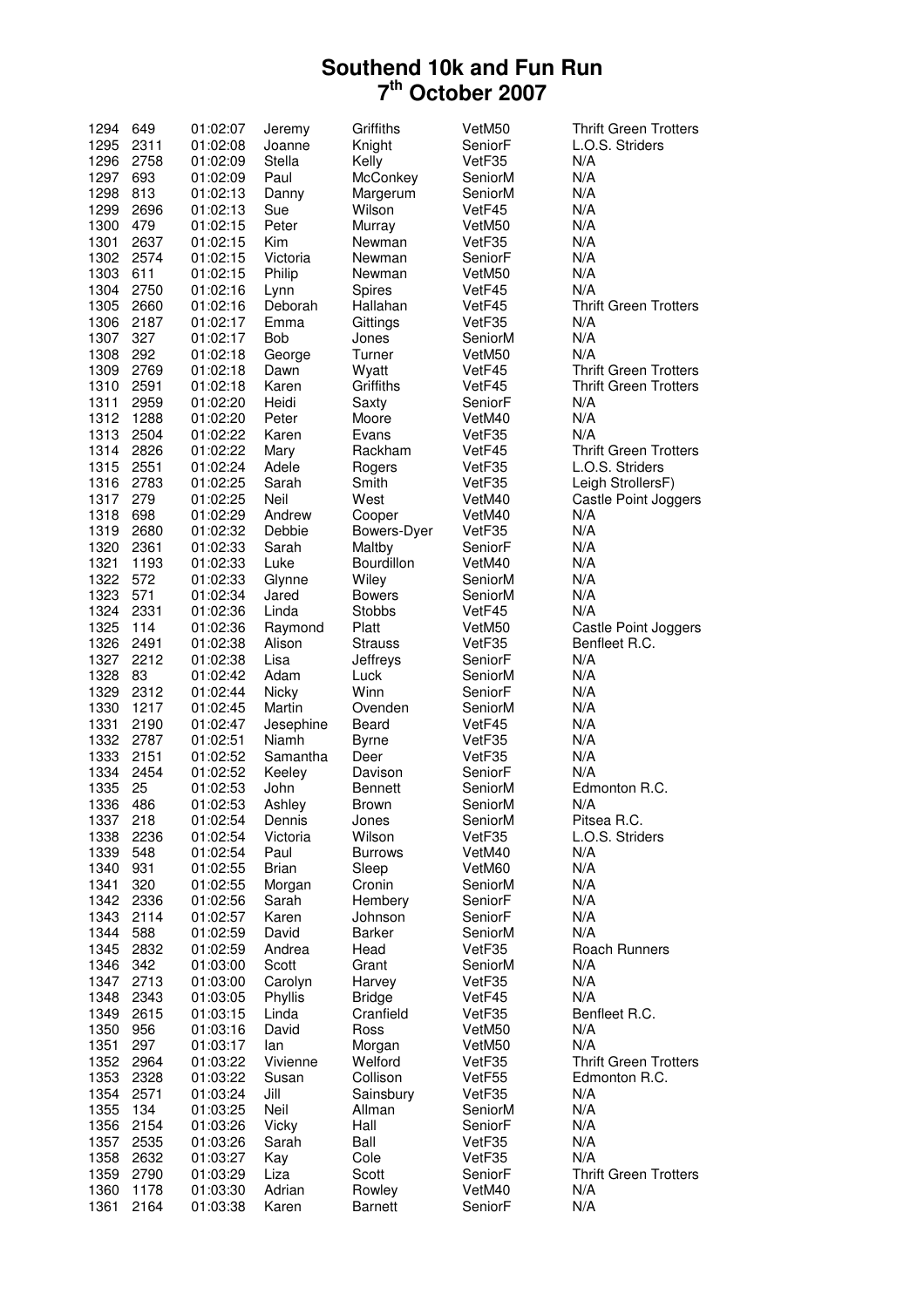| 1362 | 2686 | 01:03:39 | Viv               | Marcsik              | VetF35  | N/A                          |
|------|------|----------|-------------------|----------------------|---------|------------------------------|
| 1363 | 2933 | 01:03:39 | Sue               | <b>Nutt</b>          | VetF45  | N/A                          |
| 1364 | 2707 | 01:03:41 | Alyson            | Hyde                 | VetF35  | N/A                          |
| 1365 | 2673 | 01:03:41 | Helen             | Chuck                | VetF35  | N/A                          |
| 1366 | 433  | 01:03:43 | Mitchell          | Ramsey               | SeniorM | N/A                          |
| 1367 | 994  | 01:03:45 | Gary              | Davies               | VetM40  | N/A                          |
| 1368 | 2508 | 01:03:46 | Eileen            | Dodwell              | VetF55  | N/A                          |
| 1369 | 2742 | 01:03:47 | Claire            | Phillips             | SeniorF | N/A                          |
| 1370 | 2616 |          |                   |                      |         | N/A                          |
|      |      | 01:03:56 | Pam               | Whittaker            | VetF35  |                              |
| 1371 | 2119 | 01:04:01 | Nicola            | Atherton             | VetF35  | N/A                          |
| 1372 | 2398 | 01:04:02 | Sharon            | Radcliffe            | VetF35  | N/A                          |
| 1373 | 842  | 01:04:02 | Keith             | Fuller               | VetM40  | N/A                          |
| 1374 | 2304 | 01:04:05 | Deborah           | Clark                | SeniorF | <b>Billericay Striders</b>   |
| 1375 | 355  | 01:04:06 | William           | Donavon              | VetM60  | Benfleet R.C.                |
| 1376 | 749  | 01:04:07 | James             | Crowe                | SeniorM | N/A                          |
| 1377 | 1162 | 01:04:10 | Graham            | Crowe                | VetM50  | N/A                          |
| 1378 | 345  | 01:04:20 | <b>Nick</b>       | Cooke                | VetM50  | N/A                          |
| 1379 | 2719 | 01:04:31 | Carolyn           | Bishop               | VetF35  | N/A                          |
| 1380 | 2912 | 01:04:32 | Sally             | Webster              | VetF35  | N/A                          |
| 1381 | 2695 | 01:04:33 | Caz               | Price                | VetF35  | N/A                          |
| 1382 | 2764 | 01:04:35 | Tina              | Howell               | VetF45  | N/A                          |
| 1383 | 2761 | 01:04:37 | Sue               | Mahagan              | VetF55  | N/A                          |
|      |      |          |                   |                      |         |                              |
| 1384 | 2662 | 01:04:37 | Michaela          | Robinson             | SeniorF | N/A                          |
| 1385 | 756  | 01:04:37 | Syd               | Halfacre             | SeniorM | N/A                          |
| 1386 | 2422 | 01:04:40 | Sheila            | Webb                 | VetF45  | Roach Runners                |
| 1387 | 180  | 01:04:40 | Richard           | Wisdom               | VetM50  | Serpentine R.C.              |
| 1388 | 2839 | 01:04:43 | Deborah           | Adams                | VetF35  | Edmonton R.C.                |
| 1389 | 2805 | 01:04:44 | Victoria          | Powell               | VetF35  | N/A                          |
| 1390 | 2745 | 01:04:45 | Sarah             | Potten               | VetF35  | N/A                          |
| 1391 | 2726 | 01:04:45 | Corrinne          | Jackson              | SeniorF | N/A                          |
| 1392 | 962  | 01:05:03 | Darren            | Emmett               | VetM40  | N/A                          |
| 1393 | 2500 | 01:05:05 | Helen             | Curry                | VetF35  | N/A                          |
| 1394 | 650  | 01:05:06 | Martin            | Vrolijk              | SeniorM | N/A                          |
| 1395 | 2747 | 01:05:12 | Ellen             | Wright               | SeniorF | N/A                          |
| 1396 | 2340 | 01:05:13 | Helen             | Edgington            | VetF45  | N/A                          |
| 1397 | 2432 | 01:05:13 | Gina              | Gordon               | VetF35  | N/A                          |
| 1398 | 2774 |          | Michelle          |                      |         | N/A                          |
|      |      | 01:05:13 |                   | Meadows              | SeniorF |                              |
| 1399 | 2779 | 01:05:13 | Clare             | Rankin               | VetF35  | N/A                          |
| 1400 | 2678 | 01:05:17 | Lisa              | Bowers-Dyer          | VetF35  | N/A                          |
| 1401 | 2968 | 01:05:20 | Rhiannon          | <b>Byrne</b>         | SeniorF | N/A                          |
| 1402 | 1280 | 01:05:22 | <b>Brendan</b>    | <b>Byrne</b>         | VetM40  | N/A                          |
| 1403 | 2502 | 01:05:29 | Kerry             | Clark                | VetF35  | N/A                          |
| 1404 | 2411 | 01:05:30 | Gillian           | <b>Boyce</b>         | VetF45  | N/A                          |
| 1405 | 419  | 01:05:30 | Richard           | Boyce                | SeniorM | N/A                          |
| 1406 | 960  | 01:05:30 | Paul              | Graves               | SeniorM | N/A                          |
| 1407 | 2517 | 01:05:31 | Julie             | Peek                 | VetF35  | N/A                          |
| 1408 | 2573 | 01:05:36 | Heather           | Reed                 | VetF35  | N/A                          |
| 1409 | 2720 | 01:05:38 | Karen             | Rhodes-German VetF35 |         | N/A                          |
| 1410 | 2772 | 01:05:40 | Tracey            | Garland              | VetF35  | N/A                          |
| 1411 | 2709 | 01:05:46 | Anne              | Barker               | VetF45  | N/A                          |
| 1412 | 2226 |          | Linda             | Smith                |         | N/A                          |
|      |      | 01:05:56 |                   |                      | VetF35  |                              |
| 1413 | 810  | 01:06:00 | Paul              | Dawson               | SeniorM | N/A                          |
| 1414 | 2842 | 01:06:00 | <b>Bernadette</b> | Gibbons              | VetF45  | N/A                          |
| 1415 | 1249 | 01:06:00 | Neil              | Hooper               | SeniorM | N/A                          |
| 1416 | 2752 | 01:06:03 | Laura             | Sanders              | VetF35  | N/A                          |
| 1417 | 2757 | 01:06:03 | Vicky             | Staunton             | VetF35  | N/A                          |
| 1418 | 2262 | 01:06:07 | Ronke             | Hanson               | VetF45  | N/A                          |
| 1419 | 2667 | 01:06:08 | Susan             | Harrington           | VetF35  | N/A                          |
| 1420 | 2427 | 01:06:12 | Linda             | Elliot               | VetF45  | N/A                          |
| 1421 | 2484 | 01:06:12 | Kerry             | Gotts                | SeniorF | N/A                          |
| 1422 | 2831 | 01:06:12 | Janet             | Jolley               | VetF45  | Roach Runners                |
| 1423 | 2430 | 01:06:12 | Karen             | Layzell              | VetF35  | N/A                          |
| 1424 | 66   | 01:06:15 | Martin            | <b>Bowers</b>        | VetM50  | N/A                          |
| 1425 | 534  |          | Noel              | Dolan                |         | N/A                          |
|      |      | 01:06:15 |                   |                      | VetM40  |                              |
| 1426 | 2178 | 01:06:20 | Lynda             | <b>Staines</b>       | VetF45  | Havering 90 Joggers          |
| 1427 | 514  | 01:06:20 | John              | Kingsgate            | VetM60  | Serpentine R.C.              |
| 1428 | 2469 | 01:06:24 | Laurie            | Edmonds              | VetF35  | <b>Thrift Green Trotters</b> |
| 1429 | 2654 | 01:06:27 | Anna              | Kiely                | VetF35  | N/A                          |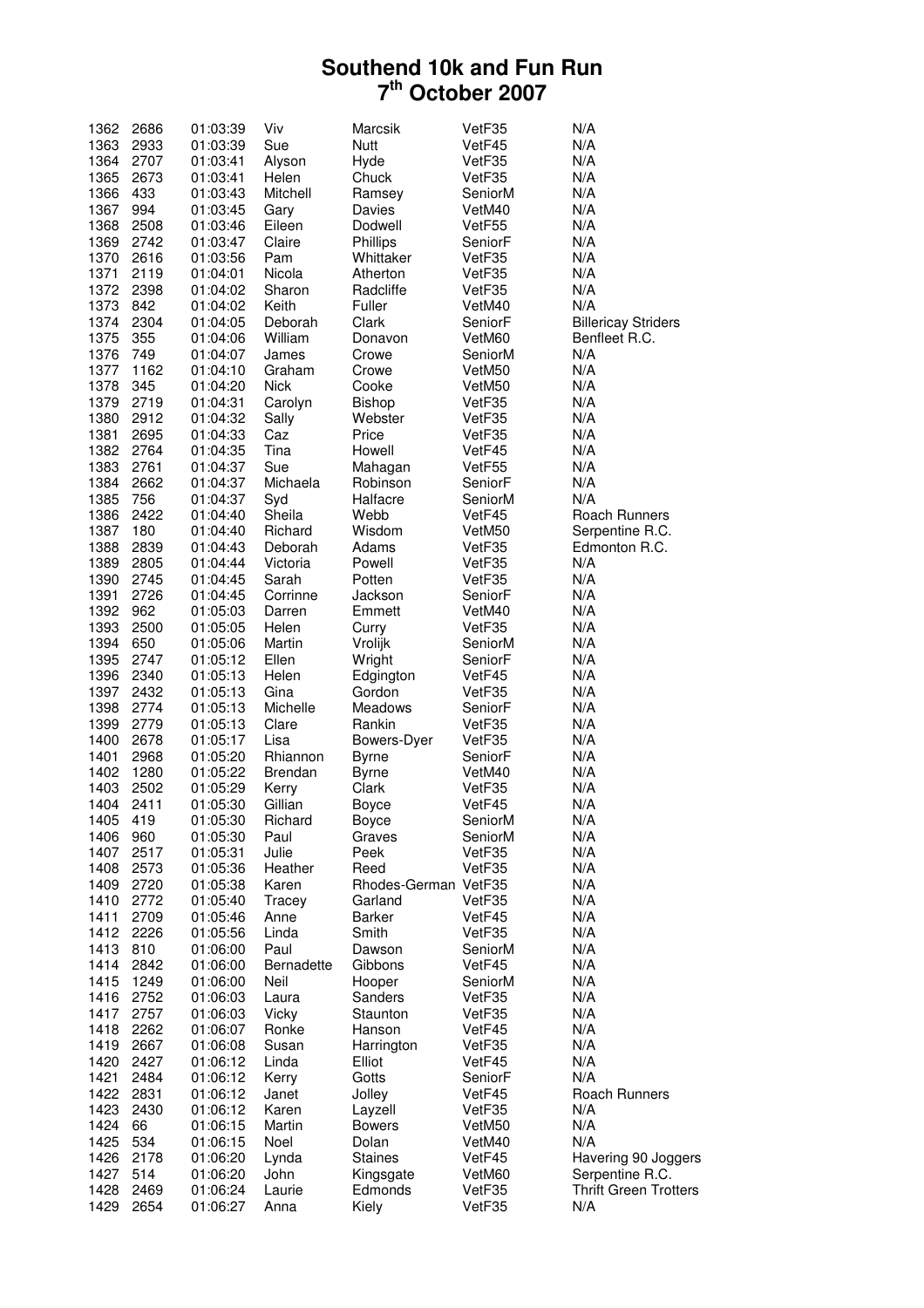| 1430         | 237          | 01:06:27             | Jeff              | Askew           | VetM60            | N/A                          |
|--------------|--------------|----------------------|-------------------|-----------------|-------------------|------------------------------|
| 1431         | 2278         | 01:06:29             | Elaine            | Mitchell        | VetF55            | N/A                          |
| 1432         | 2697         | 01:06:31             | Sharon            | Agnew           | VetF45            | N/A                          |
| 1433         | 735          | 01:06:31             | Tony              | Hall            | SeniorM           | N/A                          |
| 1434         | 68           | 01:06:34             | Mike              | Smith           | VetM50            | N/A                          |
| 1435         | 2161         | 01:06:35             | Judy              | Smith           | VetF45            | N/A                          |
| 1436         | 2602         | 01:06:36             | Debbie            | Godfrey         | SeniorF           | N/A                          |
| 1437         | 2601         | 01:06:37             | Geraldine         | O'Shea          | VetF35            | N/A                          |
| 1438         | 2603         | 01:06:37             | Constance         | clarabut        | VetF55            | N/A                          |
| 1439         | 2324         | 01:06:38             | Patricia          | Froy            | VetF55            | N/A                          |
| 1440         | 140          | 01:06:43             | <b>Mick</b>       | Draper          | VetM40            | N/A                          |
| 1441         | 232          | 01:06:47             | Gordon            | Franklin        | VetM70            | N/A                          |
| 1442         | 2927         | 01:06:49             | Jennie            | Riley           | SeniorF           | N/A                          |
| 1443         | 50           | 01:06:51             | <b>Brendon</b>    | Keaney          | VetM60            | N/A                          |
| 1444         | 2522         | 01:06:55             | Colette           | O Neill         | SeniorF           | N/A                          |
| 1445         | 2537         | 01:06:55             | Clare             | Calder          | VetF35            | L.O.S. Striders              |
| 1446         | 2537         | 01:06:56             | Clare             | Calder          | VetF35            | L.O.S. Striders              |
| 1447         | 2292         | 01:06:58             | Sherry            | White           | VetF35            | N/A                          |
| 1448         | 250          | 01:07:01             | Paul              | White           | VetM40            | N/A                          |
| 1449         | 2569         | 01:07:01             | Georgina          | Baum            | VetF45            | N/A                          |
| 1450         | 2945         | 01:07:14             | Julie             | <b>Buckley</b>  | VetF35            | <b>Thrift Green Trotters</b> |
| 1451         | 2585         | 01:07:18             | Dawn              | Knight          | VetF35            | N/A                          |
| 1452         | 2570         | 01:07:22             | Sally             | Evenett         | VetF45            | N/A                          |
| 1453         | 2525         | 01:07:22             | Lucette           | Lane            | VetF35            | N/A                          |
| 1454         | 1270         | 01:07:22             | Eric              | Skinner         | VetM60            | N/A                          |
| 1455         | 1270         | 01:07:22             | Eric              | Skinner         | VetM60            | N/A                          |
| 1456         | 2619         | 01:07:25             | Zoe               | Dods            | SeniorF           | N/A                          |
| 1457         | 1250         | 01:07:27             | Dave              | Eke             | SeniorM           | N/A                          |
| 1458         | 2487         | 01:07:29             | Frances           | Rodha           | SeniorF           | N/A                          |
| 1459         | 2486         | 01:07:31             | Rebecca           | Eshmade         | SeniorF           | N/A                          |
| 1460         | 2335         | 01:07:33             | Liz               | <b>Bridge</b>   | VetF35            | N/A                          |
| 1461         | 2818         | 01:07:34             | Hannah            | Doherty         | SeniorF           | N/A                          |
| 1462         | 2961         | 01:07:34             | Leila             | Avellano        | SeniorF           | N/A                          |
| 1463         | 203          | 01:07:34             | Michael           | Wilson          | VetM60            | L.O.S. Striders              |
| 1464         | 2536         | 01:07:36             | Julie             | Sculfor         | VetF35            | <b>Thrift Green Trotters</b> |
| 1465         | 2310         | 01:07:36             | Emma              | <b>Brown</b>    | VetF35            | N/A                          |
| 1466         | 2401         | 01:07:36<br>01:07:43 | Gemma             | Fuller          | VetF35            | L.O.S. Striders              |
| 1467         | 939          | 01:07:45             | John              | Alexander       | VetM60            | N/A<br>N/A                   |
| 1468         | 1183<br>1273 |                      | Justin            | Carr<br>Church  | SeniorM           | N/A                          |
| 1469<br>1470 | 2530         | 01:07:54             | Richard           | Wilcox          | VetM50            | N/A                          |
| 1471         | 2664         | 01:07:56<br>01:08:01 | Michelle<br>Nicki | Baker           | SeniorF<br>VetF35 | N/A                          |
| 1472         | 2838         | 01:08:05             | Nicola            | Gregory         | VetF35            |                              |
| 1473         | 863          | 01:08:07             | Martin            | Harvey          | VetM40            | Grange Farm Dunmow<br>N/A    |
| 1474         | 295          | 01:08:07             | William           | Hill            | VetM40            | N/A                          |
| 1475         | 2687         | 01:08:08             | Sarah             | Stone           | SeniorF           | L.O.S. Striders              |
| 1476         | 2907         | 01:08:09             | Alison            | <b>Buttery</b>  | VetF35            | N/A                          |
| 1477         | 2506         | 01:08:10             | Hilary            | Luckman         | VetF35            | N/A                          |
| 1478         | 963          | 01:08:14             | Perry             | Headford        | SeniorM           | N/A                          |
| 1479         | 2171         | 01:08:15             | Hayley            | Anderson        | SeniorF           | N/A                          |
| 1480         | 2218         | 01:08:26             | Clair             | Stevenson       | SeniorF           | N/A                          |
| 1481         | 2627         | 01:08:46             | Claire            | Etherington     | SeniorF           | N/A                          |
| 1482         | 2269         | 01:08:46             | Christine         | Ward            | VetF35            | N/A                          |
| 1483         | 587          | 01:08:49             | Garry             | Down            | SeniorM           | N/A                          |
| 1484         | 2548         | 01:08:49             | Claire            | Oswald          | SeniorF           | N/A                          |
| 1485         | 2531         | 01:08:52             | Catriona          | Johnson         | VetF35            | N/A                          |
| 1486         | 2834         | 01:08:52             | Sally             | Kerr            | VetF35            | Roach Runners                |
| 1487         | 1200         | 01:08:54             | Stuart            | Manley          | SeniorM           | N/A                          |
| 1488         | 156          | 01:09:02             | Andrew            | Patey           | VetM50            | N/A                          |
| 1489         | 420          | 01:09:02             | Christopher       | Bass            | VetM40            | N/A                          |
| 1490         | 741          | 01:09:08             | Toby              | Cottis          | SeniorM           | N/A                          |
| 1491         | 2949         | 01:09:08             | Rebecca           | Morgan          | VetF35            | N/A                          |
| 1492         | 247          | 01:09:12             | Roy               | Page            | VetM70            | N/A                          |
| 1493         | 2942         | 01:09:12             | Michelle          | Chen-Porter     | SeniorF           | N/A                          |
| 1494         | 2208         | 01:09:12             | Sara              | Deali           | VetF35            | N/A                          |
| 1495         | 2683         | 01:09:24             | Carole            | Harvey          | VetF35            | N/A                          |
| 1496         | 2682         | 01:09:28             | Debbie            | Carter          | VetF35            | N/A                          |
| 1497         | 2337         | 01:09:33             | Nannette          | Waterman-Walden |                   | N/A<br>VetF35                |
|              |              |                      |                   |                 |                   |                              |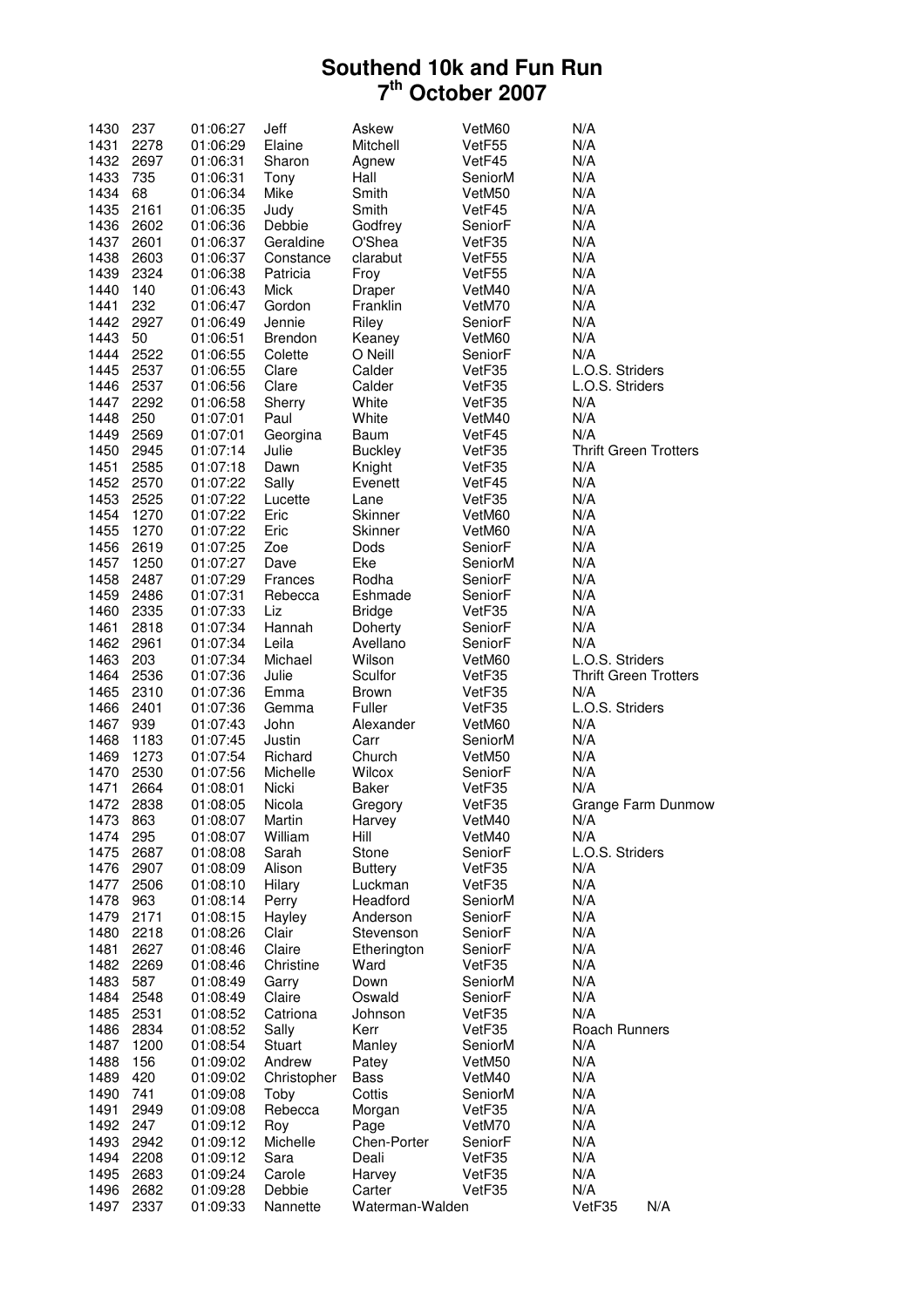| 1498 | 2617 | 01:09:39 | Joanne     | Martin          | VetF35  | N/A                          |
|------|------|----------|------------|-----------------|---------|------------------------------|
| 1499 | 2350 | 01:09:43 | Denny      | Smith           | VetF55  | N/A                          |
| 1500 | 1139 | 01:09:46 | Peter      | Turner          | SeniorM | N/A                          |
| 1501 | 2938 | 01:09:47 | Eve        | <b>Branch</b>   | SeniorF | N/A                          |
| 1502 | 2549 | 01:09:51 | Sarah      | <b>Barrett</b>  | VetF35  | N/A                          |
| 1503 | 179  | 01:09:52 | Robert     | Miller          | VetM60  | N/A                          |
| 1504 | 2765 | 01:09:58 | Yvonne     | Sharp           | VetF45  | N/A                          |
| 1505 | 2781 | 01:09:58 | Helen      | Kirby           | VetF45  | <b>Thrift Green Trotters</b> |
| 1506 | 2796 | 01:10:04 | Kay        | Reynolds        | VetF45  | N/A                          |
| 1507 | 2385 | 01:10:10 | Kerry      | Horn            | VetF35  | Loughton A.C.                |
| 1508 | 2770 | 01:10:15 | Su         | Hornsby         | VetF35  | <b>Thrift Green Trotters</b> |
| 1509 | 158  | 01:10:16 | Woodrow    | Barker          | SeniorM | N/A                          |
| 1510 | 263  | 01:10:17 | <b>Bob</b> | <b>Stevens</b>  | SeniorM | N/A                          |
| 1511 | 657  | 01:10:18 | lan        | Jordan          | VetM40  | Benfleet R.C.                |
| 1512 | 408  |          |            |                 | VetM40  | East Essex Tri.C.            |
|      |      | 01:10:19 | Dave       | Knight          |         |                              |
| 1513 | 2364 | 01:10:19 | Pauline    | <b>Browne</b>   | VetF45  | <b>Thrift Green Trotters</b> |
| 1514 | 2936 | 01:10:25 | Nicole     | Hassen          | SeniorF | N/A                          |
| 1515 | 1214 | 01:10:36 | David      | Crisp           | SeniorM | N/A                          |
| 1516 | 2561 | 01:10:36 | Jenny      | Charnock        | SeniorF | N/A                          |
| 1517 | 2320 | 01:10:46 | Nicola     | Cadzow          | VetF35  | <b>Thrift Green Trotters</b> |
| 1518 | 2837 | 01:10:49 | Sally      | Plumer          | VetF45  | <b>Thrift Green Trotters</b> |
| 1519 | 11   | 01:10:51 | John       | Burns           | VetM70  | Southend A.C.                |
| 1520 | 2785 | 01:10:51 | Katrina    | Lambert         | SeniorF | N/A                          |
| 1521 | 253  | 01:10:51 | Philip     | Dodwell         | VetM60  | N/A                          |
| 1522 | 2600 | 01:10:56 | Rebecca    | <b>Beales</b>   | SeniorF | N/A                          |
| 1523 | 2488 | 01:10:57 | Chris      | Hack            | VetF45  | Edmonton R.C.                |
| 1524 | 2677 | 01:11:04 | Tracy      | Gosling         | VetF35  | N/A                          |
| 1525 | 2550 | 01:11:10 | Sandra     | Cox             | VetF55  | N/A                          |
| 1526 | 2567 | 01:11:19 | Joanne     | Haynes          | SeniorF | <b>Thrift Green Trotters</b> |
| 1527 | 981  | 01:11:25 | James      | Duddridge       | SeniorM | N/A                          |
| 1528 | 2165 | 01:11:25 | Debbie     | Cook            | VetF35  | <b>Thrift Green Trotters</b> |
| 1529 | 2423 | 01:11:32 | Aimee      | <b>Stammers</b> | SeniorF | N/A                          |
| 1530 | 2133 | 01:11:32 | Laura      | <b>Bessant</b>  | SeniorF | N/A                          |
| 1531 | 2572 | 01:11:32 | Rebecca    | Enticknap       | SeniorF | N/A                          |
| 1532 | 2221 | 01:11:36 | Jane       | Smith           | VetF55  | N/A                          |
| 1533 | 833  | 01:11:38 | Adam       | Kerr            | SeniorM | N/A                          |
| 1534 | 62   | 01:11:40 | Jason      | Pettigrove      | SeniorM | <b>Thrift Green Trotters</b> |
| 1535 | 2830 | 01:11:49 | Dorothy    | <b>Travers</b>  | VetF55  | Roach Runners                |
| 1536 | 2102 | 01:11:49 | Angela     | Jasper          | VetF35  | N/A                          |
| 1537 | 2271 | 01:11:59 | Tracy      | Lockwood        | VetF35  | N/A                          |
| 1538 | 212  | 01:11:59 | John       | Whiter          | VetM45  | N/A                          |
| 1539 | 490  | 01:12:07 | Tom        | Skipp           | VetM50  | N/A                          |
| 1540 | 2170 | 01:12:18 | Joanne     | Evans           | SeniorF | N/A                          |
| 1541 | 2663 | 01:12:29 | Lucy       | Johnson         | SeniorF | N/A                          |
| 1542 | 606  | 01:12:29 | Anthony    | <b>Norris</b>   | SeniorM | N/A                          |
| 1543 | 2157 | 01:12:30 | Sandie     | Ward            | VetF45  | N/A                          |
| 1544 | 2158 | 01:12:31 | Karina     | Edgeway         | VetF35  | N/A                          |
| 1545 | 2578 | 01:12:31 | Lisa       | Waterman        | SeniorF | N/A                          |
| 1546 | 2273 | 01:12:36 | Penny      | Alphonse        | VetF45  | N/A                          |
| 1547 | 2538 | 01:12:38 | Julie      | Everett         | VetF35  | N/A                          |
| 1548 | 2845 | 01:12:40 | Dawn       | Van Win         | VetF35  | N/A                          |
| 1549 | 2846 | 01:12:40 | Donna      | Van Win         | VetF35  | N/A                          |
| 1550 | 2718 | 01:12:41 | Toni       | Cranch          | VetF35  | N/A                          |
| 1551 | 785  |          |            |                 |         | <b>Springfield Striders</b>  |
| 1552 | 38   | 01:12:52 | Darren     | Sutton          | SeniorM |                              |
|      |      | 01:12:57 | Paul       | Freedman        | VetM70  | Havering 90 Joggers          |
| 1553 | 605  | 01:13:04 | Colin      | Baum            | VetM50  | N/A                          |
| 1554 | 2363 | 01:13:07 | Ruth       | Robson          | VetF45  | Edmonton R.C.                |
| 1555 | 1166 | 01:13:07 | Richard    | Prince          | SeniorM | N/A                          |
| 1556 | 316  | 01:13:29 | Mark       | McPuade         | VetM40  | N/A                          |
| 1557 | 2330 | 01:13:30 | Penny      | Copeland        | SeniorF | N/A                          |
| 1558 | 2348 | 01:13:36 | Katie      | Cooke           | SeniorF | N/A                          |
| 1559 | 2426 | 01:13:41 | Grace      | Elliot          | SeniorF | N/A                          |
| 1560 | 2482 | 01:13:42 | Dianne     | Fletcher        | VetF45  | N/A                          |
| 1561 | 2780 | 01:13:55 | Paula      | Mumford         | VetF35  | N/A                          |
| 1562 | 1190 | 01:14:01 | Darren     | Harknett        | SeniorM | N/A                          |
| 1563 | 2298 | 01:14:01 | Xaviera    | Skelton         | SeniorF | N/A                          |
| 1564 | 2918 | 01:14:02 | Jackie     | Watson          | VetF45  | N/A                          |
| 1565 | 1191 | 01:14:52 | Wayne      | Harknett        | SeniorM | N/A                          |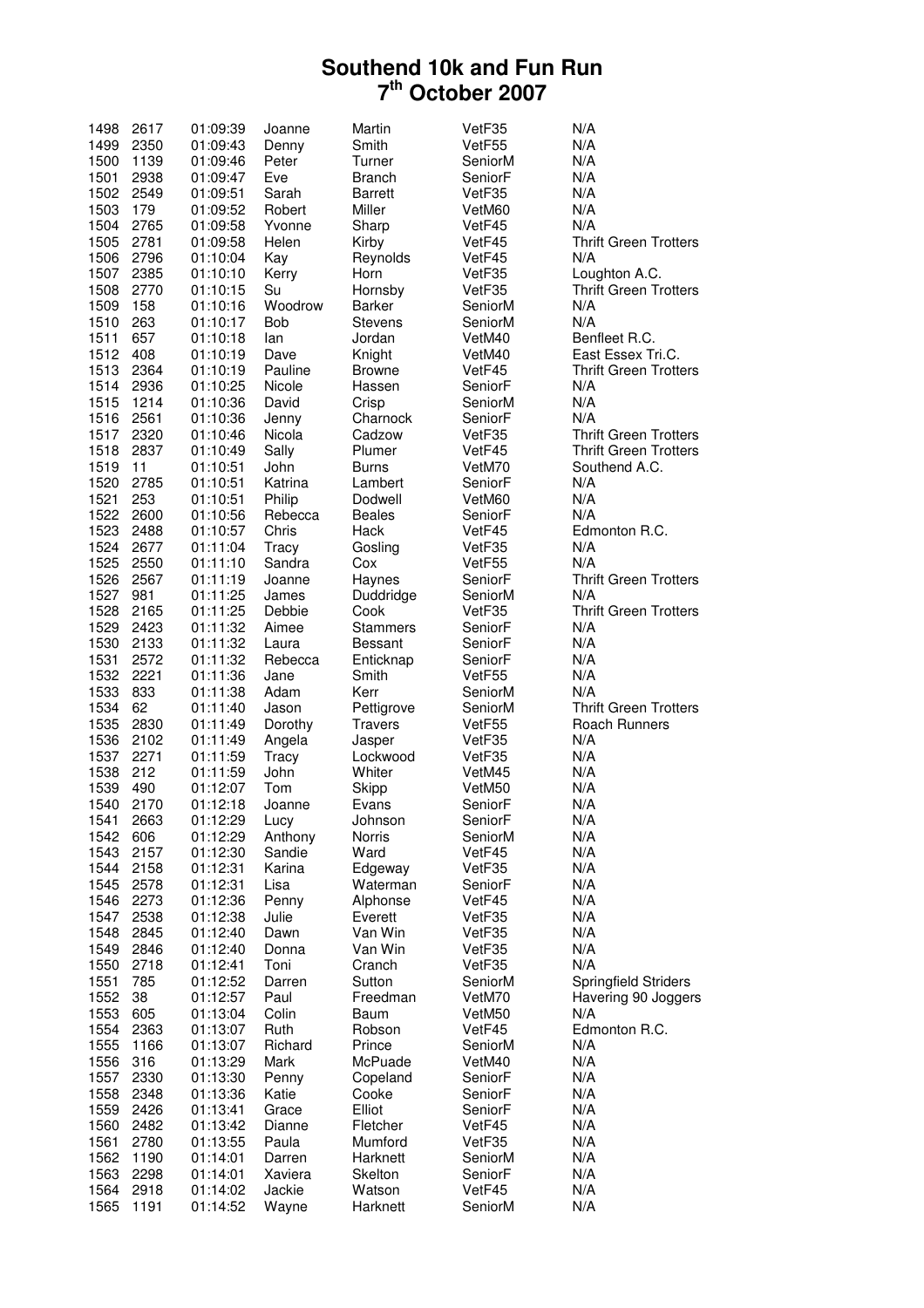| 1566 | 2829 | 01:14:57 | Julie           | Widdowson          | VetF35  | Roach Runners                |
|------|------|----------|-----------------|--------------------|---------|------------------------------|
| 1567 | 2928 | 01:14:58 | <b>Brian</b>    | McCarthy           | VetF45  | <b>Thrift Green Trotters</b> |
| 1568 | 2274 | 01:15:00 | Cherelle        | Alphonse           | SeniorF | N/A                          |
| 1569 | 2827 | 01:15:06 | Janis           | Angelo             | VetF35  | Roach Runners                |
| 1570 | 2564 | 01:15:07 | Sarah           | Rector             | VetF35  | N/A                          |
| 1571 | 2828 | 01:15:11 | Elaine          | <b>Hobbs</b>       | VetF45  | <b>Roach Runners</b>         |
| 1572 | 2503 | 01:15:11 | Christine       | Morley             | VetF45  | Havering 90 Joggers          |
| 1573 | 2972 | 01:15:15 | Wendy           | <b>Bellenie</b>    | VetF35  | N/A                          |
| 1574 | 2965 |          |                 | Tanner             |         | N/A                          |
|      |      | 01:15:26 | Laura           |                    | VetF35  |                              |
| 1575 | 2169 | 01:15:27 | Mary            | Oldham             | VetF55  | <b>Thrift Green Trotters</b> |
| 1576 | 2902 | 01:15:27 | Deborah         | Kennedy            | SeniorF | N/A                          |
| 1577 | 2142 | 01:15:51 | Patsy           | Freeman            | VetF35  | <b>Thrift Green Trotters</b> |
| 1578 | 1225 | 01:16:00 | Bill            | Oldham             | VetM60  | N/A                          |
| 1579 | 2382 | 01:16:01 | Mary            | Morris             | VetF55  | <b>Roach Runners</b>         |
| 1580 | 2725 | 01:16:02 | Tracey          | Cashman            | VetF35  | N/A                          |
| 1581 | 2958 | 01:16:02 | Laura           | Crow               | VetF35  | N/A                          |
| 1582 | 1268 | 01:16:11 | Duncan          | Armour             | VetM50  | N/A                          |
| 1583 | 2808 | 01:16:12 | Angie           | Mitchell           | SeniorF | Castle Point Joggers         |
| 1584 | 2963 | 01:16:17 | Jennifer        | Rogan              | SeniorF | N/A                          |
| 1585 | 91   | 01:16:36 | Darren          | Tracey-Bower       | SeniorM | N/A                          |
|      |      |          |                 |                    |         |                              |
| 1586 | 2470 | 01:16:37 | Claire          | Scrutton           | SeniorF | <b>Thrift Green Trotters</b> |
| 1587 | 2913 | 01:16:40 | Ruth            | <b>Hartiss Cox</b> | SeniorF | N/A                          |
| 1588 | 2954 | 01:16:41 | Carly           | Bielowiecki        | SeniorF | N/A                          |
| 1589 | 2520 | 01:16:46 | Anna            | Clark              | SeniorF | N/A                          |
| 1590 | 2480 | 01:16:53 | Sarah           | Keeling            | SeniorF | N/A                          |
| 1591 | 2184 | 01:16:53 | Maria           | Keates             | VetF45  | N/A                          |
| 1592 | 1236 | 01:16:53 | Tom             | Judge              | SeniorM | N/A                          |
| 1593 | 2554 | 01:17:09 | Lauren          | Taylor             | SeniorF | N/A                          |
| 1594 | 2200 | 01:17:09 | Audrey          | Courtney           | VetF35  | <b>Thrift Green Trotters</b> |
| 1595 | 2478 | 01:17:23 | Louise          | Hall               | VetF35  | N/A                          |
| 1596 | 84   |          | Gordon          |                    | VetM40  | N/A                          |
|      |      | 01:17:23 |                 | Stimpson           |         |                              |
| 1597 | 82   | 01:17:23 | Dean            | Johnson            | SeniorM | N/A                          |
| 1598 | 2693 | 01:17:26 | Anita           | Forde              | VetF35  | N/A                          |
| 1599 | 2939 | 01:17:36 | Emma            | O'Neill            | SeniorF | N/A                          |
| 1600 | 914  | 01:17:39 | Neil            | Ehrenzweig         | SeniorM | N/A                          |
| 1601 | 2485 | 01:17:45 | Jenna           | Gotts              | SeniorF | N/A                          |
| 1602 | 75   | 01:18:16 | <b>Nicholas</b> | Clappen            | VetM40  | N/A                          |
| 1603 | 543  | 01:18:19 | <b>Nicholas</b> | Jennings           | SeniorM | N/A                          |
| 1604 | 2175 | 01:18:53 | Kathleen        | Arbuckle           | SeniorF | <b>Thrift Green Trotters</b> |
| 1605 | 115  | 01:18:56 | John            | Spooner            | VetM60  | Road Runners Club            |
| 1606 | 2962 | 01:19:13 | Tania           | Read               | SeniorF | N/A                          |
| 1607 | 2306 | 01:19:32 | Chris           | Zuber              | SeniorF | N/A                          |
| 1608 | 2511 | 01:21:24 | Lorraine        | Whyberd            | VetF35  | N/A                          |
| 1609 | 2558 | 01:21:24 | Lesley          |                    |         | N/A                          |
|      |      |          |                 | lles               | VetF45  |                              |
| 1610 | 160  | 01:22:29 | Martyn          | Green              | VetM50  | N/A                          |
| 1611 | 157  | 01:25:07 | Mark            | Rogers             | SeniorM | N/A                          |
| 1612 | 167  | 01:27:21 | Kevin           | Menzies            | SeniorM | N/A                          |
| 1613 | 2515 | 01:27:21 | Stella          | Cox                | VetF35  | N/A                          |
| 1614 | 2900 | 01:27:50 | Nicola          | Rourke             | VetM40  | N/A                          |
| 1615 | 2528 | 01:27:50 | Emily           | English            | SeniorF | N/A                          |
| 1616 | 2527 | 01:28:34 | Victoria        | English            | VetF35  | N/A                          |
| 1617 | 2529 | 01:28:37 | Hannah          | Rush               | SeniorF | N/A                          |
| 1618 | 312  | 01:28:44 | Richard         | <b>Blois</b>       | VetM70  | Southend A.C.                |
| 1619 | 2597 | 01:30:37 | Rebecca         | Baker              | VetF35  | N/A                          |
| 1620 | 526  | 01:30:58 | Mike            | Cook               | VetM40  | N/A                          |
| 1621 | 317  | 01:30:58 | Daniel          | Wingate            | SeniorM | N/A                          |
| 1622 | 1275 |          | Mike            | <b>Bilmes</b>      | SeniorM | N/A                          |
|      |      | 01:31:01 |                 |                    |         |                              |
| 1623 | 61   | 01:31:42 | Craig           | Tomlin             | SeniorM | N/A                          |
| 1624 | 2225 | 01:33:24 | Kim             | Terry              | SeniorF | N/A                          |
| 1625 | 2940 | 01:34:00 | Emily           | Tindell            | SeniorF | N/A                          |
| 1626 | 2690 | 01:40:52 | Natasha         | New                | SeniorF | N/A                          |
| 1627 | 2688 | 01:40:52 | Kelly           | Cahill             | SeniorF | N/A                          |
| 1628 | 2794 | 01:42:14 | Carly           | Beesley            | SeniorF | N/A                          |
| 1629 | 2953 | 01:42:14 | Sara            | Sexton             | SeniorF | N/A                          |
| 1630 | 2217 | 01:43:02 | Karen           | <b>Butler</b>      | SeniorF | N/A                          |
| 1631 | 163  | 01:43:28 | Kevin           | Judd               | VetM40  | N/A                          |
| 1632 | 164  | 01:43:28 | Norman          | Calvin             | VetM40  | N/A                          |
| 1633 | 2329 | 01:47:56 | Maria           | Wingate            | VetF45  | N/A                          |
|      |      |          |                 |                    |         |                              |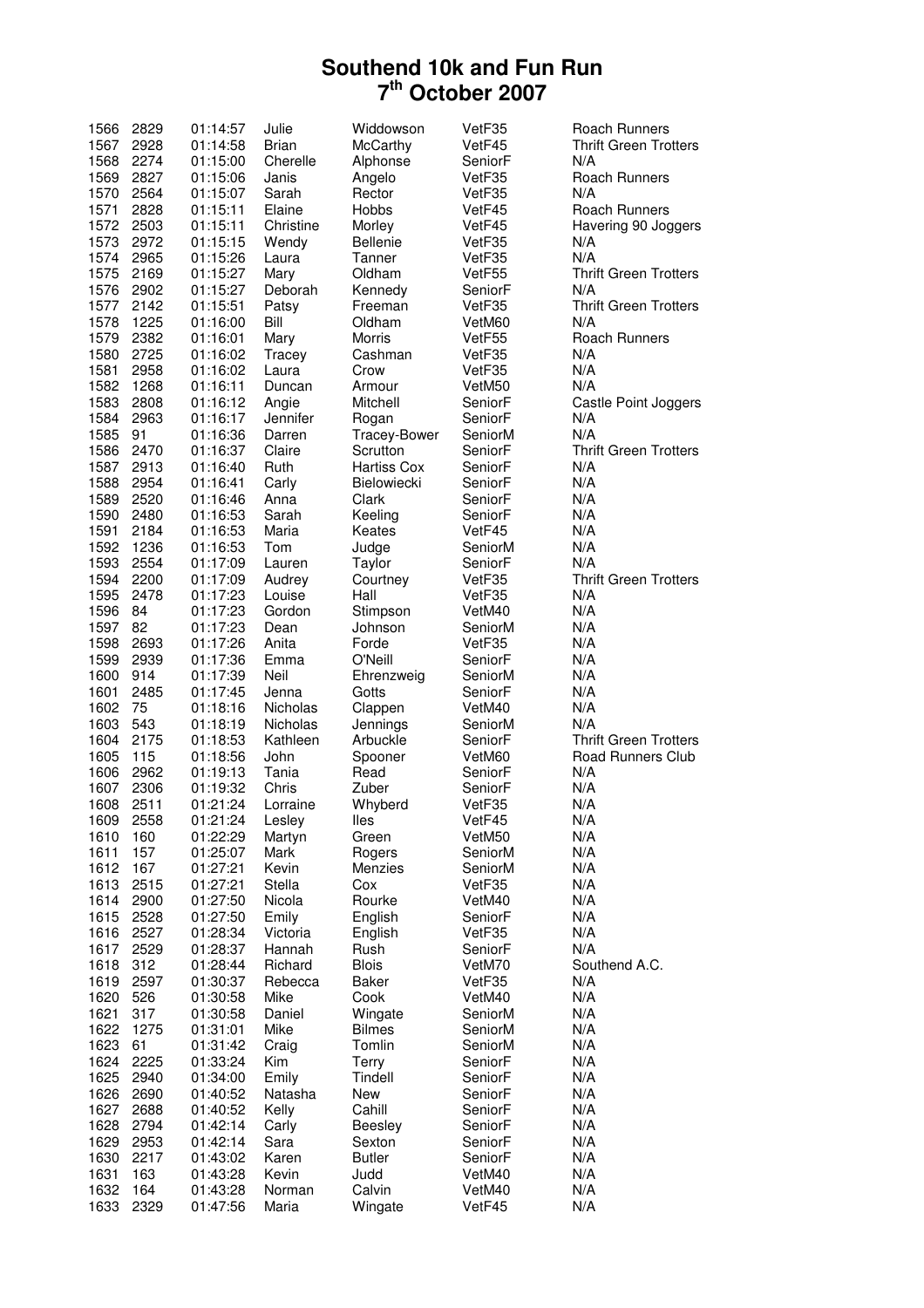# **10K Teams**

| Club.                        | Score |
|------------------------------|-------|
| Southend A.C. (M)            | 21    |
| Havering Mayesbrook A.C. (M) | 65    |
| Thurrock Harriers (M)        | 84    |
| Billericay Striders (M)      | 129   |
| Ilford A.C. (M)              | 147   |
| Benfleet R.C. (M)            | 243   |
| Thrift Green Trotters (M)    | 269   |
| East Essex Tri.C. (M)        | 324   |
| Benfleet R.C. (F)            | 384   |
| Thurrock Harriers (F)        | 401   |
| L.O.S. Striders(M)           | 410   |
| Barking Road Runners (M)     | 501   |
| Basildon A.C. (F)            | 571   |
| Thrift Green Trotters (F)    | 668   |
| Springfield Striders(M)      | 730   |
| Pitsea R.C. (M)              | 758   |
| Chelmsford A.C. (F)          | 787   |
| Billericay Striders(F)       | 850   |
| Ford $R.C. (M)$              | 1124  |
| Castle Point Joggers (M)     | 1149  |
| Springfield Striders(F)      | 1251  |
| Ilford A.C. (F)              | 1275  |
| Edmonton R.C. (M)            | 1278  |
| East Essex Tri.C. (F)        | 1340  |
| L.O.S. Striders(F)           | 1621  |
| Tiptree Road Runners (M)     | 1648  |
| Barking Road Runners (F)     | 1851  |
| Ford Fitness (M)             | 2149  |
| Edmonton $R.C.$ $(F)$        | 2505  |
| Castle Point Joggers (F)     | 2515  |

#### **10K Prize Winners**

| Pos.           | Number | Time     | <b>First Name</b> | <b>Family Name</b> | Cat     | Club                          |
|----------------|--------|----------|-------------------|--------------------|---------|-------------------------------|
| 24             | 2782   | 00:35:32 | Stacey            | Ward               | SeniorF | Basildon A.C.(F)              |
| 63             | 2610   | 00:38:01 | Claire            | Donnelly           | SeniorF | N/A                           |
| 92             | 2724   | 00:39:16 | Karen             | Goode              | SeniorF | Benfleet R.C.(F)              |
| 1              | 328    | 00:32:20 | Adam              | Hickey             | SeniorM | Southend A.C.(M)              |
| 2              | 371    | 00:32:31 | Gareth            | Riddell            | SeniorM | Basildon A.C.(M)              |
| 3              | 1118   | 00:32:46 | Ben               | Hunter             | SeniorM | Southend A.C.(M)              |
| 4              | 964    | 00:32:59 | Paul              | Whittaker          | SeniorM | Southend A.C.(M)              |
| 35             | 2827   | 00:36:24 | Janis             | Angelo             | VetF35  | Roach Runners(F)              |
| 53             | 2844   | 00:37:41 | Loretta           | Sollars            | VetF35  | N/A                           |
| 102            | 2789   | 00:39:42 | Wendy             | King               | VetF35  | Chelmsford A.C.(F)            |
| 141            | 2239   | 00:40:57 | Julia             | Palmer             | VetF45  | Benfleet R.C.(F)              |
| 205            | 2934   | 00:43:19 | Gail              | Pryke              | VetF45  | N/A                           |
| 295            | 2840   | 00:45:13 | Debbie            | Gibbins            | VetF45  | Benfleet R.C.(F)              |
| 286            | 2362   | 00:44:57 | Janet             | Pardon             | VetF55  | Billericay Striders(F)        |
| 395            | 2767   | 00:46:59 | Angela            | Bent               | VetF55  | N/A                           |
| 583            | 2205   | 00:50:07 | Pamela            | Jones              | VetF65  | Ilford $A.C.(F)$              |
| 1088           | 2514   | 00:58:20 | Valerie           | Furbank            | VetF65  | Havering 90 Joggers(F)        |
| $\overline{7}$ | 1120   | 00:33:20 | lain              | Campbell           | VetM40  | Ilford A.C.(M)                |
| 8              | 1154   | 00:33:43 | Hendrik           | Zietsman           | VetM40  | N/A                           |
| 9              | 1144   | 00:34:07 | Noel              | Thatcher           | VetM40  | Newham And Essex Beagles(M)   |
| 37             | 64     | 00:36:28 | Keith             | Wilkinson          | VetM50  | Chelmsford A.C.(M)            |
| 40             | 143    | 00:36:39 | Alan              | <b>Butler</b>      | VetM50  | Thrift Green Trotters(M)      |
| 61             | 991    | 00:37:58 | <b>Steve</b>      | Williams           | VetM50  | Thurrock Harriers(M)          |
| 85             | 272    | 00:39:04 | Peter             | <b>Binns</b>       | VetM60  | Southend A.C.(M)              |
| 105            | 993    | 00:39:46 | Patrick           | <b>Dobbs</b>       | VetM60  | Thurrock Harriers(M)          |
| 413            | 908    | 00:47:14 | <b>Brian</b>      | Cowling            | VetM70  | <b>Billericay Striders(M)</b> |
| 895            | 224    | 00:55:04 | Albert            | Miles              | VetM70  | Castle Point Joggers(M)       |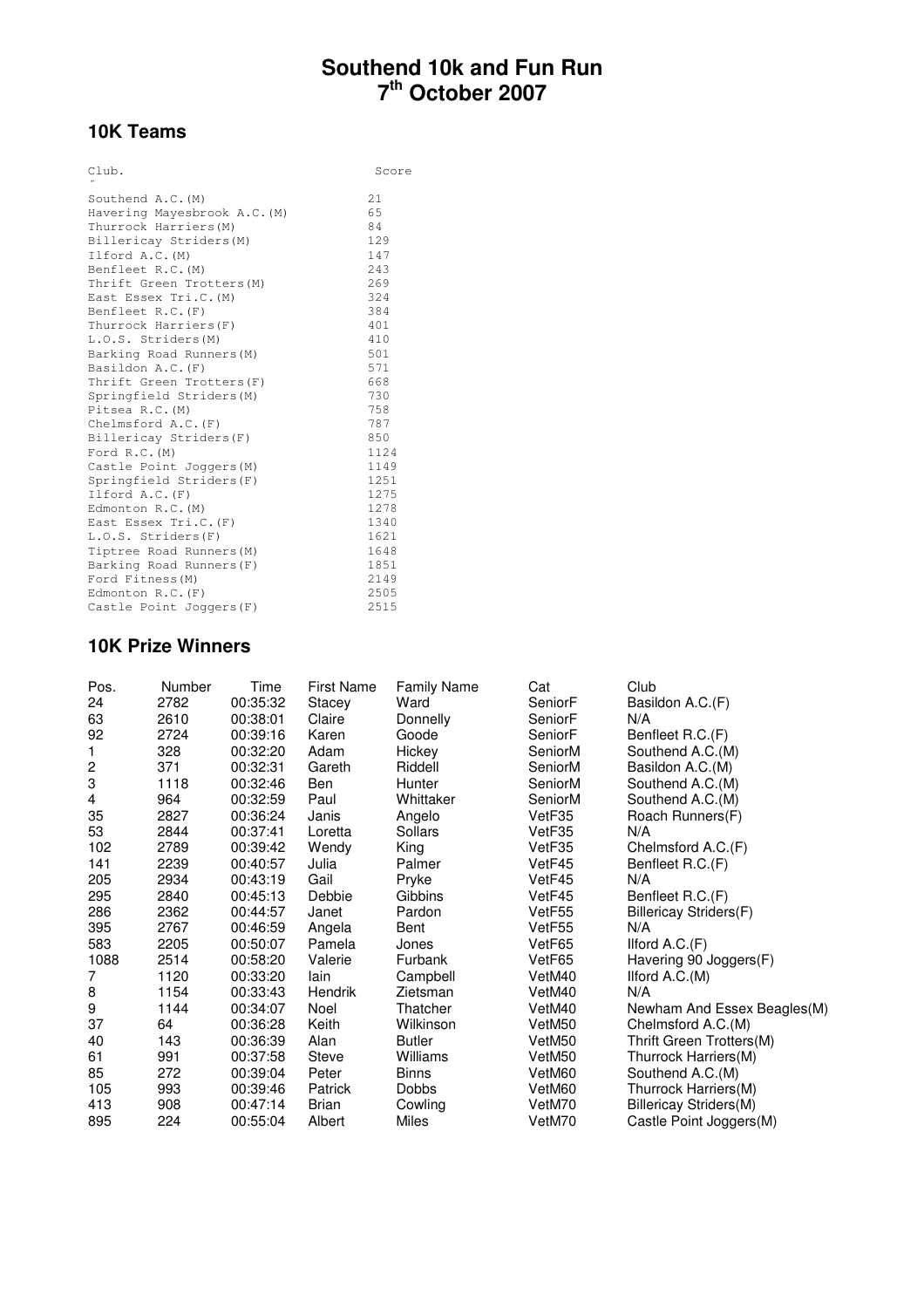| <b>Fun Run Results</b> |                |                      |                      |                        |          |                  |                                   |  |
|------------------------|----------------|----------------------|----------------------|------------------------|----------|------------------|-----------------------------------|--|
| Pos.                   | Number         | Time                 | <b>First Name</b>    | <b>Family Name</b>     | Age      | Sex              | Club                              |  |
| 1                      | 26             | 00:07:30             | Antony               | Taylor                 | 14       | M                | Thurrock A.C.                     |  |
| 2                      | 23             | 00:07:30             | Oliver               | Davey                  | 14       | M                | <b>Thurrock Harriers</b>          |  |
| 3                      | 91             | 00:08:11             | George               | Moxon                  | 14       | M                | N/A                               |  |
| 4                      | 29             | 00:08:14             | Harry                | Grose                  | 14       | M                | Southend A.C.                     |  |
| 5                      | 92             | 00:08:15             | Thomas               | Larkin                 | 14       | M                | N/A                               |  |
| 6                      | 10             | 00:08:17             | Ashley               | Capel                  | 12       | M                | Southend A.C.                     |  |
| 7                      | 58             | 00:08:21             | Josh                 | Mann                   | 14       | M                | Southend A.C.<br>Southend A.C.    |  |
| 8<br>9                 | 79<br>14       | 00:08:25<br>00:08:32 | Alexander<br>Jessica | Stapleton<br>Judd      | 14<br>12 | M<br>F           | <b>Thurrock Harriers</b>          |  |
| 10                     | 12             | 00:08:36             | Matthew              | <b>Brown</b>           | 14       | M                | East Essex Tri.C.                 |  |
| 11                     | 43             | 00:08:40             | Rhys                 | Gillard                | 13       | M                | Southend A.C.                     |  |
| 12                     | 88             | 00:08:42             | Jack                 | Fitsall                | 13       | M                | Basildon A.C.                     |  |
| 13                     | 102            | 00:08:49             | George               | Watts                  | 14       | M                | N/A                               |  |
| 14                     | 104            | 00:08:50             | Katie                | Taylor                 | 14       | F                | Woodford Green & Essex Ladies     |  |
| 15                     | 35             | 00:08:56             | Camilla              | Smee                   | 13       | F                | Southend A.C.                     |  |
| 16                     | 73             | 00:08:59             | Harry                | Randle                 | 14       | M                | N/A                               |  |
| 17                     | 11             | 00:09:05             | Oliver               | Kyrriakides            | 12       | M                | Southend A.C.                     |  |
| 18                     | 5              | 00:09:11             | William S.           | McPhee                 | 13       | M                | N/A                               |  |
| 19                     | 48             | 00:09:11             | Aimee                | Garnett                | 12       | F                | Southend A.C.                     |  |
| 20                     | 18             | 00:09:21             | Phillip              | Howard                 | 12       | M                | <b>Billericay Striders</b>        |  |
| 21                     | 31             | 00:09:31             | Ben                  | Johnson                | 13       | M                | N/A                               |  |
| 22<br>23               | 42<br>74       | 00:09:31<br>00:09:31 | Scott<br>Alex        | Mitchell<br>Jones      | 13<br>14 | M<br>M           | N/A<br><b>Billericay Striders</b> |  |
| 24                     | 101            | 00:09:36             | Thomas               | Honeysett              | 13       | M                | Basildon A.C.                     |  |
| 25                     | 20             | 00:09:39             | Lydia                | Mountford              | 12       | F                | <b>Billericay Striders</b>        |  |
| 26                     | 45             | 00:09:40             | Summer               | Dann                   | 13       | F                | Southend A.C.                     |  |
| 27                     | 16             | 00:09:41             | Jordan               | Lacey                  | 12       | $\mathsf F$      | Southend A.C.                     |  |
| 28                     | 15             | 00:09:43             | Jessica              | Mead                   | 12       | F                | Southend A.C.                     |  |
| 29                     | 19             | 00:09:48             | Charlotte            | Wyatt                  | 11       | F                | <b>Billericay Striders</b>        |  |
| 30                     | 47             | 00:09:56             | Ben                  | Yarwood                | 12       | M                | N/A                               |  |
| 31                     | 54             | 00:09:58             | Michael              | Kakoullis              | 13       | M                | Havering Mayesbrook A.C.          |  |
| 32                     | 66             | 00:10:00             | Sophie               | Fuhr                   | 13       | F                | Woodford Green & Essex Ladies     |  |
| 33                     | 98             | 00:10:01             | Serena               | Willmore               | 14       | F                | Southend A.C.                     |  |
| 34                     | 1              | 00:10:04             | Chris                | Eaton                  | 12       | M                | N/A                               |  |
| 35                     | 3              | 00:10:04             | Matthew              | Woodcock               | 13       | M                | <b>WHSB</b><br>N/A                |  |
| 36<br>37               | 41<br>30       | 00:10:05<br>00:10:05 | Hope<br>Emily        | Ayers<br>Crow          | 13<br>13 | F<br>F           | Southend A.C.                     |  |
| 38                     | 61             | 00:10:10             | James                | Wheeler                | 12       | M                | N/A                               |  |
| 39                     | 36             | 00:10:11             | Amelia rose          | Knowles                | 11       | F                | N/A                               |  |
| 40                     | 75             | 00:10:12             | Tim                  | Berry                  | 12       | M                | N/A                               |  |
| 41                     | 44             | 00:10:16             | Holly                | Gillard                | 14       | F                | Southend A.C.                     |  |
| 42                     | 53             | 00:10:20             | Reece                | Evans                  | 13       | M                | N/A                               |  |
| 43                     | 9              | 00:10:21             | George               | Horne                  | 13       | M                | N/A                               |  |
| 44                     | 25             | 00:10:29             | Deborah              | Knight                 | 12       | F                | Havering Mayesbrook A.C.          |  |
| 45                     | 72             | 00:10:41             | Katie                | Willis                 | 11       | F                | N/A                               |  |
| 46                     | $\overline{c}$ | 00:10:43             | Adam                 | Woodcock               | 11       | M                | <b>SHSB</b>                       |  |
| 47                     | 67             | 00:10:45             | Alexandra            | Morgan                 | 12       | F                | N/A                               |  |
| 48<br>49               | 13<br>96       | 00:10:46<br>00:10:52 | Abigail<br>Nathan    | <b>Brown</b><br>Turner | 11<br>14 | F<br>M           | East Essex Tri.C.<br>N/A          |  |
| 50                     | 95             | 00:11:11             | Matthew              | <b>Bright</b>          | 12       | M                | Benfleet R.C.                     |  |
| 51                     | 50             | 00:11:11             | Hayley               | Wragg                  | 13       | F                | N/A                               |  |
| 52                     | 99             | 00:11:16             | Claudia              | Willmore               | 12       | F                | Southend A.C.                     |  |
| 53                     | 76             | 00:11:28             | Michael              | <b>Barrett</b>         | 13       | M                | N/A                               |  |
| 54                     | 8              | 00:11:39             | Jamie                | <b>Buckley</b>         | 11       | M                | N/A                               |  |
| 55                     | 39             | 00:11:41             | Sarah                | Hume                   | 12       | F                | N/A                               |  |
| 56                     | 59             | 00:11:46             | Emily                | Payne                  | 11       | F                | East Essex Tri.C.                 |  |
| 57                     | 103            | 00:11:52             | Kassie               | Newell                 | 13       | $\mathsf F$      | N/A                               |  |
| 58                     | 81             | 00:12:01             | Jessica              | Morgan                 | 14       | F                | Southend A.C.                     |  |
| 59                     | 65             | 00:12:01             | Emma                 | <b>Budge</b>           | 14       | F                | <b>Billericay Striders</b>        |  |
| 60                     | 68             | 00:12:02             | Imogen               | Cooper                 | 11       | F                | N/A                               |  |
| 61                     | 32             | 00:12:04             | Joanne               | <b>Starmer</b>         | 12       | $\mathsf F$      | <b>Stowmarket Striders</b>        |  |
| 62                     | 82             | 00:12:04             | Daisy                | Jolly                  | 13       | F<br>$\mathsf F$ | <b>Billericay Striders</b>        |  |
| 63<br>64               | 80<br>83       | 00:12:06<br>00:12:07 | Amy<br>Poppy         | Mower<br>Divine        | 12<br>11 | F                | Southend A.C.<br>Garrons          |  |
| 65                     | 6              | 00:12:07             | Julia                | Goldfinch              | 11       | F                | Trent Park R.C.                   |  |
| 66                     | 84             | 00:12:09             | Holly                | Divine                 | 11       | F                | Garrons                           |  |
|                        |                |                      |                      |                        |          |                  |                                   |  |